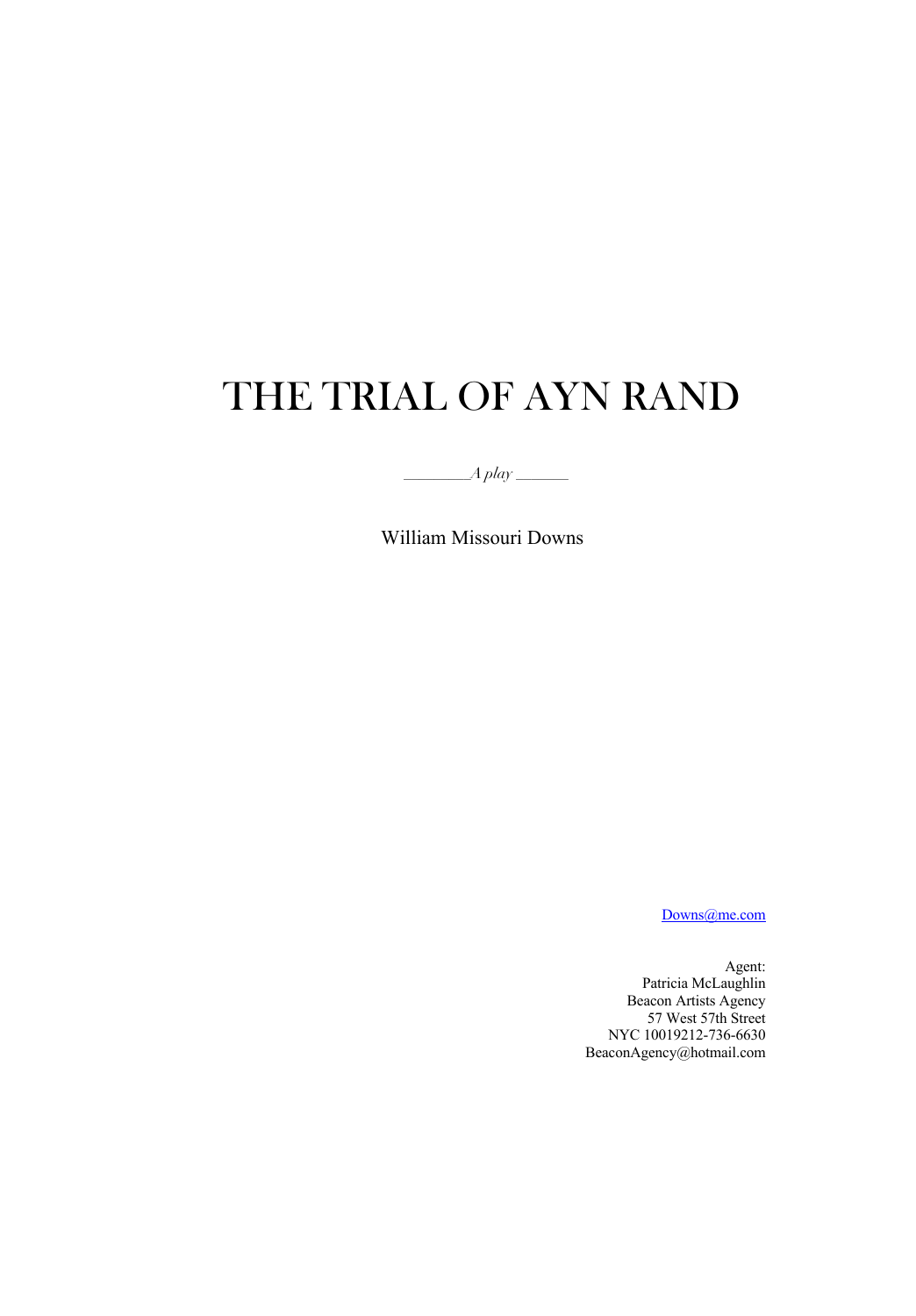# CAST OF CHARACTERS

# **AYN RAND**

(Fiftyish) *Author of* The Fountainhead and Atlas Shrugged

# **THE PROSECUTOR**

(Twentyish) *A young, handsome man who will play several roles including:* Frank *- Ayn's husband* Nathaniel *- Ayn's young lover* Alan Greenspan *– The Chairman of the Federal Reserve*

# TIME & PLACE

Today, a stage and theatre

# SETTING

There are lecterns on each side of the stage. Between them hangs a towering golden dollar sign, which lights up. In front of the dollar sign is a playing space.

This play should not be confined to the stage. The Prosecutor should use the entire theatre and walk amongst the audience. The lights in the auditorium should be slightly dimmed so that the audience can be included, referred to, and questioned.

# PLEASE NOTE

This would be a perfect play to use projections of Ayn's books, the real life characters in the play and locations.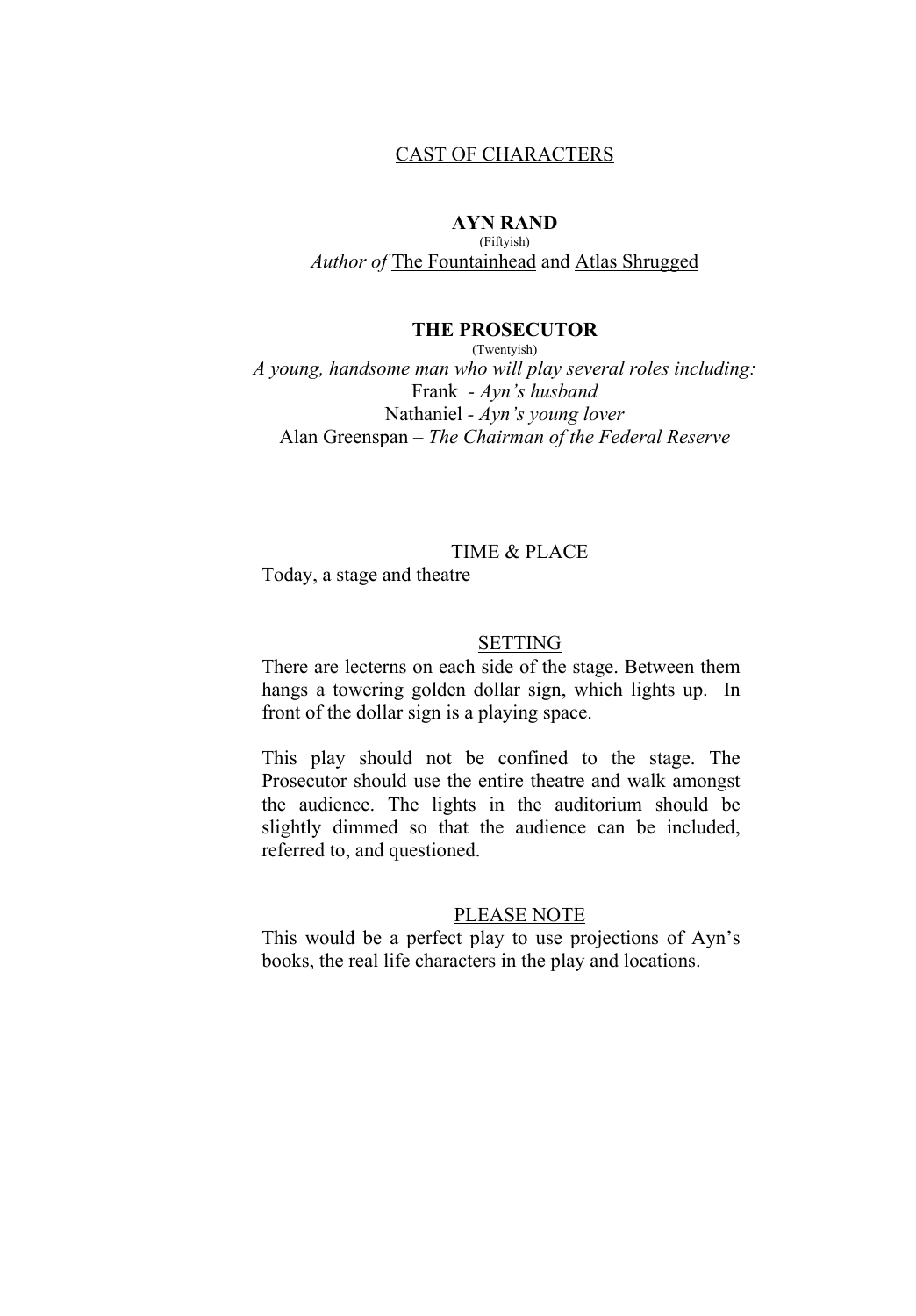# PRE SHOW - SELECTING THE JURY

In the audience, or perhaps on stage, there is a jury box or area – Eleven members of the audience will be selected before the play begins to act as a jury. Each jury member should be given voting cards for "Guilty" or "Not-Guilty."

This play does not have a prearranged verdict and therefore there are two endings - which ending is played depends on how the jury votes (this is similar to Ayn Rand's play *The Night of January 16th*.)

OR - If the theatre has the technology, the entire audience can serve as the jury and can text message their verdicts.

# READER'S THEATRE

This play can be staged as a play but it also lends itself well to reader's theatre (like the play *The Exonerated*.) Perhaps the best way to stage it is half and half - the debates can be staged with lecterns and the scenes as miniplays.

# AUDIENCE TALKBACK

This play has been deliberately kept short so that the audience has time to stay after and debate the issues.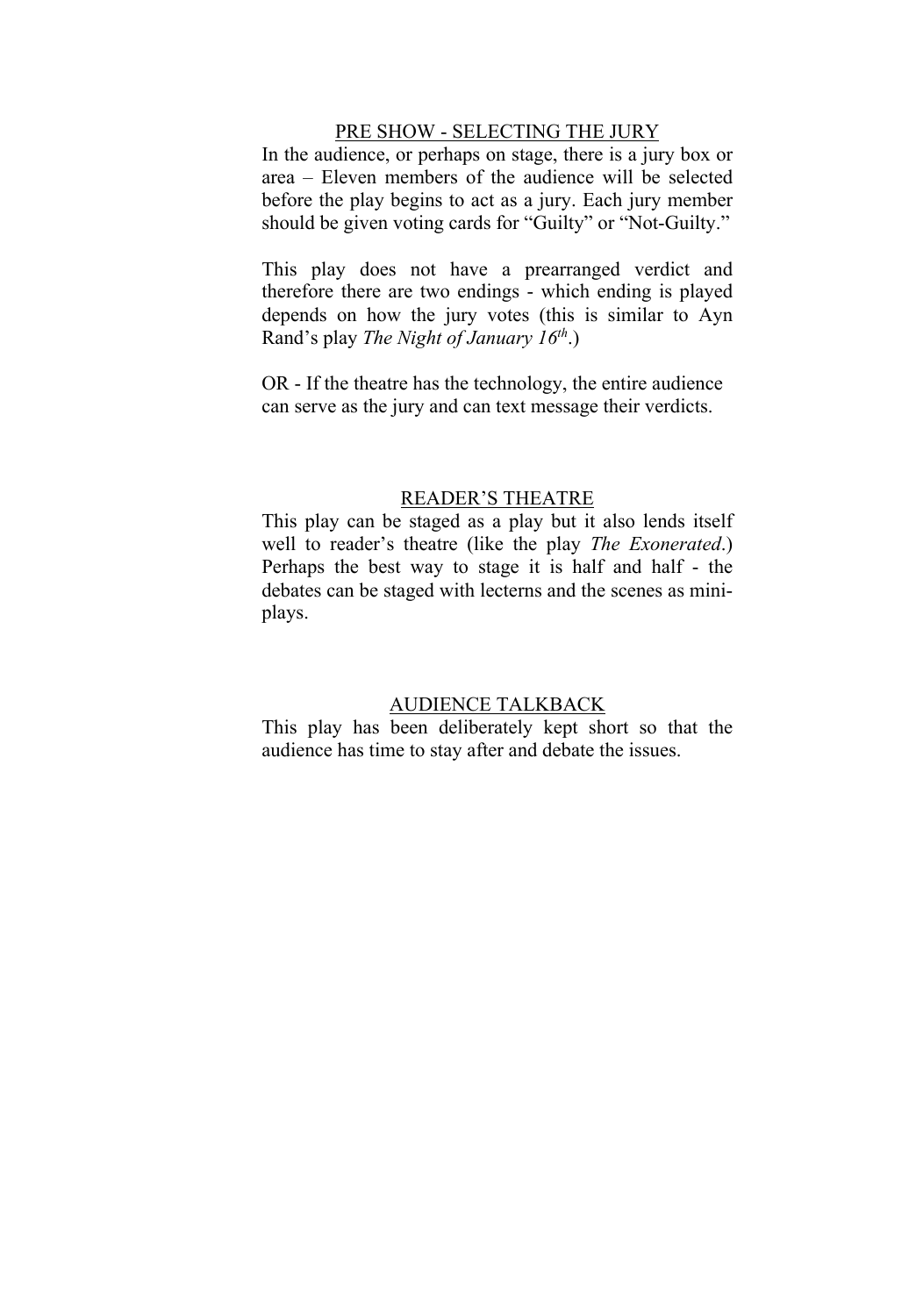# THE TRIAL OF AYN RAND

*(Act One)*

(The overture to Richard Strauss' *Thus Spake Zarathustra* rains down on the theatre. As it reaches a climax, a glimmering, floor-to-ceiling dollar sign appears.)

(Lights up on AYN RAND – She is a product of the 1980s. She has a gold dollar sign brooch pinned to her black cape and sports an out of date 1920's flapper haircut. Her eyes are like laser beams.)

(She holds up a single dollar.)

# AYN

*(Russian accent - To the audience)* 

I have here the most beautiful innovation the human mind has ever fashioned - A dollar bill. *(To an audience member)* Would you like to hold it?

> (During the following she enters the audience and distributes dollar bills to the front row.)

#### AYN

The tale of Acme Birdseed Company! On the package you'll find this warning. I quote, "Use this birdseed for two months then stop for one month." Why? So the birds will learn to find food for themselves - In other words, to work towards their own *rational*  self-interest. Your Government - You think they care enough to stop feeding you? No, they'll feed you until they go bust. Then what're you going to do? You'll be forced to join the big wide world without the slightest clue on how to earn your own birdseed.

> (Finished handing out dollars she walks back up on stage.)

#### AYN

Now please hold that dollar up. Hold it high. And anyone who'd like to join us, please take a dollar out of your wallet or purse. Go ahead. Hold it up high. High above your head - like this. *(Beat)* Now repeat after me - Keep your hands up please and repeat after me: I pledge allegiance to the dollar. Everyone please. I pledge allegiance to the dollar.

# AUDIENCE

I pledge allegiance to the dollar.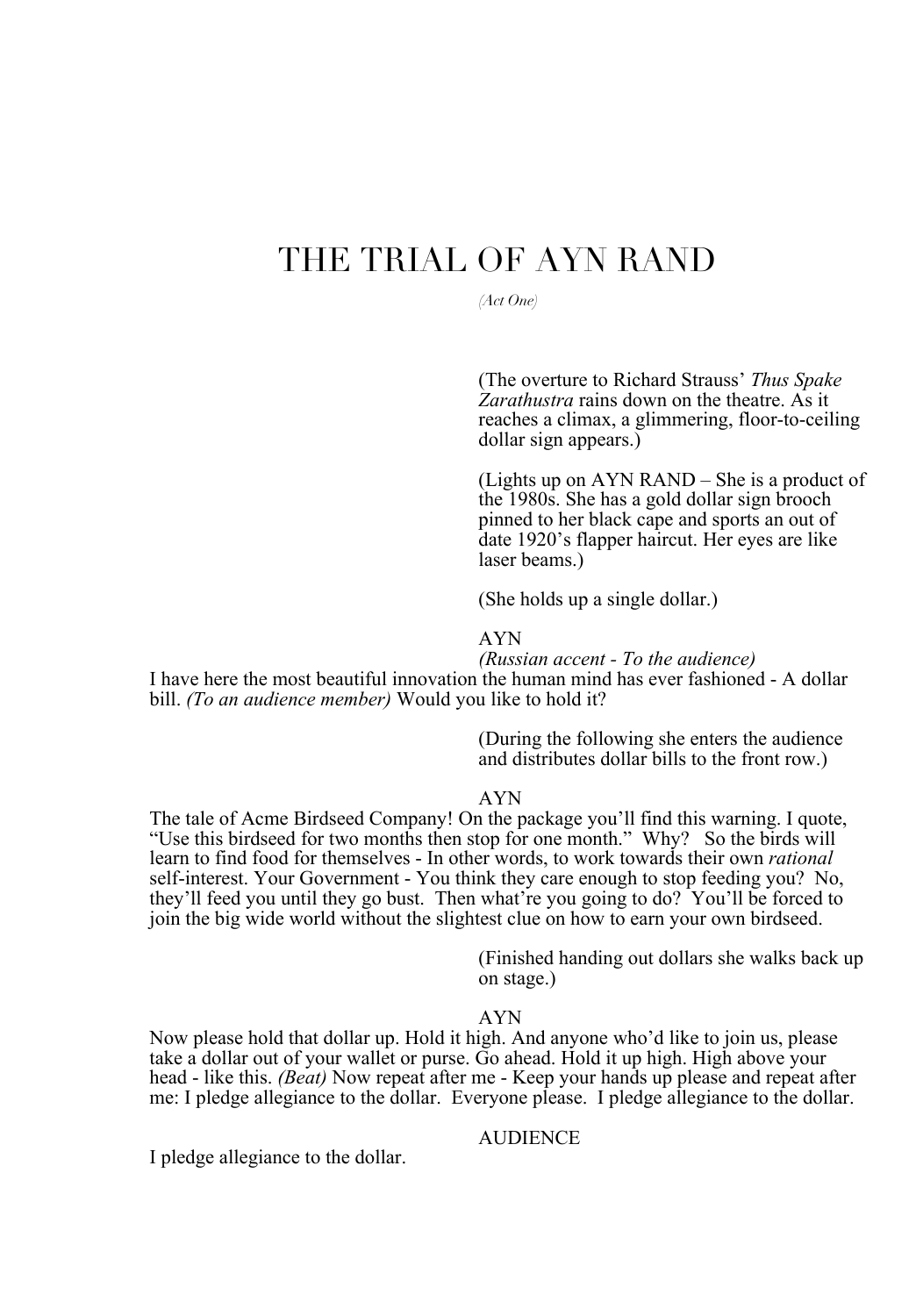| Of the United States of America.                                 | <b>AYN</b>               |
|------------------------------------------------------------------|--------------------------|
| Of the United States of America.                                 | <b>AUDIENCE</b>          |
| And to the pure, unregulated capitalism for which it stands.     | <b>AYN</b>               |
| And to the pure, unregulated capitalism for which it stands.     | <b>AUDIENCE</b>          |
| I am an individual.                                              | <b>AYN</b>               |
| I am an individual.                                              | <b>AUDIENCE</b>          |
| Free to think for myself.                                        | <b>AYN</b>               |
| Free to think for myself.                                        | <b>AUDIENCE</b>          |
| With reason, self-esteem, and the right to earn my own birdseed. | <b>AYN</b>               |
| With reason, self-esteem, and the right to earn my own birdseed. | <b>AUDIENCE</b>          |
| That was beautiful. Give yourself a round of applause.           | <b>AYN</b>               |
|                                                                  | (The audience applauds.) |

AYN Now you didn't earn them, give my dollars back.

> (She rushes back into the audience and takes her money. The PROSECUTOR enters.)

# PROSECUTOR

Ladies and gentlemen. I'm so sorry, I was going to introduce Ms. Rand but she's started the play without me.

AYN

I was tired of waiting in your green room. They left me only stale pretzels, flat soda pop, and something called Fox News. Who is this person? Sarah Palin.

# PROSECUTOR

She's a popular spokesperson for right wing conservative ideas.

# AYN

Has she read my books?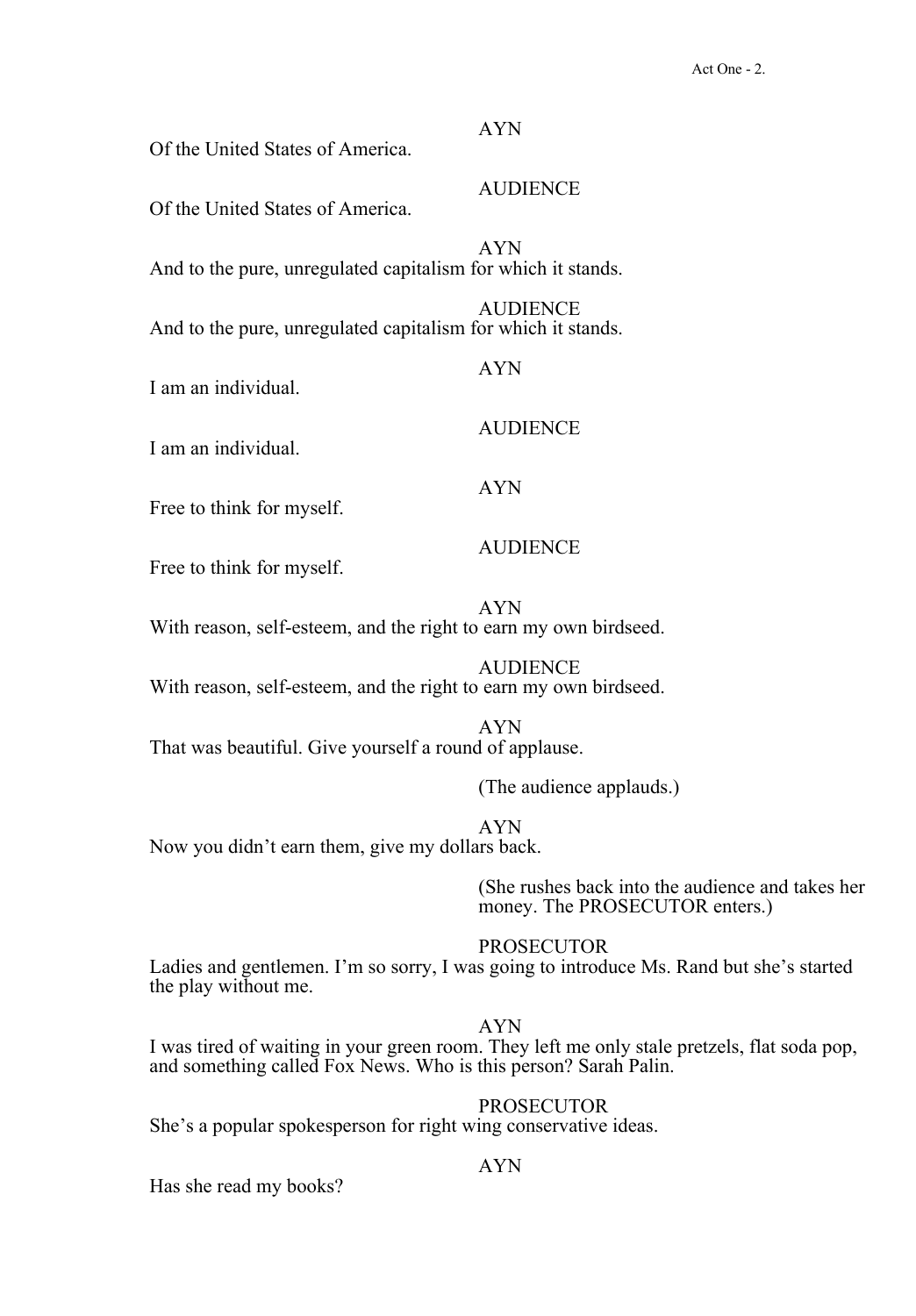#### AYN

Some moderator said she and I have a lot in common. Is that true?

#### PROSECUTOR

I suppose, ah, you were born in Russia, she saw it once. On that note shall we?

(They step up to their lecterns.)

#### AYN

Yes. May I introduce my adversary - The Prosecutor – This gentleman will be playing numerous roles tonight. What you need to know right now is that this entire evening is taking place within *his* imagination – In fact he is a recently divorced stock consultant who is currently standing in a long unemployment line in Cleveland, Ohio. Do I have that correct?

#### PROSECUTOR

Yes. But I'd like to add that I've never applied for unemployment in my life. This is my first time. I've always been a hard working American, with a gap-free resume until I was downsized. Although my boss didn't call it downsizing, he called it, "De-layering."

#### AYN

He will explain more about this later. Now you go.

# PROSECUTOR

And I would like to introduce my opponent - A woman who has been called, "the high priestess of capitalism." The author of such books as The Fountainhead, The Virtue of Selfishness and one of the best selling novels of all time - Atlas Shrugged*.* May I have a round of applause for essayist, novelist and philosopher Ayn Rand.

AYN

(Applause.)

You're welcome.

I… sincerely doubt it.

Ms. Rand, are you comfortable?

PROSECUTOR

AYN *(Holding up her long cigarette holder)*

May the lady have a light?

PROSECUTOR

I'm sorry, smoking is not allowed in the building.

# AYN

Then I'm not comfortable.

#### PROSECUTOR

Ladies and gentlemen, tonight I will, through debate and a series of played out scenes, place Ms. Rand on trial--.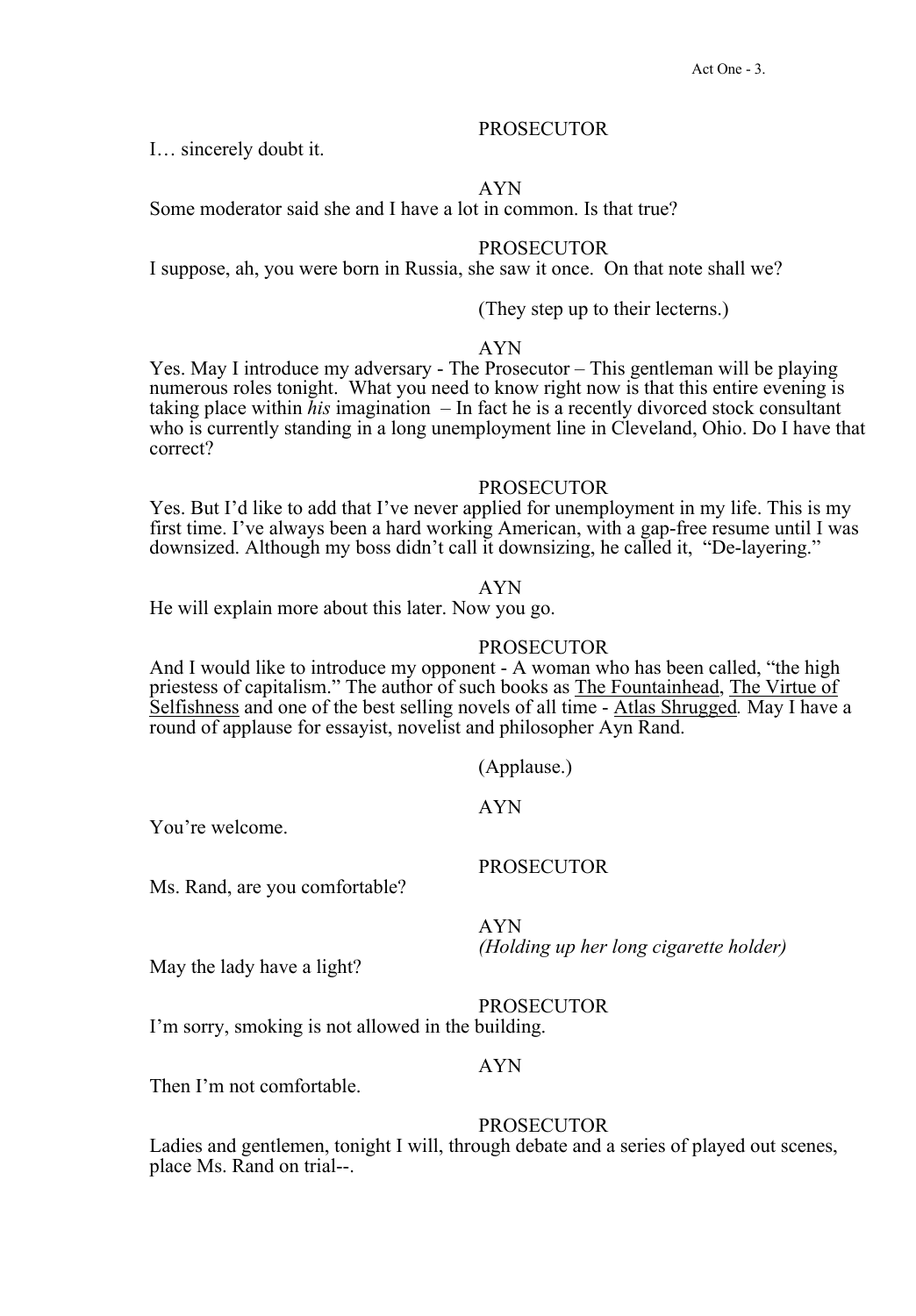Who says I can't smoke?

It's a local regulation.

AYN

The government has no right to limit freedoms! Including smoking.

#### PROSECUTOR

PROSECUTOR

Ms. Rand, I have three charges against you. If the audience finds you *not* guilty on at least *two* of the three charges then you'll win the evening. If they find you guilty on at least *two* of three, then I win. Are we clear?

#### AYN

And what's at stake?

# PROSECUTOR

If the audience finds you guilty I will accept my unemployment check without guilt or reservation.

And if I win?

# AYN

AYN

PROSECUTOR I'll step out of line. I will turn down all public assistance.

Not good enough. What's in it for me?

| If you win | <b>PROSECUTOR</b> |
|------------|-------------------|
| Yes?       | <b>AYN</b>        |
|            | <b>PROSECUTOR</b> |

You can smoke.

# AYN

Deal!

#### PROSECUTOR

Charge number one: Your thoughts on laissez-faire capitalism contributed to our current situation.

# AYN

Not guilty! The only way we can promote individual freedom is to push for a system in which personal profit is glorified and unregulated.

# PROSECUTOR

*(To the audience)* One of Ayn's closest friends and earliest devotees was Alan Greenspan, who served as Chairman of the Federal Reserve for nearly twenty years.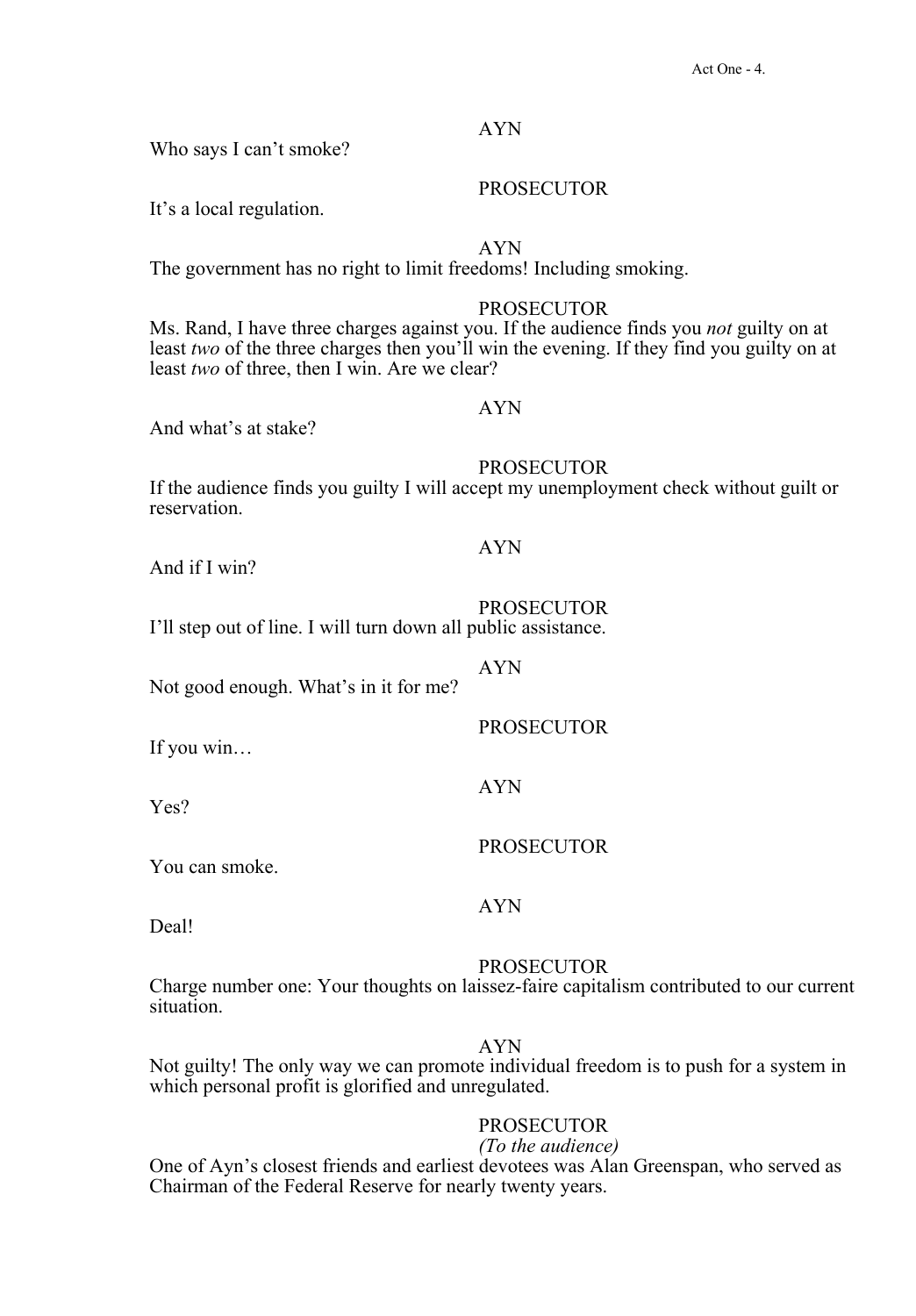I'm proud to call Alan my friend and disciple.

# PROSECUTOR

Two: That you had many interesting philosophies but that your thoughts on selfishness have been taken too far and have led to Social Darwinism.

AYN

Not guilty! You cannot take my philosophies too far.

# PROSECUTOR

Three: That you failed to practice in your own personal life the philosophies you preach. And that made you a... a... How do I say this?

# AYN

Are you calling me a hypocrite?

# PROSECUTOR

…I guess I am.

# AYN

And so my love life is to be put on trial?

# PROSECUTOR

In your novels you did freely mix philosophy, economics, and sex.

AYN

A formula that works, I've sold over 40 million books.

PROSECUTOR

And you're still popular today. Recently Rush Limbaugh called Ayn Rand a "brilliant writer--."

# AYN

I like him already.

### PROSECUTOR

Another of the many conservative talk show hosts who praise your work is Glenn Beck. But to be honest I have a sneaking suspicion that he's never read you.

### AYN

How's that?

### PROSECUTOR

He's Mormon.

AYN You're right, he couldn't have read my books.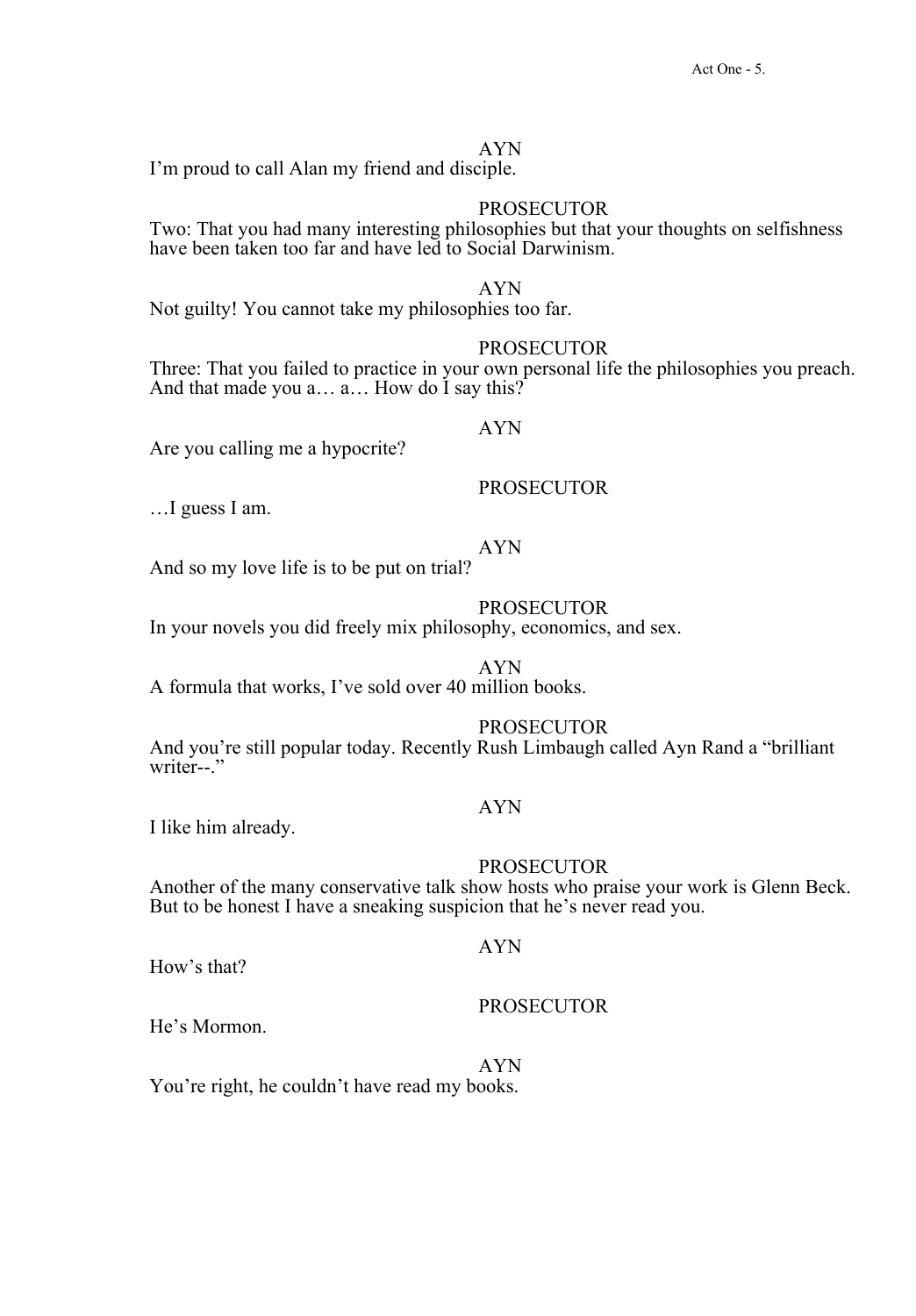# *(To the audience)*

Today there are millions of people, from Representative Ron Paul, to vice presidential candidate Paul Ryan, to Supreme Court Justice Clarence Thomas all cite Atlas Shrugged as crucial to their success. Ms. Rand's philosophies are to Fortune 500 CEO's and Wall Street warriors what Scientology is to movies stars. In addition her books helped launch the modern libertarian movement, which gave birth to everything from right wing think tanks like the Cato Institute to the Tea Party.

#### AYN

If you lock a dozen Tea Partiers in a room for an hour you will end up with four factions, three conspiracies, five newsletters and six splinter groups. That's a joke. *(She laughs)*

#### PROSECUTOR

Ms. Rand, the economic changes we are witnessing today are unprecedented. Selfishness and deregulation in the form of Reaganomics and Thatcherism has left us with a world filled with huge-multi national corporations that often pull more political power than most governments - Where laws are written to help corporations, not the shrinking unions, or the uninsured consumer. Where we've reduced government spending on education, and healthcare.

#### AYN

If you are given free healthcare, who pays for it? If your college degree has no cost to you, whom did it cost? Free handouts are not free and make for a weak-minded society.

#### PROSECUTOR

A time when real wages for the middle class, adjusted for inflation, have decreased - Where bankruptcies are up - Where fifty percent of those bankruptcies are caused because of medical bills - Where over half the students who drop out of college say they must do it because they are out of money.

#### AYN

I can solve all these problems – Just read my books!

#### **PROSECUTOR**

Ms. Rand, some members of the audience may not have read your books.

#### AYN

Then why are they here? Go, go home, read!

# **PROSECUTOR**

For their benefit, I would like to give a quick brush up lesson on your philosophies.

# AYN

I shall do it in the form of a parable. Imagine that you are an astronaut who crash-lands on a strange planet-- As I have done here. As you look out at the mysterious world that surrounds you, what questions would you ask?

# PROSECUTOR

You're asking me or the audience?

# AYN

You.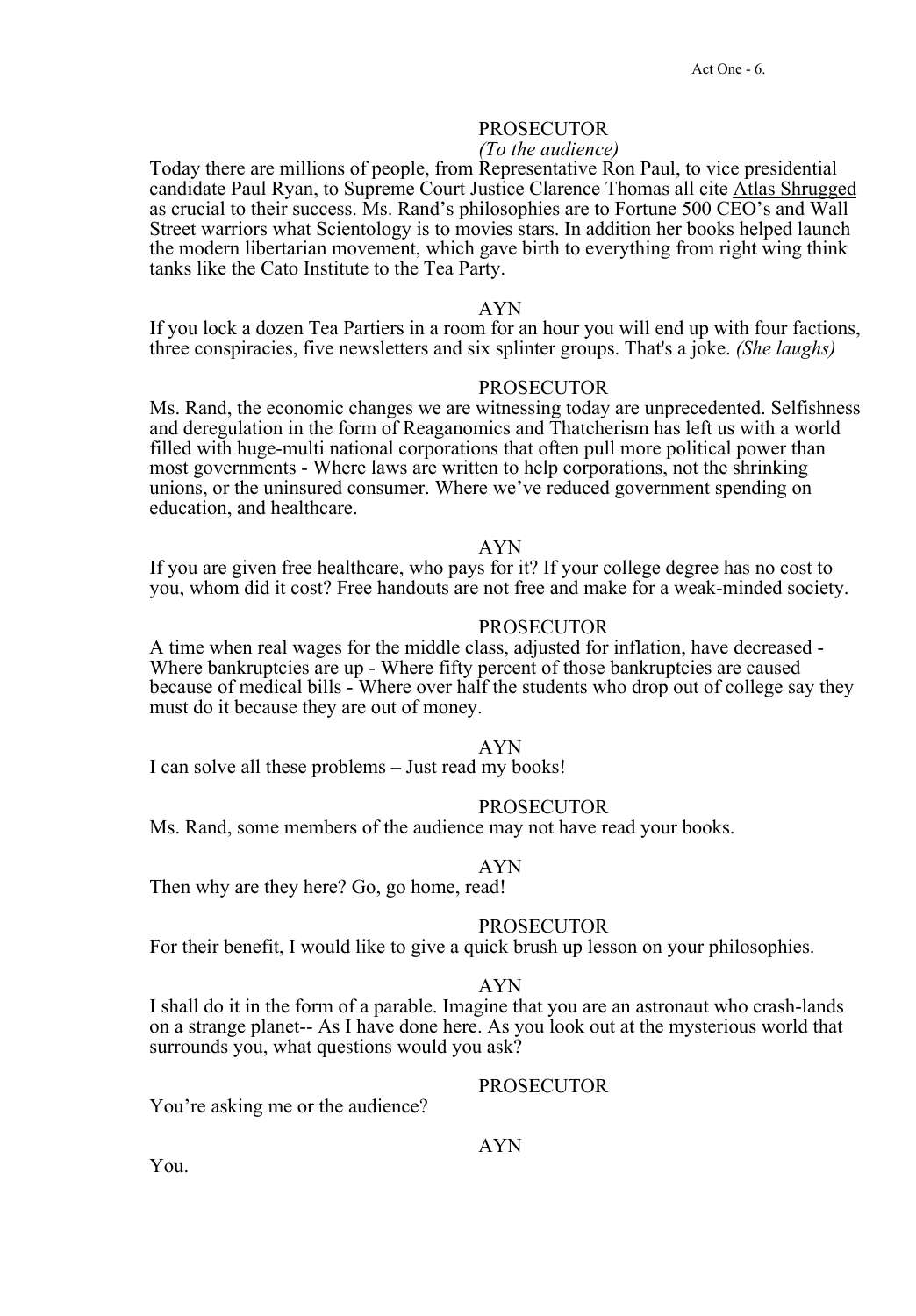Ah. Where am I?

AYN

Exactly! Second you would ask, can you understand the world in which you're trapped?

AYN

#### PROSECUTOR

Okay, I'll accept that.

And third?

**PROSECUTOR** 

I might ask if there were a God.

AYN

Wrong! You would ask - *What should I do*? Audience, these three questions are the main branches of my philosophy - If you haven't considered them you're living an unexamined life. Or worse, you're a plagiarist who is living a second hand life. Many of you make the mistake of answering the first question, which was…?

# PROSECUTOR

AYN

By saying that the world is incomprehensible. Or that it's just an illusion.

PROSECUTOR

So you disagree with Plato.

Ah… Where am I?

AYN

Plato was the father of Communism!

#### PROSECUTOR

For those in the audience who may not know Plato--.

AYN

Audience, all you need to know is that Plato caused the greatest intellectual harm that's ever been done to mankind. He said that the observable world is a mere shadow of ideal forms – which is the first step in the retardation of the mind. Reality *is* reality! This lectern exists. Say it -Your lectern exists.

#### PROSECUTOR

 $Ah...$ 

# AYN

Say it. Your lectern exists!

PROSECUTOR

My lectern exists.

AYN

Congratulations! You have taken the first step towards being a logical human being. Audience, existence exists! The next question was…?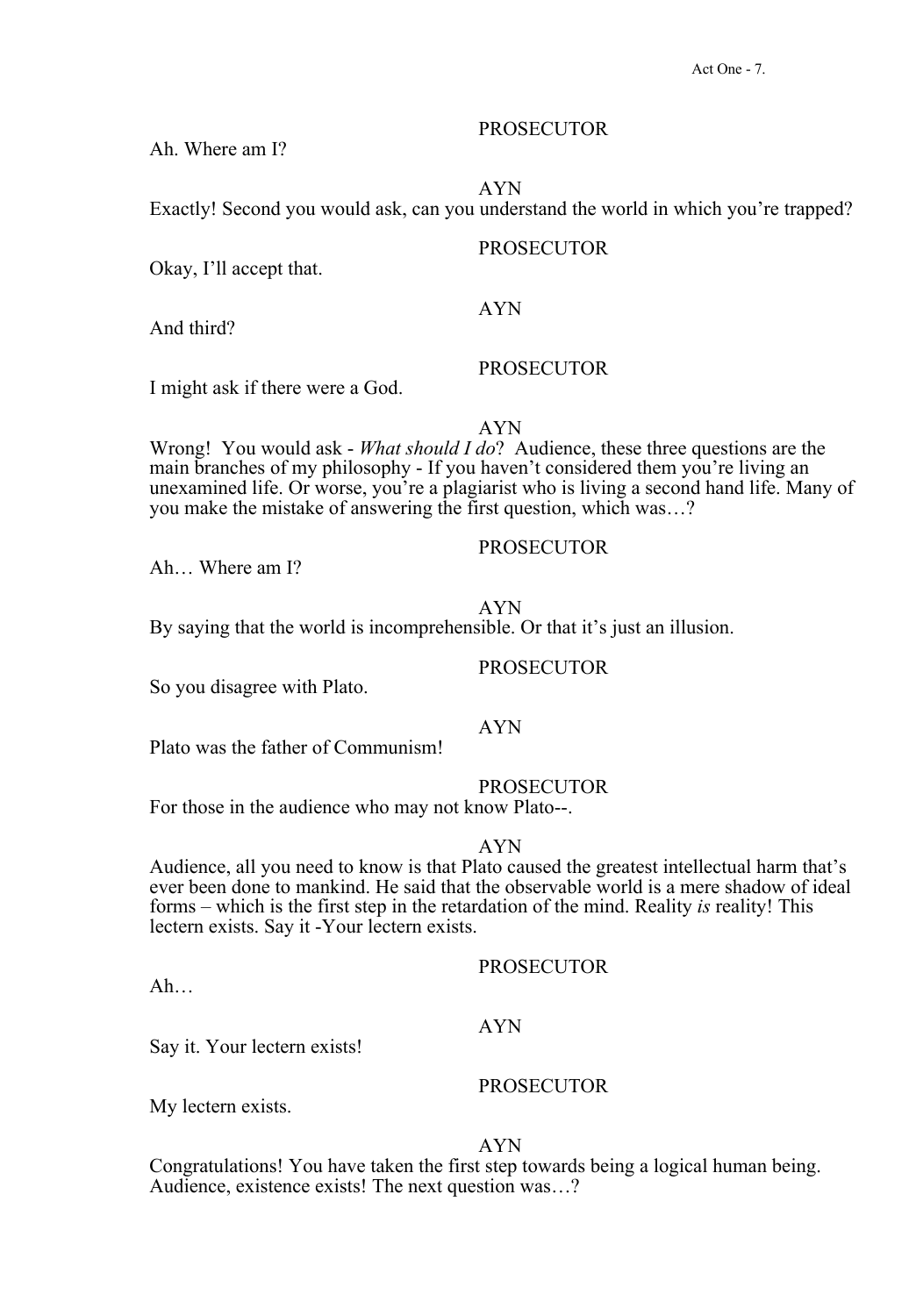Ah, can I understand the world in which I'm trapped?

#### AYN

To this question many of you assume that the human mind is too puny to comprehend things. You're wrong. And your incorrect answer leads to a third mistake: there is nothing you can do. The correct answers are…

# PROSECUTOR

Where am I?

# AYN

You are in a world that exists and is governed by natural universal laws. Two:

# PROSECUTOR

PROSECUTOR

Can I understand this world?

#### AYN

Yes! Because the world follows laws, it can be rationally understood – for that you'll need reason and your power of observation. Three:

What should I do?

The correct answer is: I must take action. And those actions must work towards my own *rational* self-interest. The result is Capitalism! I will now give the audience a moment so that they can think and see the unquestionable logic of my arguments.

AYN

# **PROSECUTOR**

Unregulated capitalism, don't you mean? Unrestricted, laissez-faire --.

#### AYN

Capitalism is the only economic system that relies on reason.

# PROSECUTOR

Is it reasonable to help the poor?

AYN

Not if you are forced to help. Robin Hood was the father of Communism!

#### PROSECUTOR

I thought Plato was.

Photo finish.

#### PROSECUTOR

You were an avid fighter against Communism.

# AYN

AYN

Yes.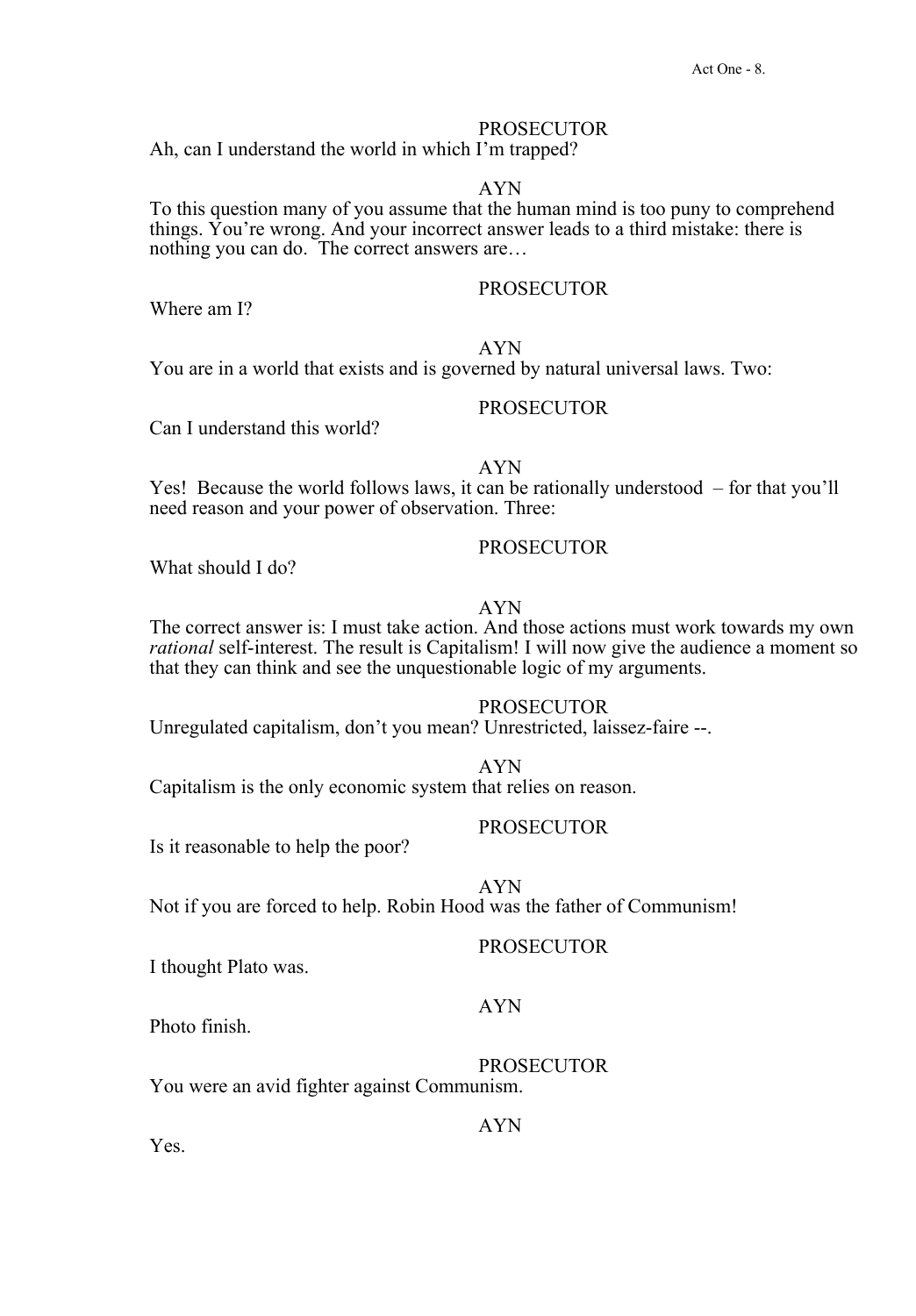PROSECUTOR Even supported the work of Senator Joseph McCarthy.

AYN He was an idiot, but yes, I supported his *intentions*.

# PROSECUTOR

And his assistant, Roy Cohn?

# AYN

Bigger idiot.

# **PROSECUTOR**

You attended a fundraiser to help his defense fund.

# AYN

The food was terrible. You'd think an anti-communist homosexual would have better food.

#### PROSECUTOR

When you were called before the House Committee on Un-American Activities.

# AYN

As a friendly witness!

#### PROSECUTOR

And yet you were born in communist Russia.

### AYN

I was born Alissa Zinovievna Rosebaum. I attended Petrograd State University. When I was twelve, armed Bolsheviks raided my father's business - Seized his property

PROSECUTOR How did you escape to the West?

#### AYN

I told the soviet government that I needed to go to Hollywood in order to help launch the Russian film Industry. Communists are so thickheaded they believed me.

And Hollywood embraced you?

# PROSECUTOR

# AYN

Are you joking? I succeed because I *selfishly* worked every day of my life for my own benefit. You and the rest of this audience have grown up in a country where things are handed to you by the welfare state. Where you think you *deserve* things. This is the problem with modern Americans - You're weak. And your children are becoming weaker!

#### PROSECUTOR

I've worked just as hard as you and I'm standing in an unemployment line--.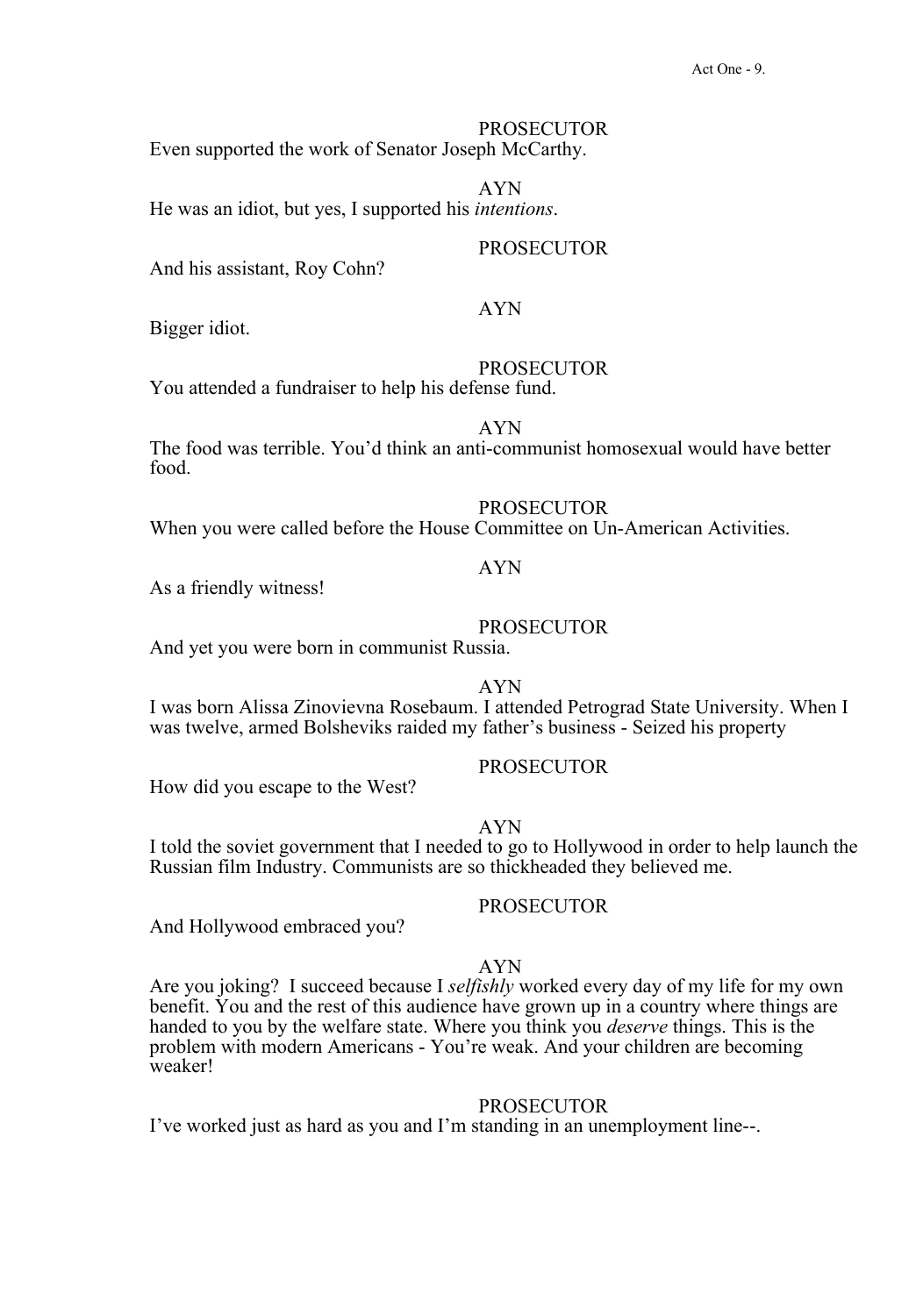No you haven't - When I left Leningrad in 1926, I was twenty-one years old - I had nothing but a tattered suitcase and seventeen silent film scripts. Twenty years later, I was a novelist and Hollywood screenwriter living in Marlene Dietrich's former home - A beautiful glass and steel estate, with thirteen acres for Frank to raise his flowers and peacocks.

# **PROSECUTOR**

*(To the audience)* "Frank" is Frank O'Conner, Ayn's handsome actor husband, whom she married *shortly before her visa expired.*

# AYN

PROSECUTOR

**PROSECUTOR** 

*(To the audience) We fell in love* when we were both low level extras in Cecil B. DeMille's silent film *The King of Kings.*

And what is love?

AYN

Love is inspired by a deep recognition of shared values.

You make it sound so logical.

#### AYN

It is.

**PROSECUTOR** Is that how you captured Frank's heart - Through your shared values?

# AYN

No, I tripped him.

# PROSECUTOR

Excuse me.

#### AYN

On the set of *King of Kings*, during a crowd scene, I positioned myself precisely where I knew he'd walk past. And then I stuck my foot out.

#### PROSECUTOR

And that was logical?

# AYN

Unquestionably logical! *(To the audience)* How many people here wish they had used an ounce of logic when they fell in love? May I see a show of hands - hands up please if you would like your son, or daughter or parents or yourself to use a tad of logic about with whom they fall in love with - hands up. *(Improvisation to prod the audience - after audience response)* Mr. Prosecutor, I rest my case.

#### PROSECUTOR

And so love is unemotional?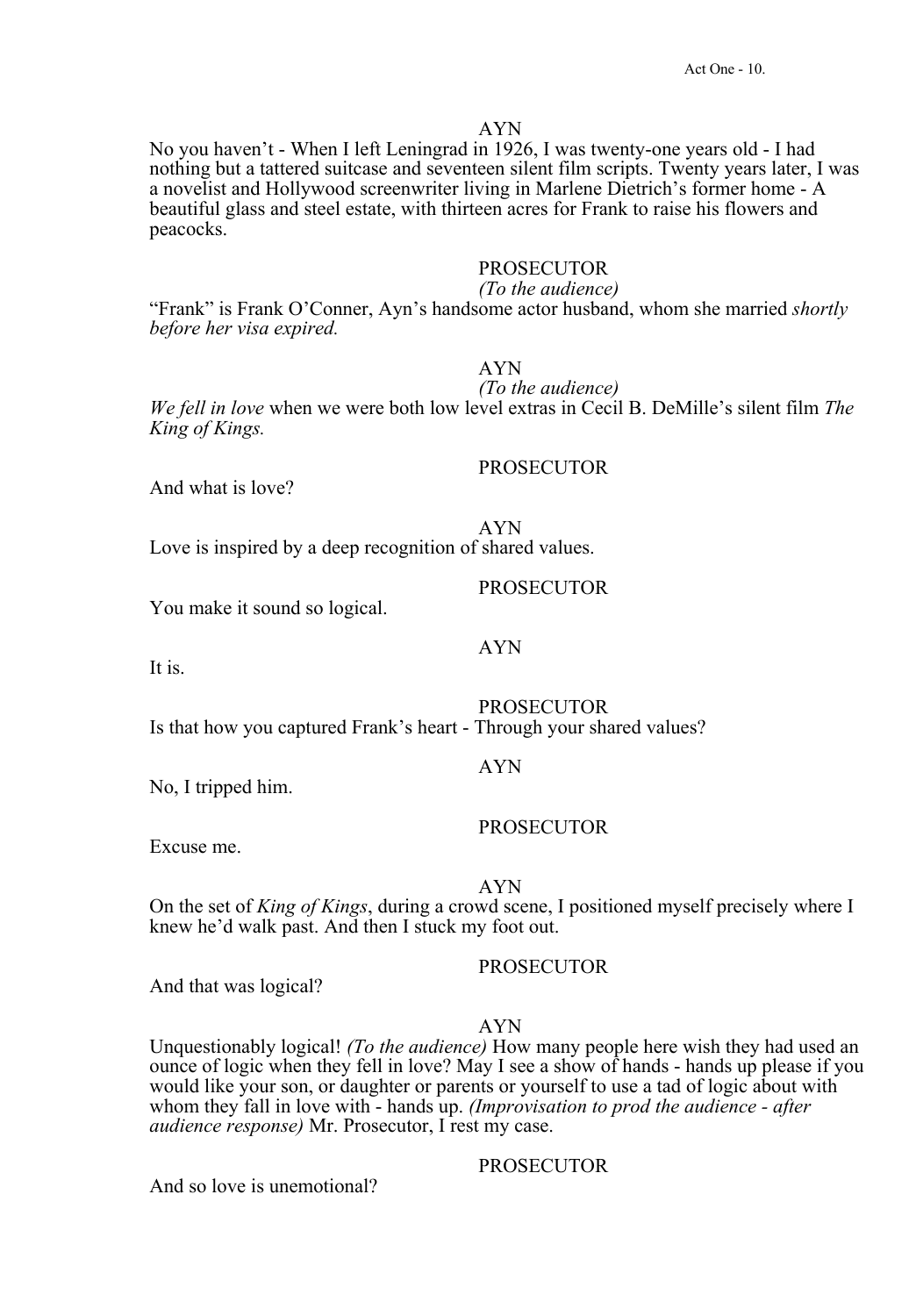Of course there are emotions involved. Rational people always feel emotions. Perhaps even greater emotions than your lovesick romantics. I was a rational woman who was worthy of the love of a handsome actor like John Galt!

#### PROSECUTOR

You mean Frank O'Conner.

#### AYN

Excuse me?

# PROSECUTOR

You said John Galt - The protagonist in your novel *Atlas Shrugged.* 

AYN

AYN

Oh. Yes. I meant my husband, Frank O'Conner.

And sex?

I'm in favor of it.

#### PROSECUTOR

PROSECUTOR

But… How do I say this… delicately… Frank was…

# AYN

A towering handsome protagonist worthy of adoration. If he had worked harder he could have been the next Gary Cooper.

#### PROSECUTOR

And you were… Well…

# AYN

What? Say it! Less attractive? Maybe it would've been a lot easier if I were beautiful. I could have gone to Hollywood and just sat at the counter of Schwab's pharmacy on Sunset Boulevard until some infatuated producer promised me the world. No. I had to be the one. I had to trip Frank up and promise him the world. My world. The world I had to carry on my shoulders!

#### PROSECUTOR

So sex has nothing to do with physical attraction?

# AYN

Gentlemen out there in the audience, which would you rather have, passionate sex with a dazzling gorgeous woman who is a total incompetent idiot, or passionate love-making with a… less than gorgeous woman who is competent, self-made, and not only willing to fulfill your every desire but also fully capable of dissecting Nietzsche while smoking a post-coital cigarette?

PROSECUTOR

You want a show of hands?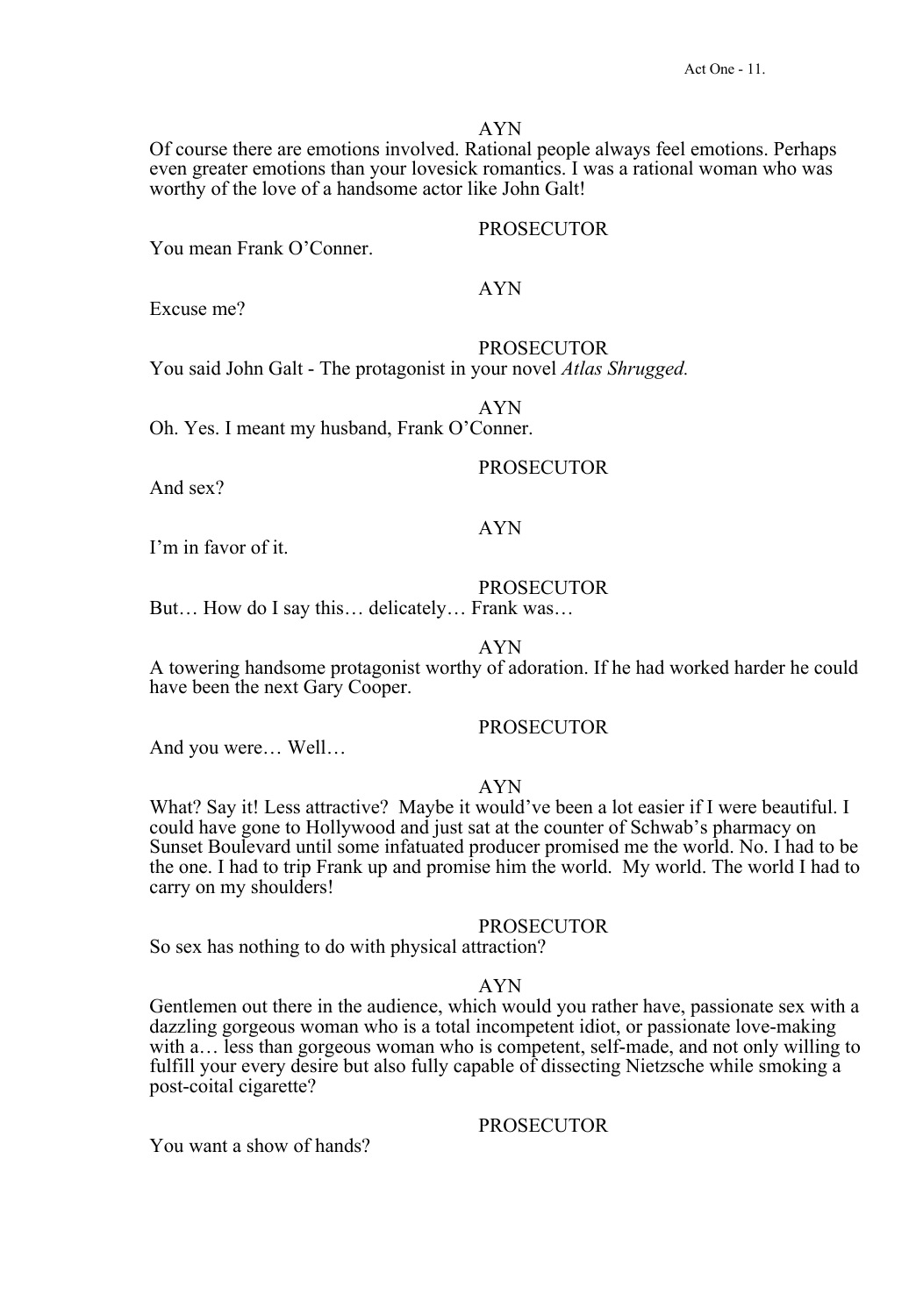Yes. Those men who would rather sleep with a stunning moronic imbecilic, hands up!

(The PROSECUTOR counts.)

# AYN

And those who would rather sleep with a witty woman who could light up your mind as well as your privates?

AYN

#### AYN

*(If the count is for intelligence)*  You are losing your case, Mr. Prosecutor.

*(If the count is for beauty)*  Quite sad. The men out there - I do not have time to tutor your ignorance.

#### PROSECUTOR

What about the women? Shall we poll them?

AYN

I already know the answer! *(To the audience)* Don't I ladies. Intelligence always wins with the ladies.

# PROSECUTOR

That may be true of your fictional characters; I'm not so sure it's true in real life.

#### AYN

Who wants to read about men and women that you cannot admire. You want characters that you can look up to. We must always look up.

#### PROSECUTOR

But you did not just call for people to look up to your characters, but to emulate them, and condemned the readers as parasites, brutes, and looters if they didn't.

#### AYN

When Michelangelo was carving David he included a muscle that does not exist on the human body. A young assistant asked him why. He answered, "Nature should have included it!" The Howard Roarks, Dagny Taggarts, John Galts in this world - if they do not exist then we must create them!

#### **PROSECUTOR**

*(To the audience)* Ms. Rand is of course referring to her own characters. Howard Roark the uncompromising architect who is kicked out of design school for "drawing outside of the lines" in her novel The Fountainhead*;* Dagny Taggart the brilliant and I might add beautiful Vice-President of Taggart Transcontinental Railroad in Atlas Shrugged; And of course her ultimate hero John Galt, the philosopher and inventor who goes on strike in Atlas Shrugged. Ms. Rand, aren't these perfect Randian heroes rather destructive to the common person's self-esteem?

#### AYN

If ever there was such a thing as a common person, who would take the time to care about him?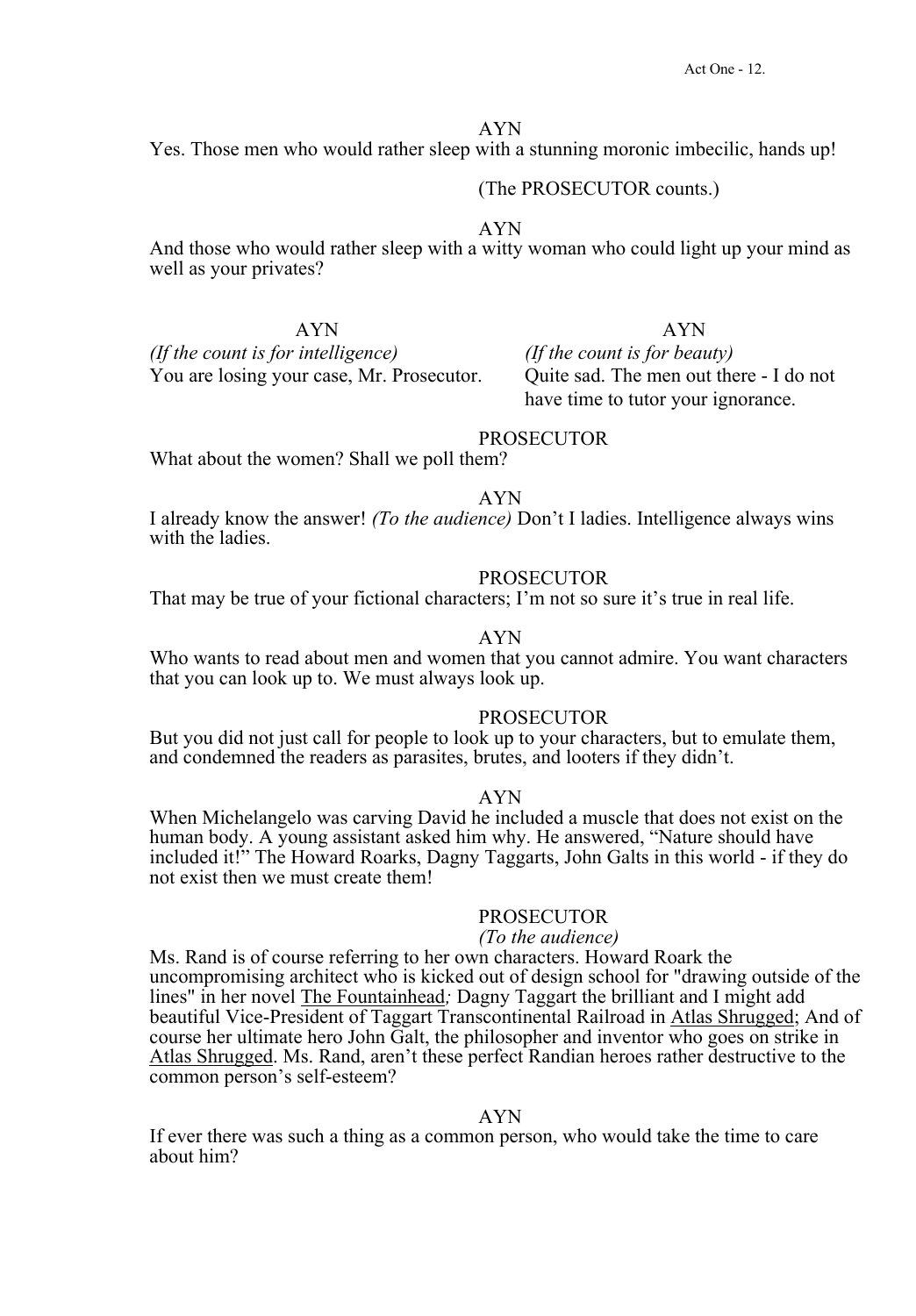I don't know, other common people?

# AYN

# *(To the audience)*

PROSECUTOR

Shortly after I arrived in Hollywood I was working in the costume department of RKO pictures, when I asked one of my *common* co-workers what she wanted from life. She told me if some people did not own an automobile but others did, she would want an automobile. If everyone had one automobile, but some had two, she would want two. And so on. I was flabbergasted by this response. She did not exist except in how others saw her. How many of you out there are just as common.

### **PROSECUTOR**

That's why you wrote *The Fountainhead*.

# AYN

My theme is implicit in the title – that man is the source of every great achievement. Note I said, "Man" not "Men" not society - Not civilization. All bright ideas in economics, science and philosophy were originally conceived by a single solitary human beings - The primary cause - The fountainhead.

# **PROSECUTOR**

Ms. Rand, we're not all fountainheads and yet you demand that we live up to your expectations. Did you?

# AYN

I practice what I preach. I'm not like one of those soap opera stars who endorses a brand of cigarettes but in real life doesn't smoke. I smoke! And so should you!

# PROSECUTOR

*(To the audience)* 

Audience, it is my intention to show that Ms. Rand did not live up to her characters, far from it. I would like to take you to 1951. You're living in Marlene Dietrich's former mansion in the Valley and working as a screenwriter and novelist. Your husband has stopped acting.

# AYN

He's a gentleman farmer.

#### **PROSECUTOR**

Some jokingly called him Mr. Ayn Rand because he cleaned the house and cooked.

#### AYN

Objection! That's a lie! I insisted on making Frank dinner every night. I was a good wife.

# PROSECUTOR

But you began losing faith in your handsome husband--. You even thought about divorcing him because he could not keep up with your intellect.

#### AYN

Nonsense! He just… sometimes… went on strike…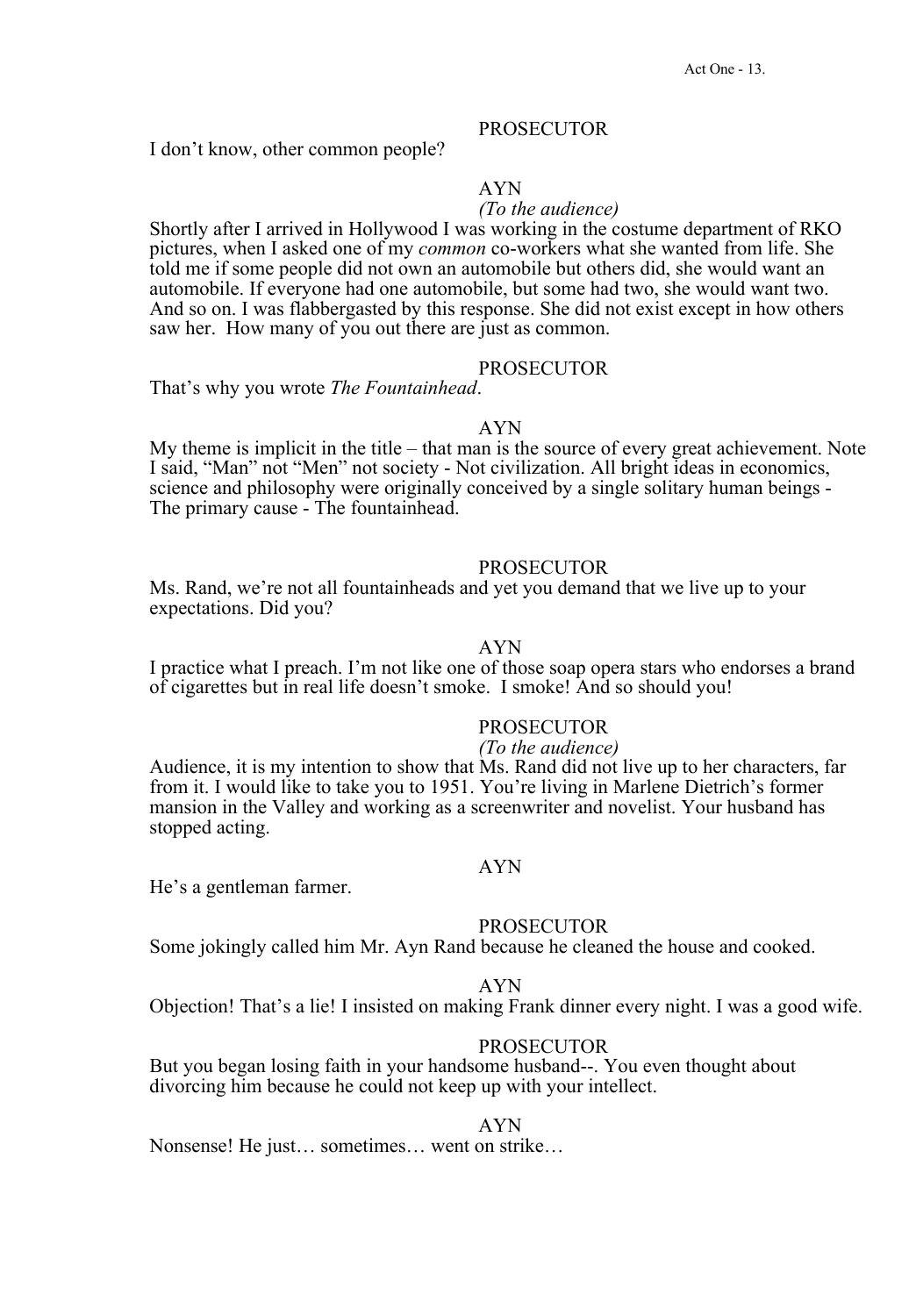|                                                                          | AYN<br>I invited many people to my home. All were welcome, all except those who claimed to<br>communists, communist sympathizers and pinkos – they were quickly shown the door. |
|--------------------------------------------------------------------------|---------------------------------------------------------------------------------------------------------------------------------------------------------------------------------|
| That first night you and the young man talked for nine and a half hours. | <b>PROSECUTOR</b>                                                                                                                                                               |
| So what?                                                                 | <b>AYN</b>                                                                                                                                                                      |
| He would become your lover.                                              | <b>PROSECUTOR</b>                                                                                                                                                               |
| Not right off the bat. First he needed to be prepped.                    | <b>AYN</b>                                                                                                                                                                      |
| How old were you?                                                        | <b>PROSECUTOR</b>                                                                                                                                                               |
| Objection! Irrelevant!                                                   | <b>AYN</b>                                                                                                                                                                      |
| Ms. Rand, how old were you?                                              | <b>PROSECUTOR</b>                                                                                                                                                               |
| I was forty-five.                                                        | <b>AYN</b>                                                                                                                                                                      |
| And he?                                                                  | <b>PROSECUTOR</b>                                                                                                                                                               |
| Nineteen.                                                                | <b>AYN</b>                                                                                                                                                                      |
| talking with you.                                                        | <b>PROSECUTOR</b><br>Over the next few years he and his girlfriend, later his wife, spent hundreds of hours                                                                     |
| He was the second-most intelligent human being I'd ever met.             | <b>AYN</b>                                                                                                                                                                      |
| And the first?                                                           | <b>PROSECUTOR</b>                                                                                                                                                               |
|                                                                          |                                                                                                                                                                                 |

It was around this time that you met a young U.C.L.A. student. He told you he had read *The Fountainhead* dozens of times. He could quote whole sections verbatim. You invited

PROSECUTOR

him to your home.

AYN

And the first? AYN Myself.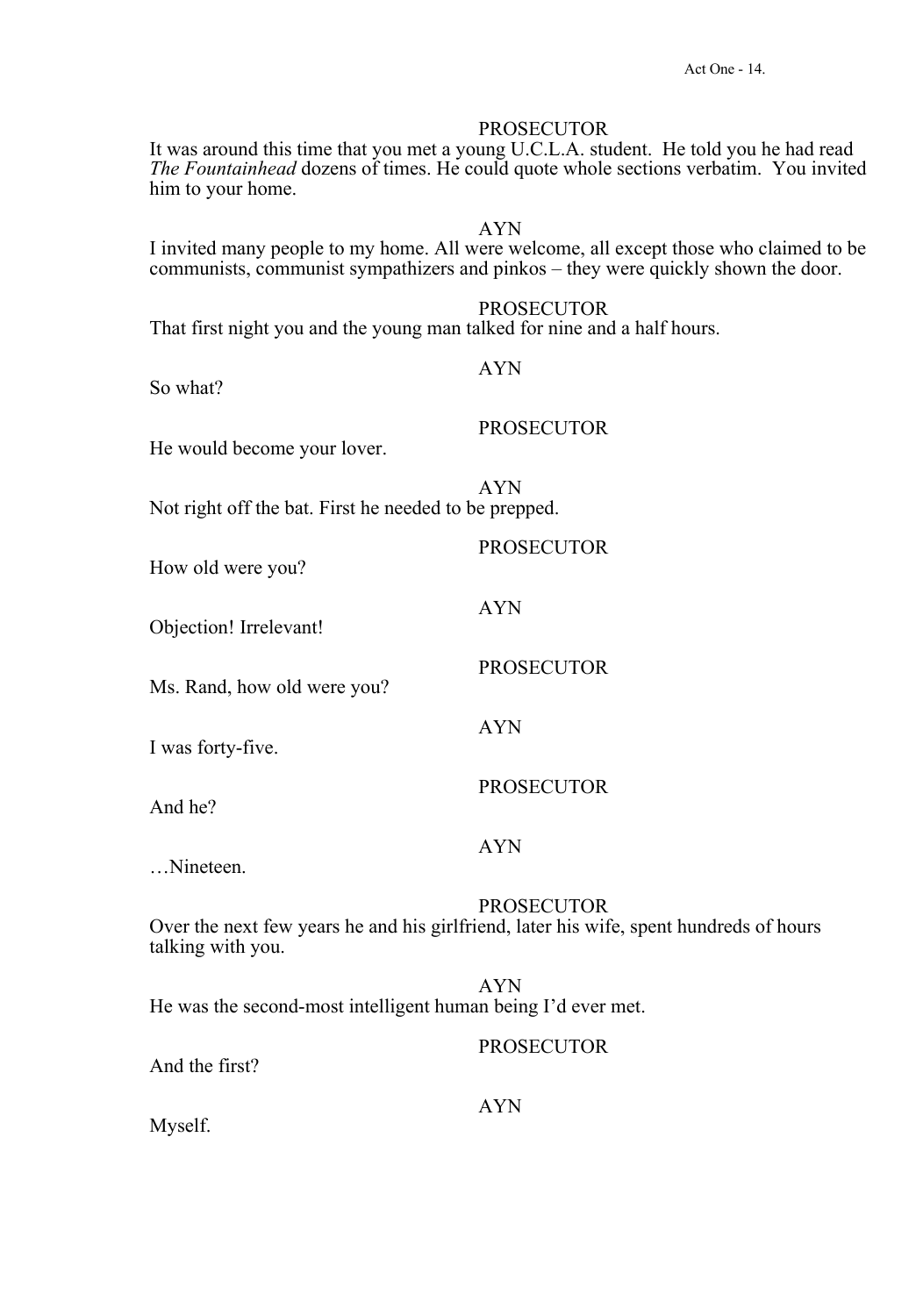His name was Nathan Blumenthal.

AYN

My heroes are born with down to earth names like Howard, Hank or John. Not something silly like *(spits out)* Nathan Blumenthal. No, that's not a name that's an abomination.

#### PROSECUTOR

PROSECUTOR

He changed it for you.

# AYN

Nathaniel Brandon, a hero's name.

#### **PROSECUTOR**

Just as you were falling for him, he left Hollywood. He moved to New York City to work on his master's degree in psychology at N.Y.U.

# AYN

Your point?

# PROSECUTOR

As he drove down your long driveway for the last time you wept. You acted like a fourteen-year-old girl.

# AYN

*(Angered)* 

AYN

I… *(Beat - calming)* I was in love.

**PROSECUTOR** 

I want to take you there, to your long drive way the day Nathan--.

Nathaniel!

(During the following the PROSECUTOR dons an apron and picks up a rose.)

PROSECUTOR The day that Nathaniel drove away. Your husband, Frank, tried to comfort you.

# AYN *(Agitated)*

Perhaps, I don't remember.

(The PROSECUTOR becomes FRANK. He puts his arm around AYN. They wave goodbye to Nathaniel. A distant car horn honks goodbye. The scene becomes Ayn's driveway.)

PROSECUTOR *(FRANK)*

Sure is a nice young man. A really, really, nice young man.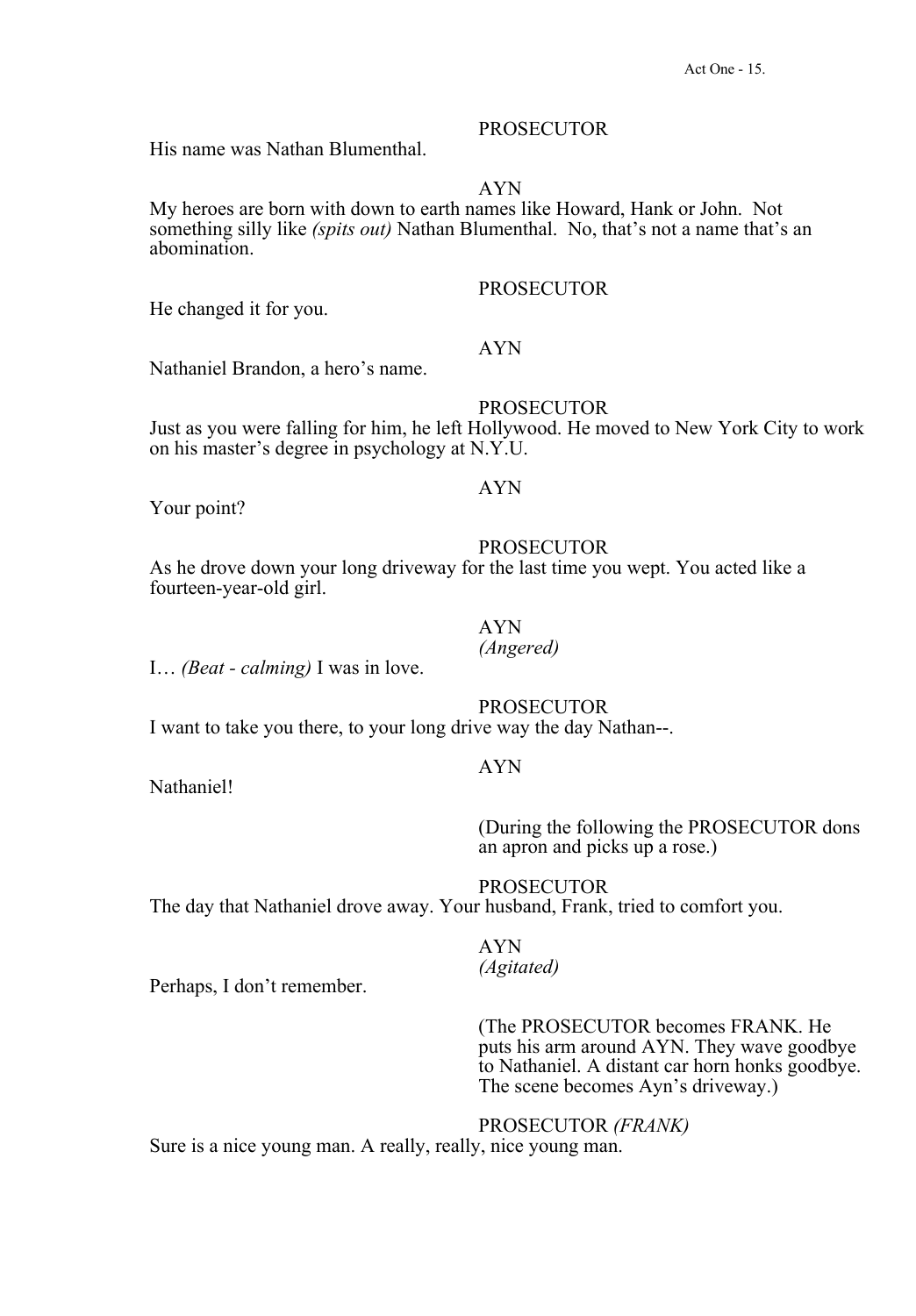He's a genius.

PROSECUTOR *(FRANK)*

I suppose.

AYN

He accepts reason as the only guide to his actions…

#### PROSECUTOR *(FRANK)*

Good kid. I'm gonna miss him--. Hey, did you see my roses? I got rid of the greenfly.

(AYN tries to act interested in the rose but can't.)

AYN

Would it be too much to ask that you not just sit there when we have company. Is it possible that you might, just once in a while, attempt to match me intellectually! To be more than Mr. Ayn Rand! To use your goddamn brain! Can you take a moment away from your painting, and gardening and your stupid peacocks to say something more than, "I suppose?"

I suppo--. I'm just trying to--.

# PROSECUTOR *(FRANK)*

AYN

You could've been someone. You could've been the next Gary Cooper! Had your own star on the Hollywood walk of fame. Instead you walk around this place like a ghost!

# PROSECUTOR *(FRANK)*

I don't want to bug you when you're writing, Ayn.

#### AYN

It freaks me out. You need to wear bells or something so I can hear you coming. Can you do that for me?

PROSECUTOR *(FRANK)*

You want me to wear bells?

AYN

Tiny bells on your shoes, or wrist, something.

I suppose I could…

PROSECUTOR *(FRANK* )

(FRANKS starts away.)

AYN

I'm sorry… I didn't mean to snap.

(He gives her a little kiss on the forehead.)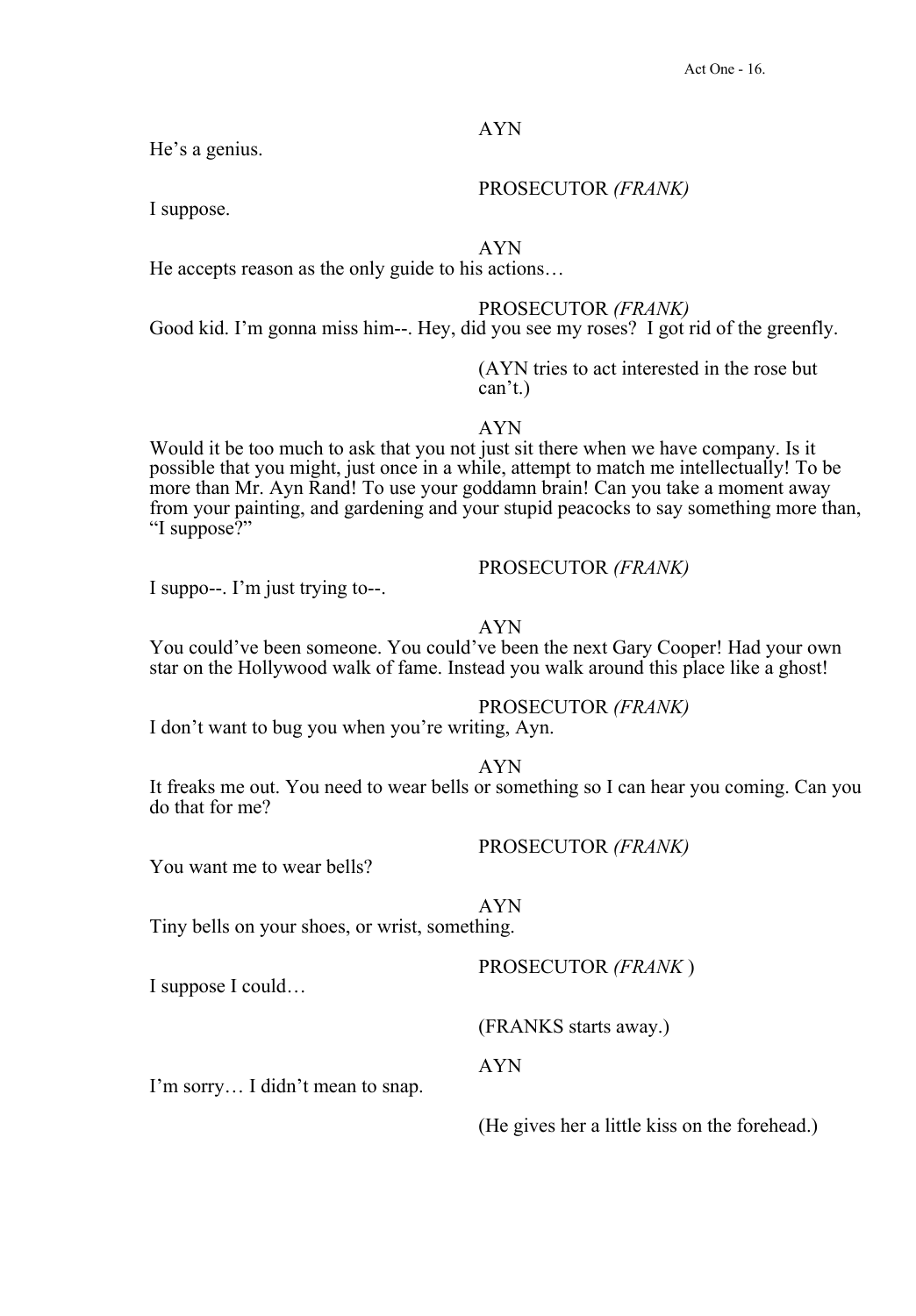#### FRANK

FRANK

AYN

It's going to be okay--. Oh. I darn forgot to water the daisies. If I'm gonna win 'best garden' trophy, I better…

AYN

Sure.

Love you, Kittenfluff.

Love you, Cubbyhole.

(FRANKS starts away.)

AYN

Frank… Cubbyhole… *(Beat)* I need to move to New York City, I can't finish *Atlas Shrugged* here.

PROSECUTOR *(FRANK)*

Ayn... I love this house.

AYN

You'll find a new life, away from this disgusting California sunshine. Put the house up for rent. Frank, will you do that for me?

I suppose--. Sure, Kittenfluff.

# PROSECUTOR *(FRANK)*

(Beat. The PROSECUTOR takes off Frank's apron.)

PROSECUTOR

So you got Frank to leave his sweet peas and petunias and drive you to New York City.

(Beat. She is alone with her thoughts for a moment.)

Ayn? Are you with us?

# PROSECUTOR

(She pops a cigarette into her cigarette holder.)

AYN

Light?

PROSECUTOR

So sorry but smoking is still not allowed.

AYN

All my characters smoke – at least two packs a day.

PROSECUTOR

Yes, your characters smoke like chimneys yet strangely never get cancer.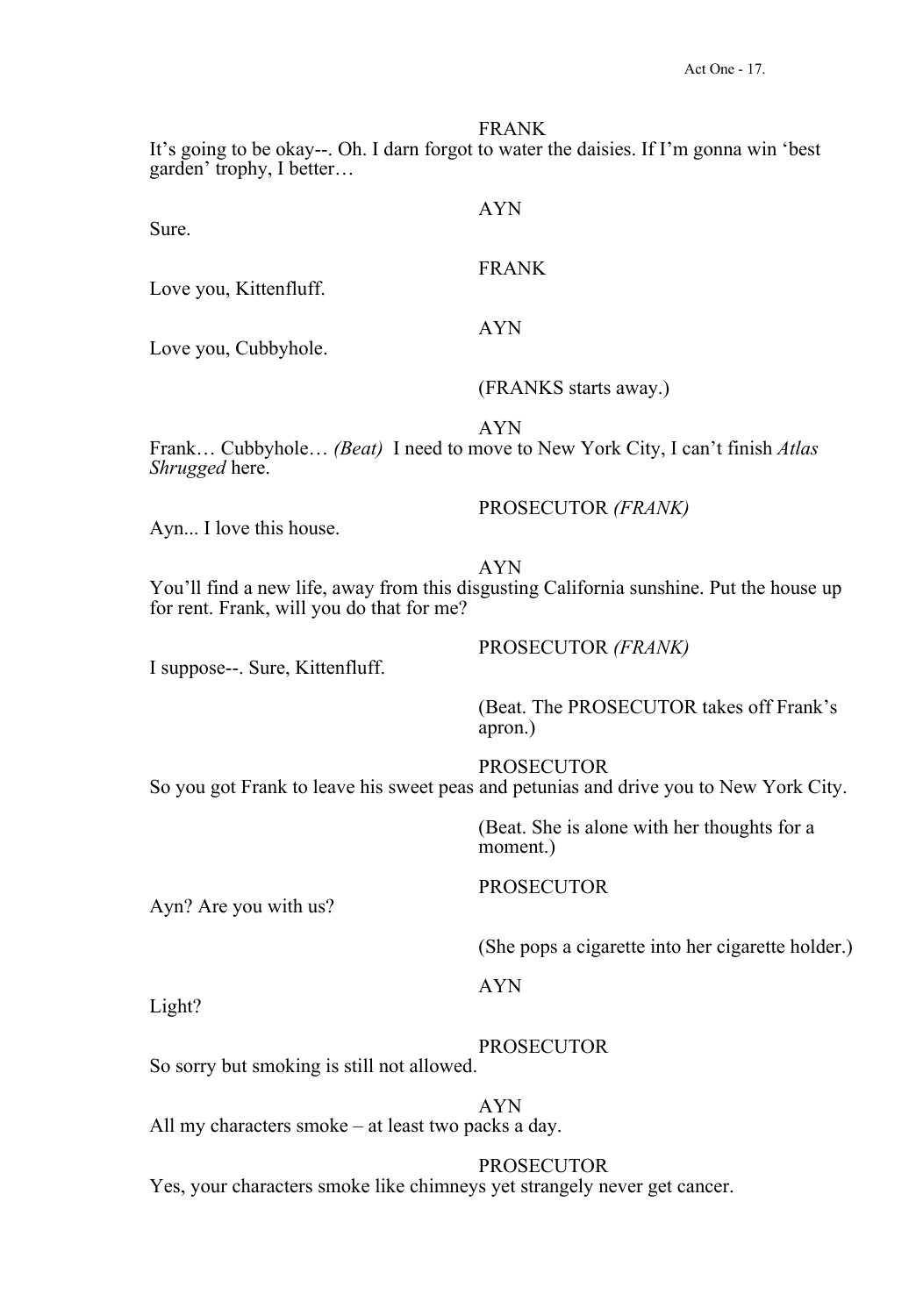True, there is no cancer in my world, no tragic childhood memories, no venereal disease, no--.

# PROSECUTOR

Alzheimer's?

AYN

Nothing to corrupt the body.

(She flicks her lighter – It doesn't work.)

# **PROSECUTOR**

I'm sorry, Ms. Rand, but in reality it is considered impolite to smoke in public places. There are laws.

AYN

My god what has happened to you people. Audience, do you accept this? How many people would mind if I smoke. Hands please--.

# PROSECUTOR

It doesn't matter how they vote.

#### AYN

Oh god no, don't tell me that the environmentalists have taken over.

PROSECUTOR

It's been a struggle but--. I take it you are against the environmental movement.

AYN It is anti-industrial! They will drag us back to the Stone Age.

You're not in favor of clean air?

# PROSECUTOR

# AYN

The sight of a smokestack or cigarette should thrill us for they symbolize human achievement. I look forward to the day when we will be smoking on the moon!

# PROSECUTOR

When you arrived in New York you formed a group of followers called "The Collective" - A close-knit band of intellectuals who built upon your philosophies.

# AYN

And all of them smoked. And if they didn't I asked them to pick up the habit, for smoking symbolizes the fire of the human mind.

# **PROSECUTOR**

Did they have to smoke? Couldn't they just light matches?

# AYN

That hardly has the same effect.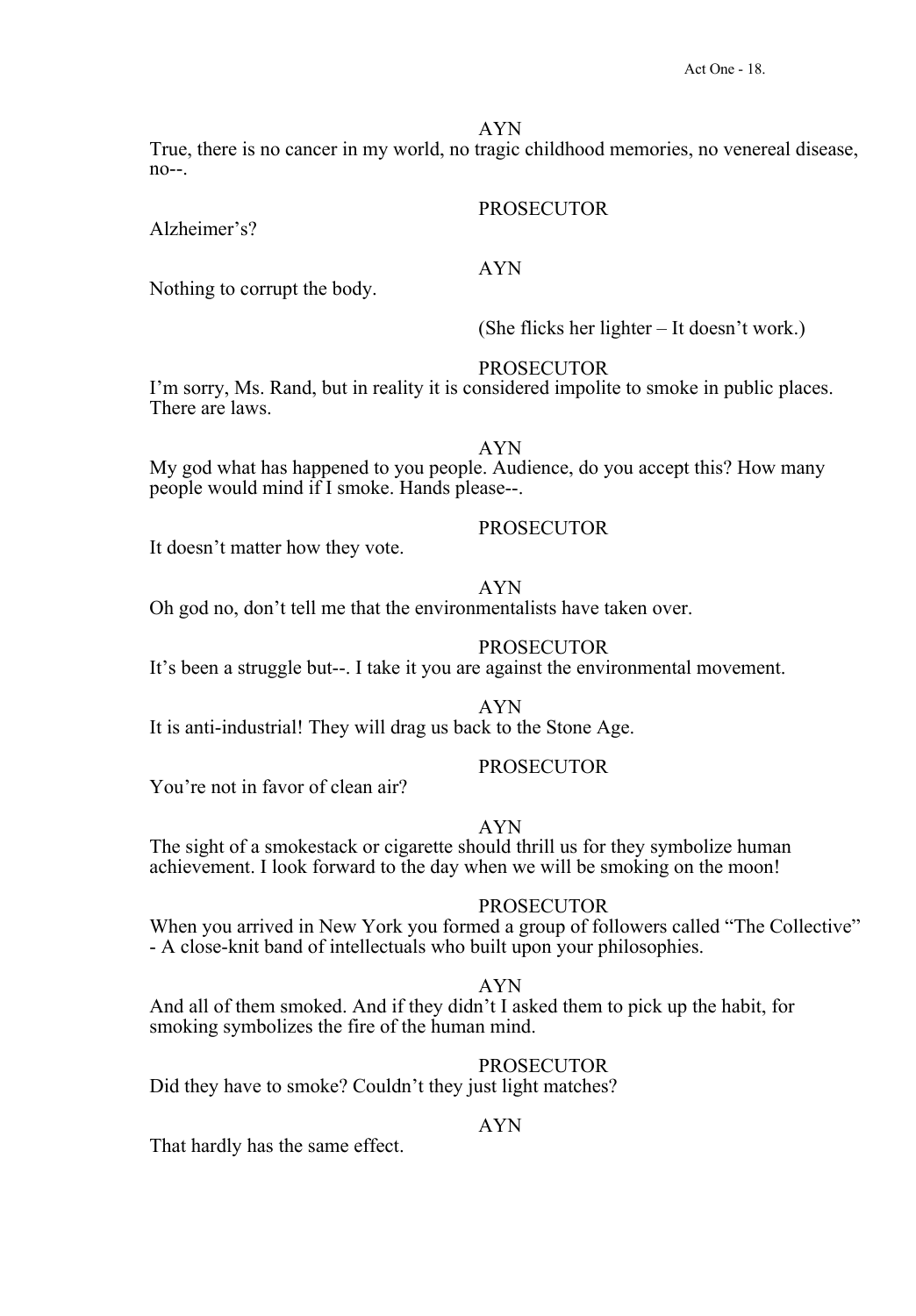One of the members of your Collective was a young Alan Greenspan who would later become the Chairman of the Federal Reserve.

# AYN

Correct.

# **PROSECUTOR**

He became a regular. Stayed with you for over a decade.

# AYN

He had a brilliant mind for economics.

PROSECUTOR Nathaniel and his wife Barbara were also members.

AYN They are the disciples of The Fountainhead.

PROSECUTOR

Which one of them brought you your drugs?

# AYN

What are you insinuating?!

# PROSECUTOR

You took amphetamines while you were writing Atlas Shrugged, am I right?

### AYN

To drag the Collective into this is a crime - I got my drugs through legal means!

# PROSECUTOR

How's that?

### AYN How does anyone get drugs legally - I went to my doctor.

PROSECUTOR

While on these drugs you could sometimes write days on end with little sleep.

# AYN

The pressure was… Unbearable.

# PROSECUTOR

That's when you began openly flirting with Nathaniel. Holding his hand - Even in front of his wife - In front of your husband.

AYN

I was highly logical about my affair.

# PROSECUTOR

How's that?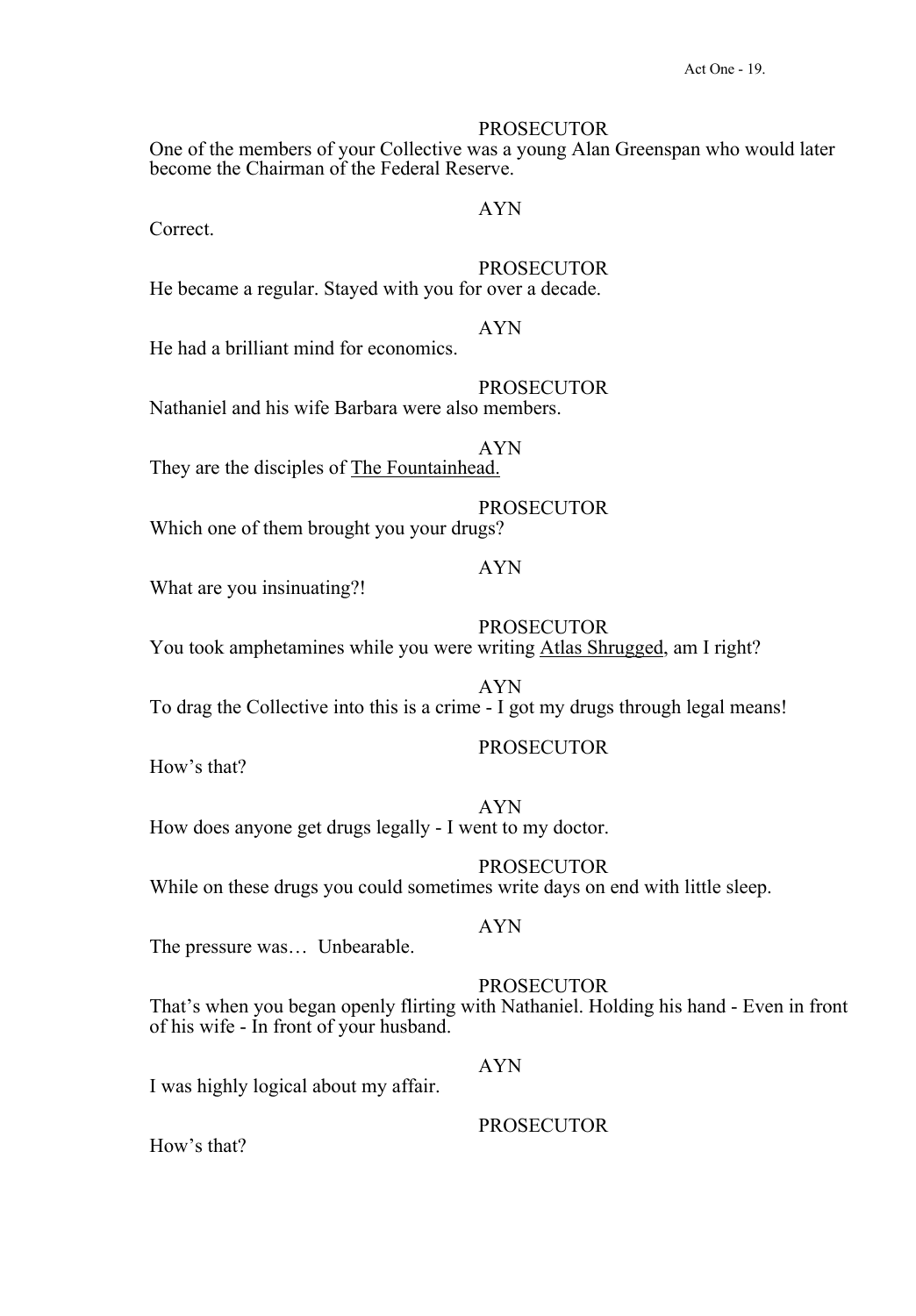I got my husband's permission. PROSECUTOR Frank gave you permission to--? AYN Yes. PROSECUTOR But your lover was also married. AYN Because of my superior power of reasoning, his wife also gave us permission. PROSECUTOR Let me get this straight, Brandon's wife gave you permission to have sex with her husband? AYN When the ideas were logically presented, she saw that me sleeping with her husband was perfectly rational. **PROSECUTOR** 

And in *her* self-interest?

AYN

The keystone of a Capitalist free market system is rational self-interest--.

# **PROSECUTOR**

And that goes for sex too?

#### AYN

AYN

There are no paradoxes here, no contradictions. Everything I did was rational!

# PROSECUTOR

Nathaniel's wife began having night sweats and panic attacks.

#### AYN

Objection! She understood that our love was only a natural expression of admiration.

#### PROSECUTOR

Nathaniel's master's thesis at N.Y.U. was on anxiety as a crisis of self-esteem. What do you suppose he based that on?

# AYN

I'd found my soul mate! My values were Nathaniel's values!

# PROSECUTOR

What would happen when your lover, old enough to be your son, came over?

# AYN

Stimulating conversation… mostly.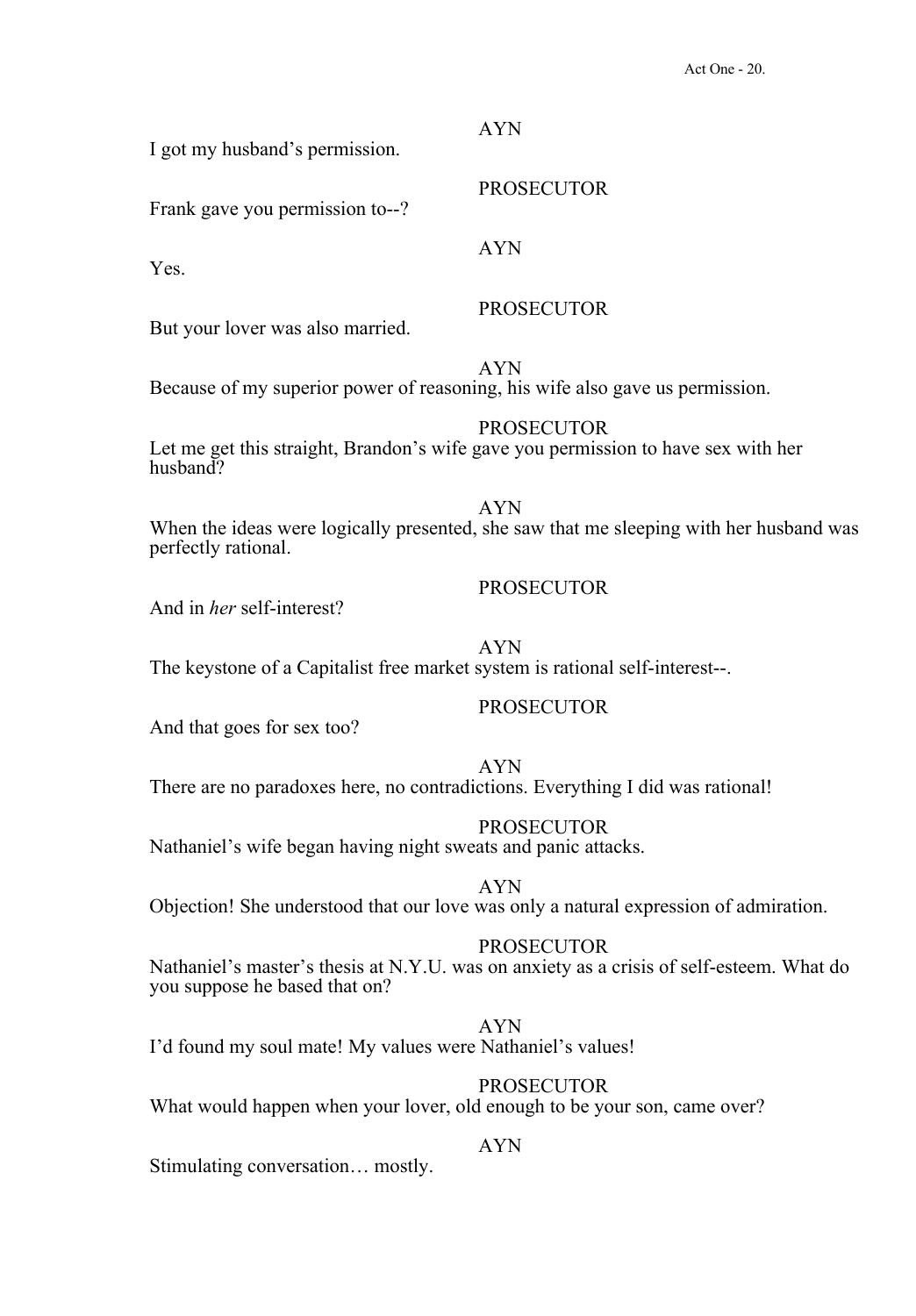(Fade up on the theme music to the soap opera "Days of Our Lives." The PROSECUTOR clips on a thin 50's tie to play NATHANIEL. The scene is Ayn's New York Apartment.)

# TV ANNOUNCER

"Like sands through the hour glass, so are the days of our lives… This is Macdonald Carey and these are the days of our lives."

|                                                                        | (A doorbell.)                                                                                                                                |
|------------------------------------------------------------------------|----------------------------------------------------------------------------------------------------------------------------------------------|
| Who is it?                                                             | <b>AYN</b>                                                                                                                                   |
| Nathaniel.                                                             | PROSECUTOR (NATHANIEL)                                                                                                                       |
| Wait.                                                                  | <b>AYN</b>                                                                                                                                   |
|                                                                        | (Ayn lipsticks.)                                                                                                                             |
| Come in.                                                               | <b>AYN</b>                                                                                                                                   |
|                                                                        | (NATHANIEL enters. Using a 1950's style<br>channel changer, AYN turns down the TV.)                                                          |
| Hello, Nathaniel. Enter.                                               | <b>AYN</b>                                                                                                                                   |
|                                                                        | (He steps over and watches the hushed TV with<br>her for a moment.)                                                                          |
| with the tennis coach's child, only the tennis coach doesn't know yet. | <b>AYN</b><br>(Referring to soap stars on the $TV$ )<br>Her boss seduced her mother, now he wants to seduce her, even though she is pregnant |
| You watch                                                              | PROSECUTOR (NATHANIEL)                                                                                                                       |
| killed off.                                                            | <b>AYN</b><br>It amuses me to work out the plotlines before the writer's do. Soon she will have to be                                        |
| How could you possibly know--?                                         | PROSECUTOR (NATHANIEL)                                                                                                                       |
|                                                                        | <b>AYN</b>                                                                                                                                   |

I know because she's a terrible actress, she has to go.

(AYN turns off the television.)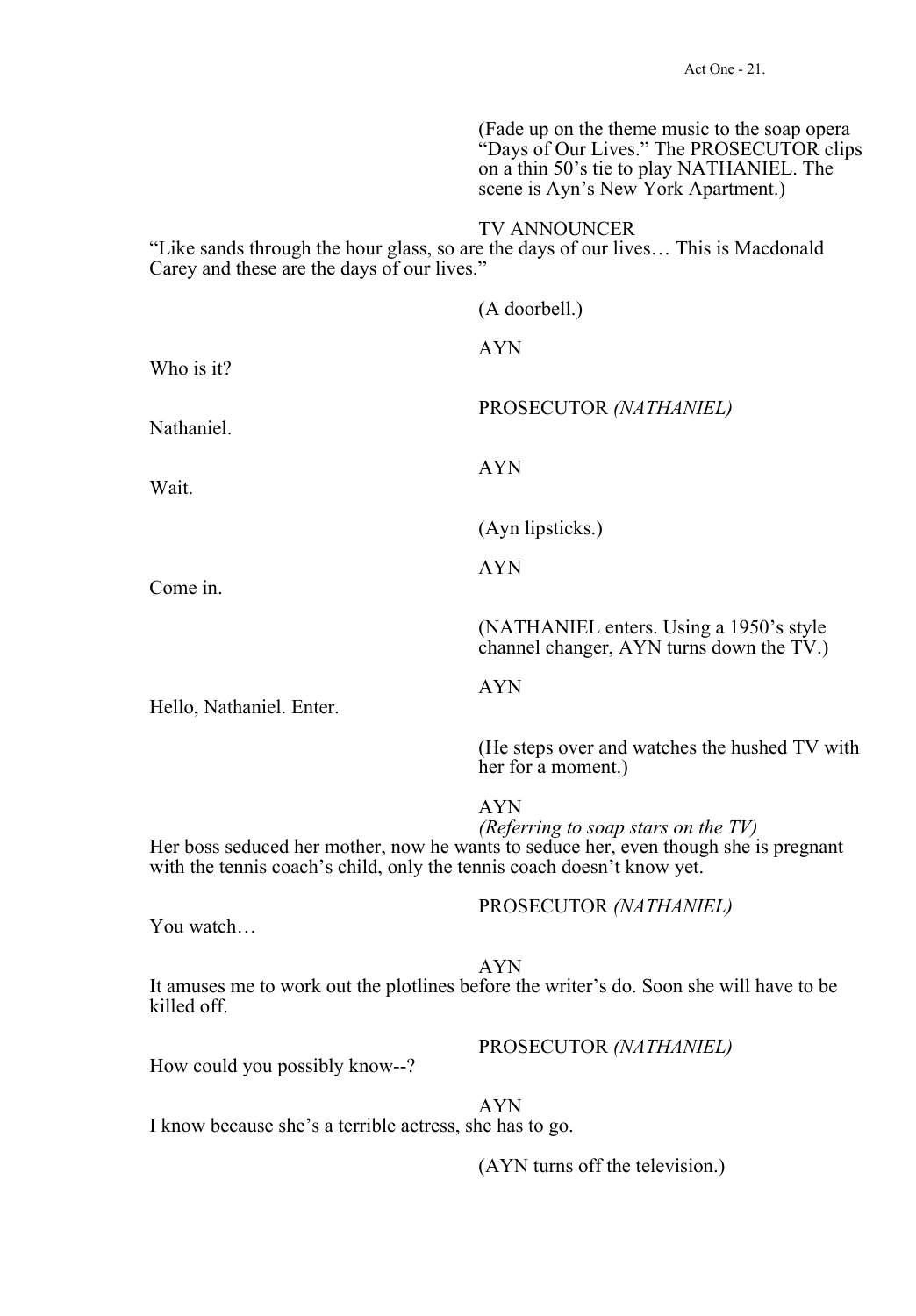#### PROSECUTOR *(NATHANIEL)*

Who would think – The great Ayn Rand watches soap operas.

#### AYN

You know when we were shooting the movie version of The Fountainhead, actresses fought each other to play the part, Barbara Stanwyck, Lauren Bacall--. I wanted Greta Garbo, but she was nearly fifty and the studio said she was too old. She wasn't was she? She wasn't too old to be a lover. Right?

# PROSECUTOR *(NATHANIEL)*

No, not at all.

AYN In the end they gave the part to a new comer - Patricia Neal.

You didn't like her?

#### PROSECUTOR *(NATHANIEL)*

AYN

I learned to love her. But not at first, no.

#### PROSECUTOR *(NATHANIEL)*

Why not?

#### AYN

She had a Kentucky accent. I don't care for people with accents. *(Snuggling up to him)*  You know Gary Cooper and Miss Neal took their parts into real life. Had a fling. You know you've written good stuff when the actors can't keep their paws off each other. It was more than just acting that was going on during the rape scene.

#### PROSECUTOR *(NATHANIEL)*

Rape?

#### AYN

Howard Roark rapes Dominique in The Fountainhead does he not?

PROSECUTOR *(NATHANIEL)*

I wouldn't call it rape.

#### AYN

#### *(Putting on lip stick)*

You're right, it's rape by engraved invitation! Using non-verbal techniques, she asks for it, he knows she wants it, and he gives it to her. I'm so tired of these sentimental, tepid love stories in modern movies. I want sex. Unrestricted, unregulated sex between a real man - A man who possesses a reckless fearlessness. And a woman who will fight and scratch like a cat - but when you finally possess her, there will be no one better. How sexy is that?

> (Ayn crosses her legs; an attempt to look seductive. Nathan cannot quite jump to it.)

# AYN

I told Frank not to come back until six. Said I'd have his dinner ready. *(Uneasy beat.)* Pot roast. *(Sexy.)* It's in the slow cooker.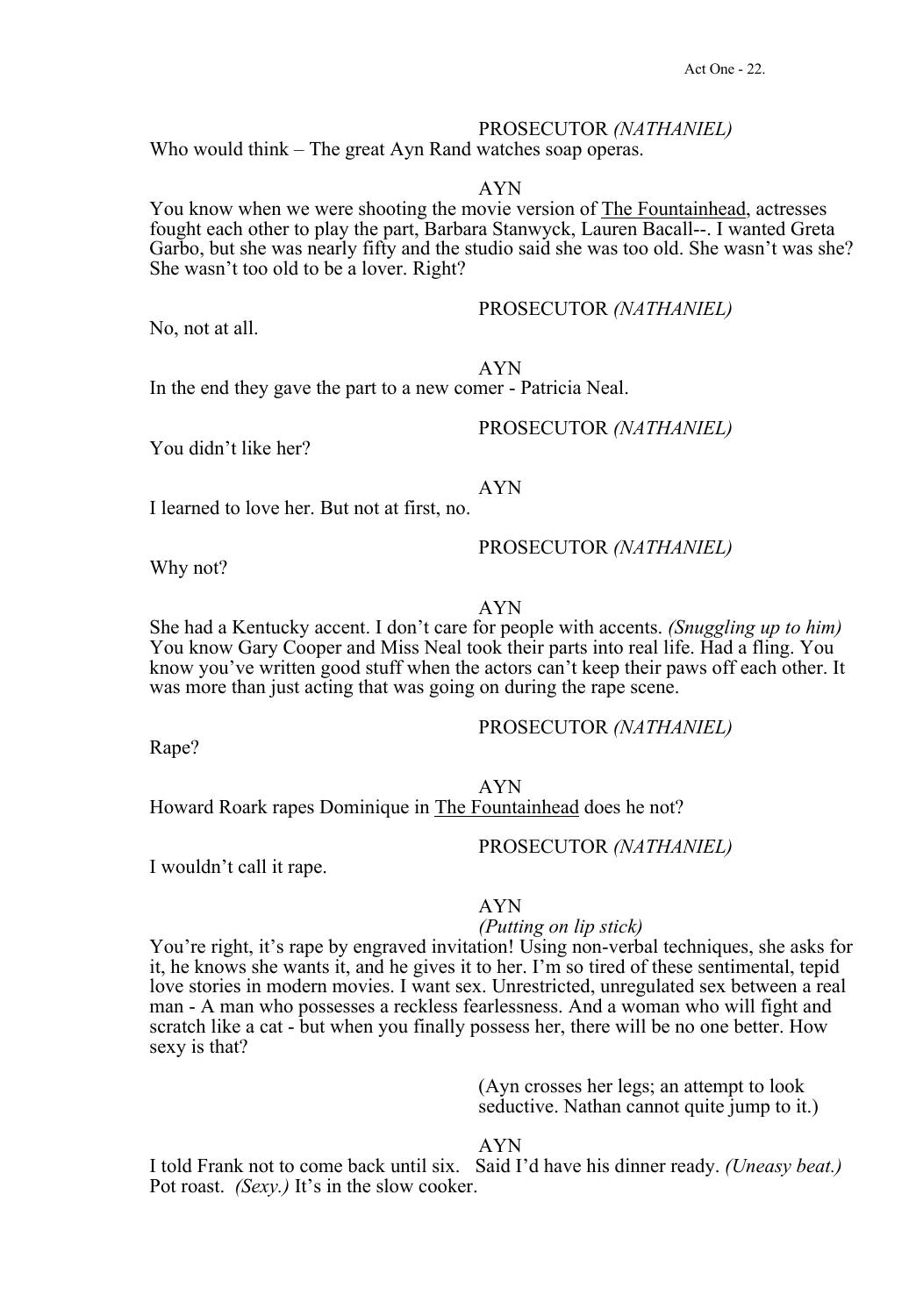(NATHANIEL looks like maybe he will make a move, but Ayn is sitting so straight in her chair he doesn't know how to begin. He looks at his sweaty palms.)

# PROSECUTOR *(NATHANIEL)*

It's hard for me, Ayn… Even though I can rationalize it. I mean Barbara--.

# AYN

You're with me, let's not think of her.

### PROSECUTOR *(NATHANIEL)*

It's not just her - I passed Frank in the hall. The look on his--.

### AYN

He always has that look. It's his 'I need a whiskey sour look' especially at 3:30 in the afternoon. It used to be around 5 but I think the long winter days…

# PROSECUTOR *(NATHANIEL)*

Ayn, you've given me so much. You've been like a father to me.

Father?

I meant, Mother.

I'm not sure that's better.

PROSECUTOR *(NATHANIEL)*

I mean… You've… given me--.

AYN

Do you know your own nature? Do you know, Nathaniel?

PROSECUTOR *(NATHANIEL)*

Of course, but, perhaps I've never known love up to now - only infatuation.

# AYN

# *(Playing with his hair)*

Love is a conscious marriage between emotion and reason, when our premises merge with our values then, and only then, can we take the highest reward that is offered to man. Sex.

PROSECUTOR *(NATHANIEL)*

Mrs. Rand, you're trying to seduce me.

# (AYN kisses him.)

AYN

I want to turn you into an animal--. *(More kissing)* Wait. My music. I must play my music.

AYN

PROSECUTOR *(NATHANIEL)*

AYN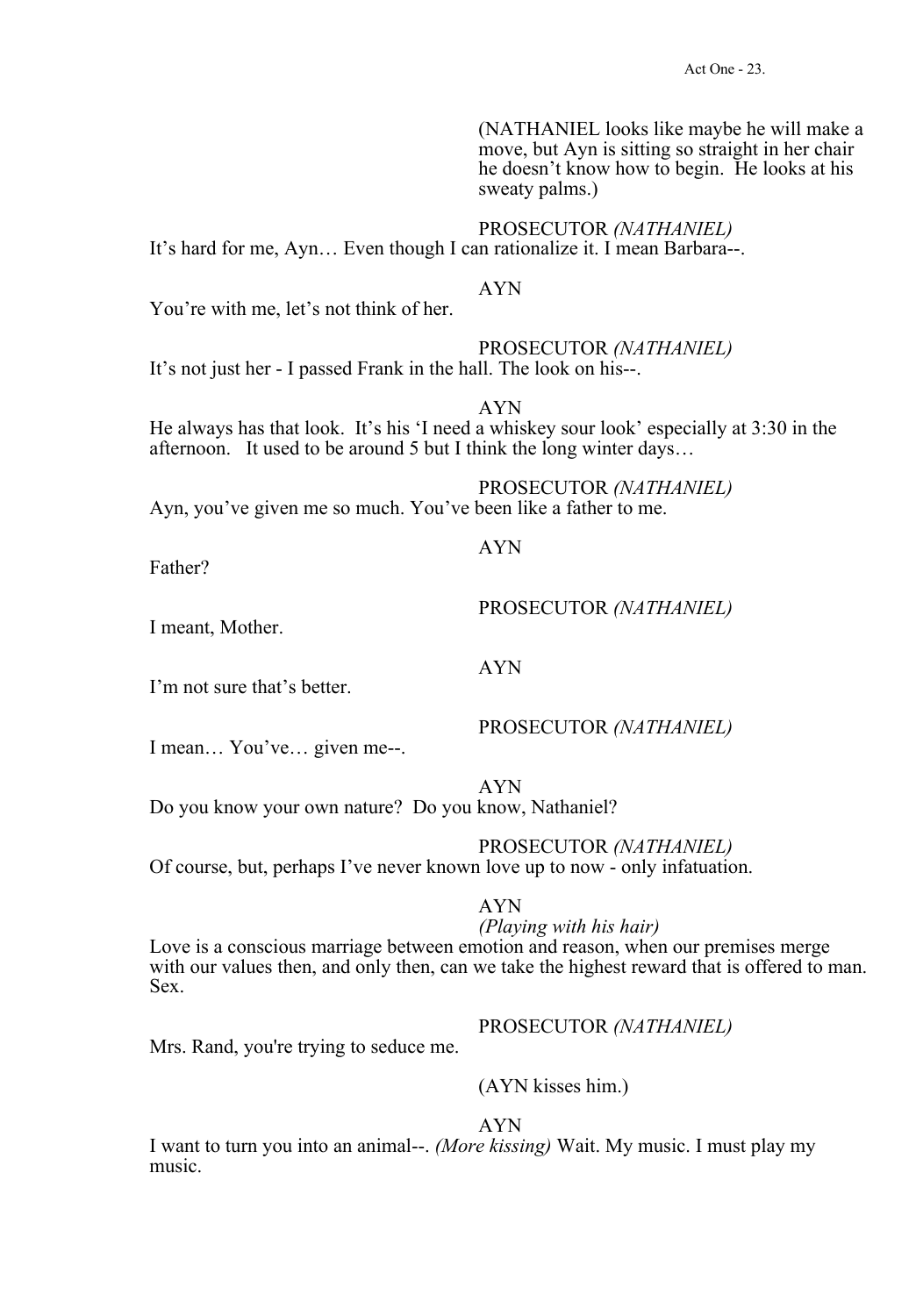|                          | (AYN runs over to her record player and puts on<br>her tiddlywink music. $\frac{1}{2}$ )                                                 |
|--------------------------|------------------------------------------------------------------------------------------------------------------------------------------|
| Shall we dance?          | <b>AYN</b>                                                                                                                               |
| Ah. Sure.                | PROSECUTOR (NATHANIEL)                                                                                                                   |
|                          | (They slow dance. After a moment.)                                                                                                       |
| Ayn                      | PROSECUTOR (NATHANIEL)                                                                                                                   |
| Yes, my darling.         | <b>AYN</b>                                                                                                                               |
| You're leading.          | PROSECUTOR (NATHANIEL)                                                                                                                   |
| Oh. Sorry.               | <b>AYN</b>                                                                                                                               |
|                          | (AYN lets NATHANIEL lead.)                                                                                                               |
| Can you see me that way? | <b>AYN</b><br>(Dancing in each other's arms)<br>With you I am a fourteen-year-old girl, just like I see you as my fourteen-year-old boy. |
| I'm trying.              | PROSECUTOR (NATHANIEL)                                                                                                                   |
| Dare to Cha cha?         | <b>AYN</b>                                                                                                                               |
| I don't know how to--.   | PROSECUTOR (NATHANIEL)                                                                                                                   |

Lately I've been entranced by the Cha Cha - I find it the most rational of music.

(She changes the music and takes him in her arms. He jumps.)

# PROSECUTOR *(NATHANIEL)*

Ouch!

AYN I'm so sorry, my darling, I stuck you with my needle.

<sup>&</sup>lt;sup>1</sup> Ayn enjoyed playing what she called her "tiddlywink music." Simple fun music like "The Drinking Song" from Verdi's *La Traviata*.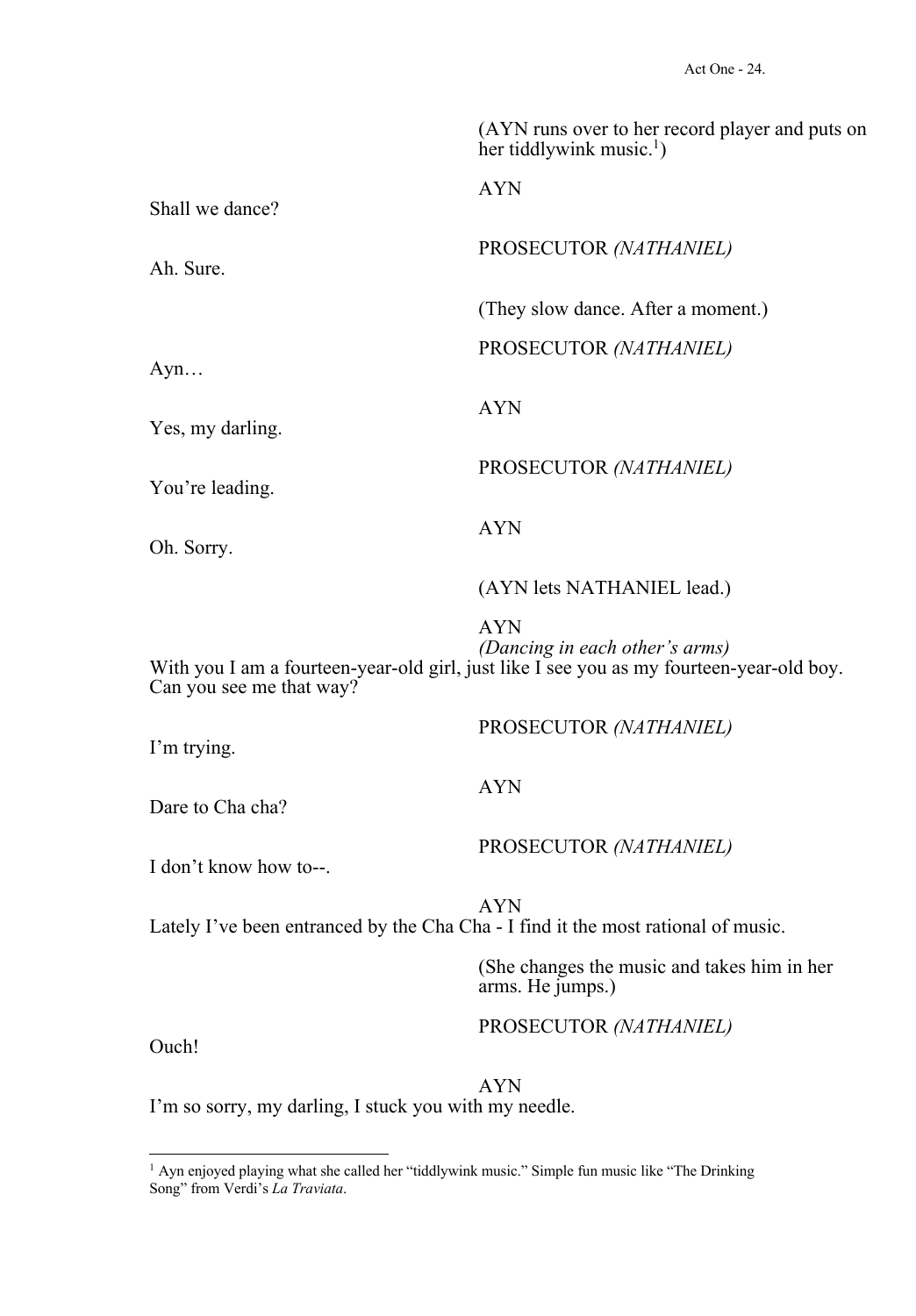# PROSECUTOR *(NATHANIEL)*

(During the following she takes a bit of tape off her finger.)

AYN

Yes, sometimes I tape a needle to my finger so that if I lose concentration when I'm writing I can stick myself. It wakes my thoughts up. Reminds me that I'm alive. I forgot to take it off.

AYN

(She disposes of the needle.)

Enough games. Time for noisy sex.

(She leads him towards the bedroom.)

*PROSECUTOR (NATHANIEL) (Reluctant)* 

Ayn…

AYN

I'm going to dedicate Atlas Shrugged to you when it's published.

PROSECUTOR *(NATHANIEL)*

*(Stunned)* Me? …Ayn the idea of the greatest literary masterpiece ever written being… But what about Frank?

AYN

AYN

Oh. I haven't forgotten Frank, him too, but I'm declaring you my intellectual heir.

PROSECUTOR *(NATHANIEL)*

This is an honor - I don't know what to say.

Shhh…action, not words. Come.

### PROSECUTOR *(NATHANIEL)*

Where?

AYN

To the bedroom - I'll kick the cats off the bed, or would you prefer to do it on my writing desk? Shall we anoint Chapter 26!

PROSECUTOR *(NATHANIEL)*

Ayn…

AYN

What do you need, an engraved invitation?

(THE PROSECUTOR steps away. The scene ends.)

Needle?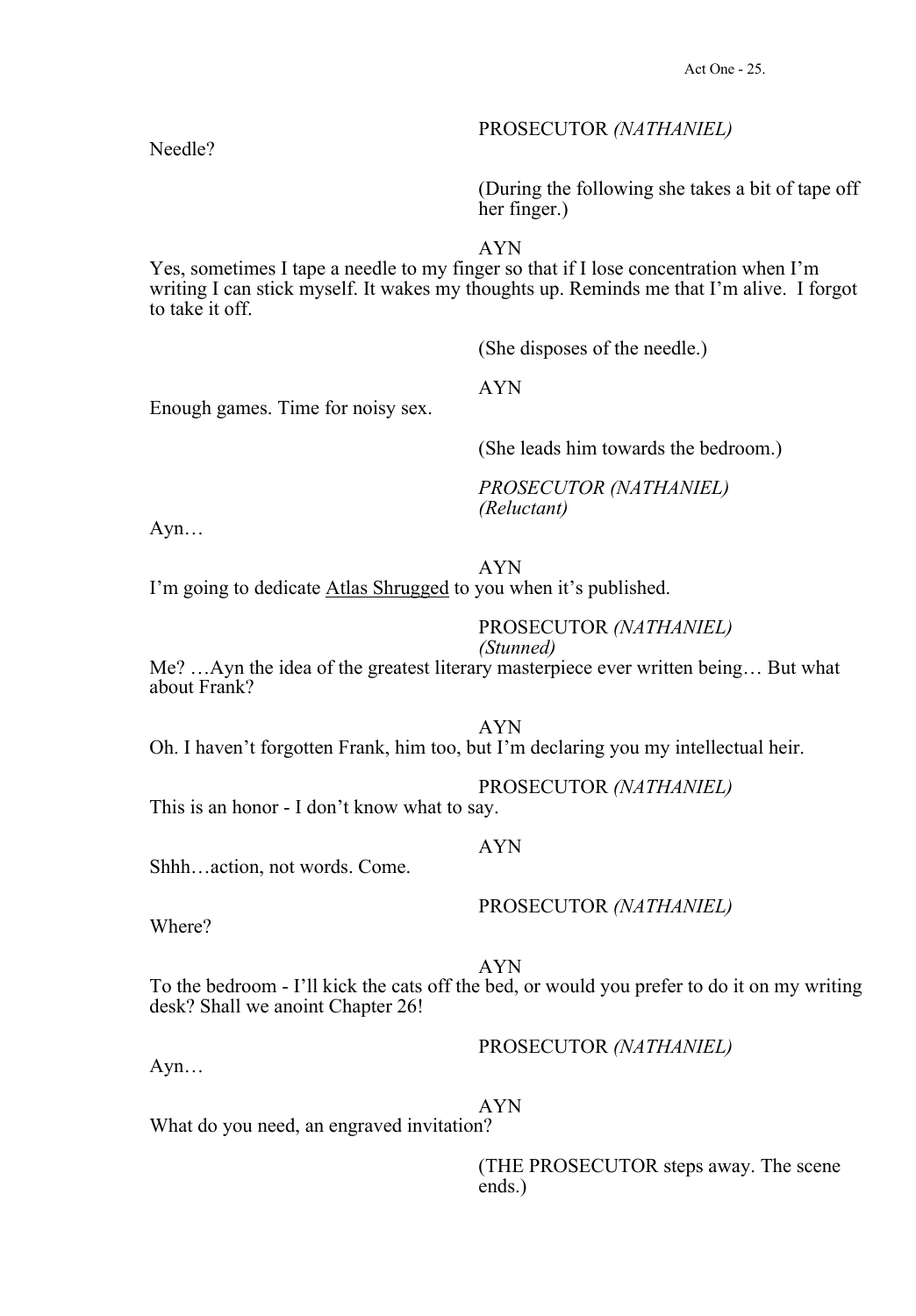I think we took that far enough… Ayn… Don't you think it's rather ironic that a man who has an affair for fourteen years, whose marriage fell apart because of it, would become a marriage therapist?

# AYN

His marriage had numerous problems, I had nothing to do with its demise.

# PROSECUTOR

During this time your New York Collective began to take on new members. How did they feel about your affair?

#### AYN

No one knew about it. I swore Nathaniel, Frank, and Barbara to secrecy.

# PROSECUTOR

Not even members of your inner circle.

#### AYN

Did you really think I was going to tell Alan Greenspan, Mr. Personality, that I was having an affair? Two thoughts that don't go together: sex and Alan Greenspan.

# PROSECUTOR

It must have been an exciting time in your life. You had a kind husband to wait on your every need, and a lover half your age to take care of everything else. You were nearly finished with Atlas Shrugged and every week your hand-selected Collective came to your apartment to talk about your ideas and only your ideas.

#### AYN

They were nights filled with meaningful dialogue. No small talk allowed!

Tonight's topic?

#### PROSECUTOR

(The playing area becomes her New York City Apartment - The sound of traffic and a party. AYN sits at the center of attention. The audience becomes members of The Collective.)

#### AYN

Tonight dear Collective we'll be talking about the biggest mistake the Republican Party ever made!

# PROSECUTOR

And what is that?

#### AYN

Aligning itself with religion after World War Two. By associating Christianity with the Republican Party conservatives removed the few remaining independent thinkers from their ranks. Nathanial, your thoughts?

> (The PROSECUTOR slips on Nathanial's thin black tie.)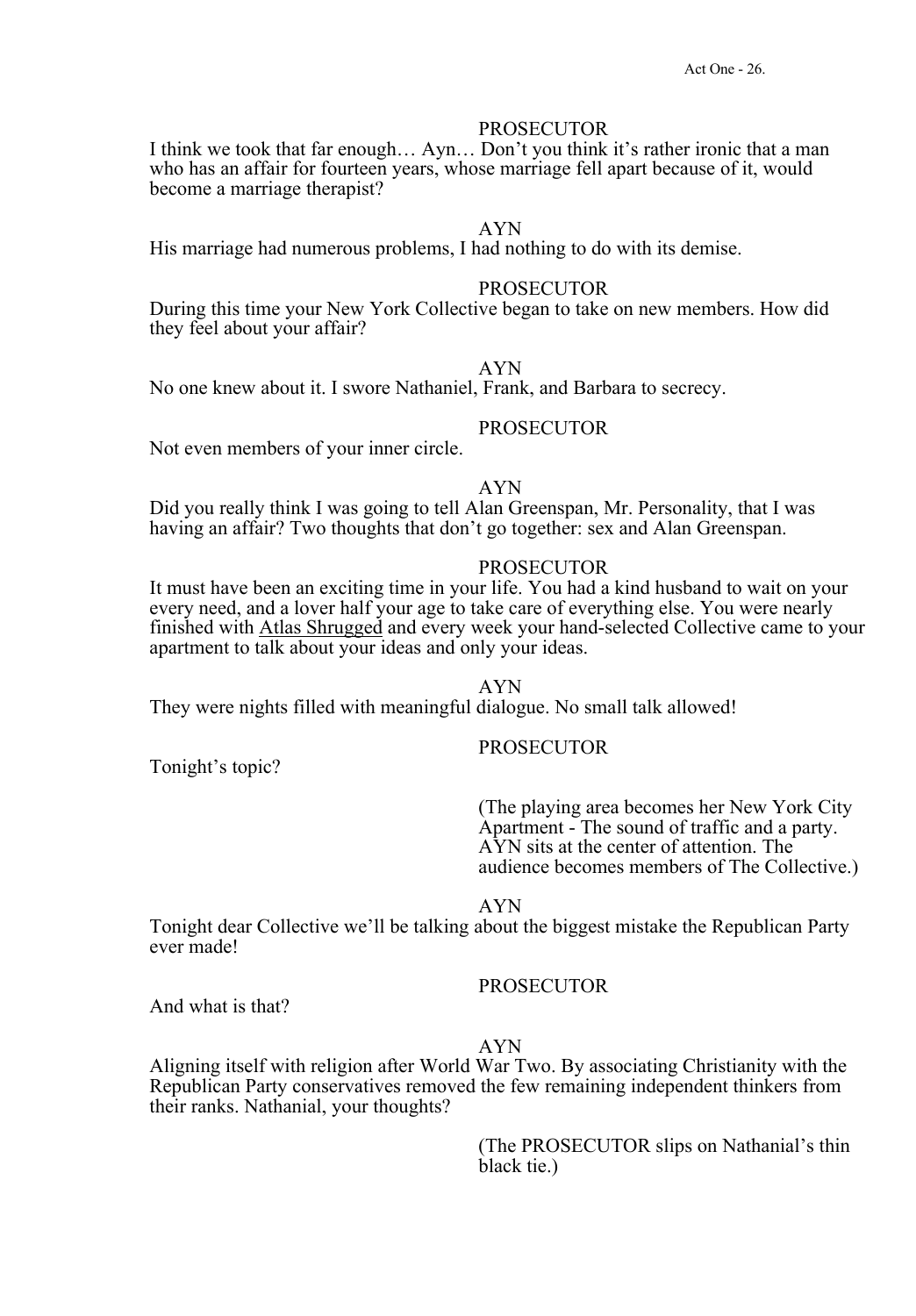# PROSECUTOR *(NATHANIAL)*

Ayn is right. Read the constitution - Religion is a private matter. Once you associate god with a political party the end of personal freedom cannot be far away.

#### AYN

Bravo, Mr. Brandon! But we always seem to hear from the same people. Let's hear from some of our new members. Young man, your name?

> (The PROSECUTOR slips on a bow tie and glasses and becomes a young ALAN GREENSPAN.)

PROSECUTOR *(YOUNG GREENSPAN)*

PROSECUTOR *(YOUNG GREENSPAN)*

Me?

# AYN

Yes, you.

Alan Greenspan.

And what do you do Mr. Greenspan?

PROSECUTOR *(YOUNG GREENSPAN)*

I play the clarinet in a Big Band. I'm also working on a degree in economics at Columbia.

# AYN

Your thoughts on the subject?

I'm not sure--.

AYN

Then you have no right to be in my living room. State your rational opinion. *(She snaps her fingers)*

# PROSECUTOR *(YOUNG GREENSPAN)*

PROSECUTOR *(YOUNG GREENSPAN)*

Well, it would seem that capitalism demands factual evidence and logical proof to flourish.

AYN

And so any man who substitutes supernatural revelation for logical proof is unworthy of being a Republican. Or a Capitalist! Am I right?

PROSECUTOR *(YOUNG GREENSPAN)*

It would appear to be so.

# AYN

You know who is responsible for this corruptible link between the Republican Party and Christianity? William F. Buckley and his *National Review*. Unlike him, I became an atheist when I was thirteen and I never looked back. Frank, what do you think?

AYN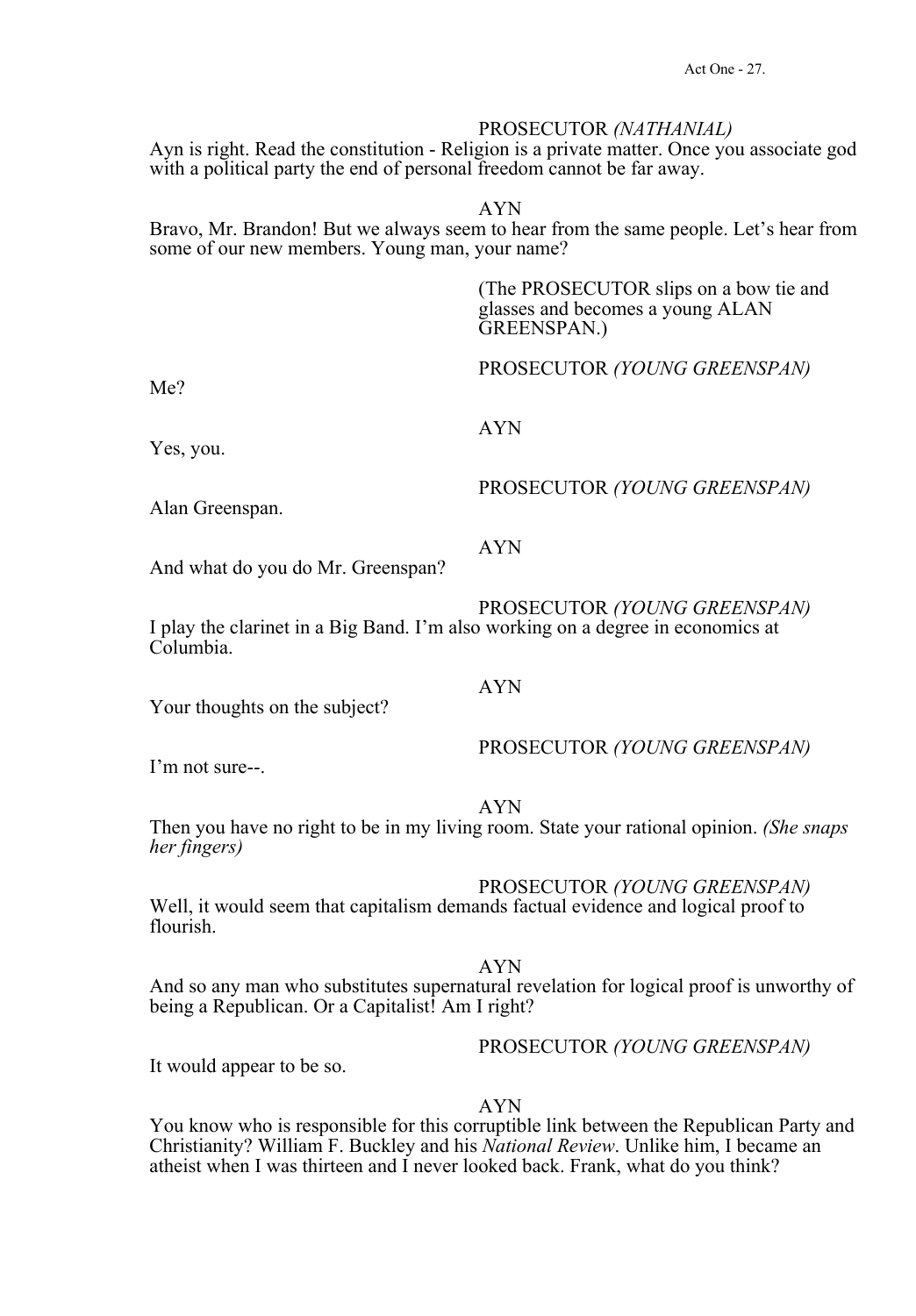(The PROSECUTOR dons an apron and Frank's wristband of bells - he enters with a small silver tray filled with cookies.)

# PROSECUTOR *(FRANK)*

More cookies?

AYN

Yes, my dear husband, more cookies at this time is entirely logical. Let's all have cookies!

> (During this FRANK acts as a maid offering cookies to perhaps even the audience.)

#### AYN

*(To the collective – the audience)* Religion gives man permission, yes, permission to function in an irrational manner. It gives him permission to be a slave. You have one life - One short life. You want to fill it with worn out irrational thoughts so that you don't have to face choices in your life - then go ahead. But that's not living, never growing up, never experiencing the true nature of man - responsible, enlightened and in charge! That's what it means to be a man! Frank, don't forget your little Kittenfluff.

> (The PROSECUTOR puts the tray down and takes off the apron. The sounds of the party fade. The PROSECUTOR becomes himself. )

AYN

What? Why're you looking at me like that? I want a cookie.

PROSECUTOR

William F. Buckley's National Review panned **Atlas Shrugged** when it was finally published.

AYN

He sicced one of his editorial henchmen on me.

PROSECUTOR

The reviews for Atlas Shrugged were generally…

#### AYN

Awful. Say it!

# PROSECUTOR

You upped your dose – Dexedrine - Five milligrams now. Was that logical or emotional?

AYN

I've never had an emotion that I could not logically account for.

#### PROSECUTOR

During this period of your life you wept everyday - to the point that some worried about your mental health.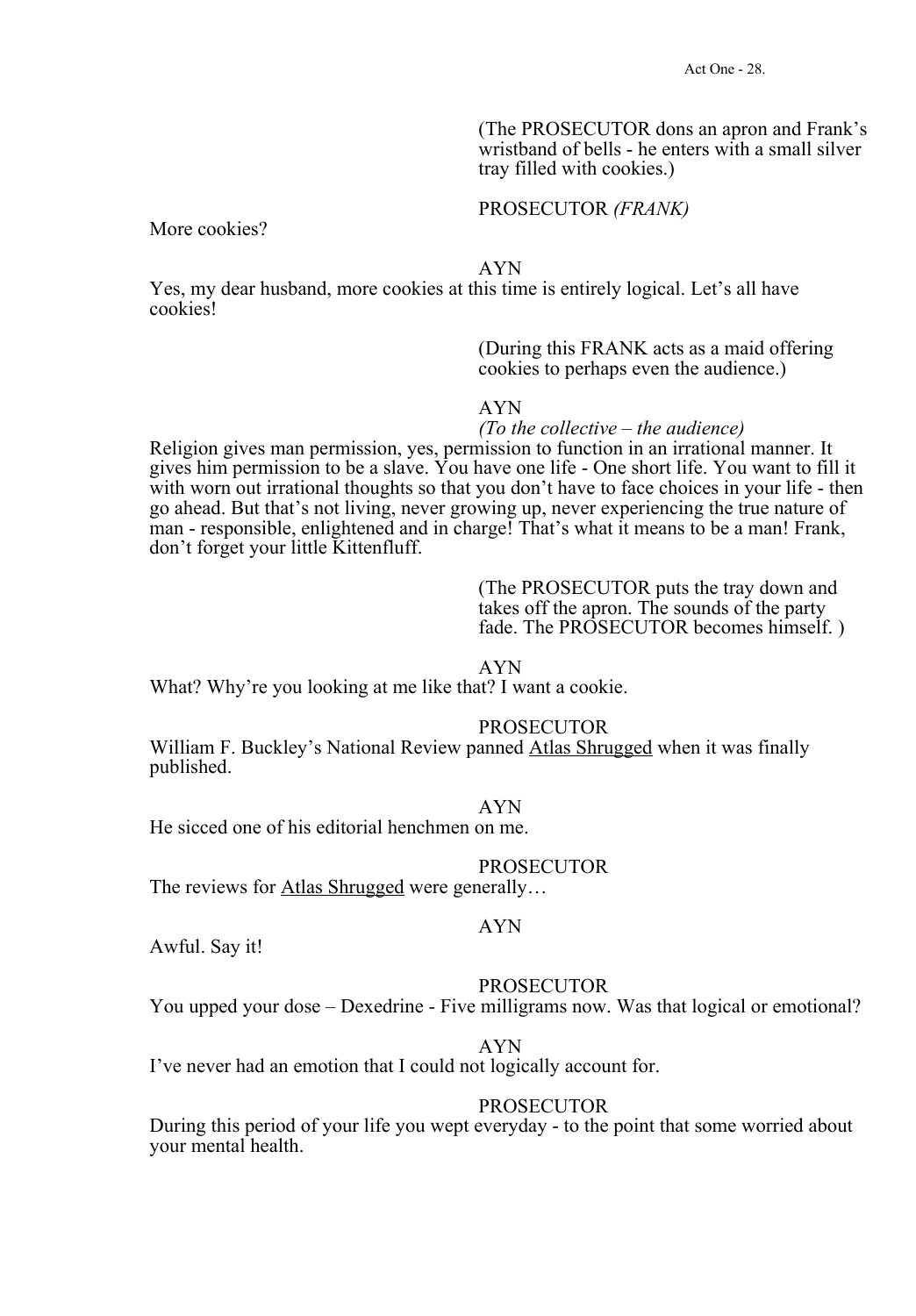When you are famous there are hoards of second-raters who wish to undermine your success!

> (AYN sits and plays solitaire. Soap opera music comes from the TV. The PROSECUTOR clips on a thin 50's tie to play NATHANIEL. He holds a box of fan mail and a New York Times. He knocks.)

AYN

Go away!

(He enters.)

PROSECUTOR *(NATHANIEL)*

Hello, Ayn.

AYN

Nathaniel, not this afternoon. I have a headache.

# PROSECUTOR *(NATHANIEL)*

Your agent sent over another box of fan mail. The Collective answers as many as we can but…

(He puts the box of fan mail down next to her.)

AYN

Please take them and go.

PROSECUTOR *(NATHANIEL)*

Ayn, you haven't been out of your apartment in weeks.

# AYN

I have no need for people.

#### PROSECUTOR *(NATHANIEL)*

*(Trying to cheer her up)*

You're an important American thinker - an intellectual that's recognized around the world--.

#### AYN

No. I am trapped in a world of mediocrity full of malice, stupidity and conspiracies against intelligence! *(Beat)* Damn I hate people who feel sorry for themselves. If they saw me like this, that would be a victory for them. God damn William F. Buckley and bring me my pills.

#### PROSECUTOR *(NATHANIEL)*

Oh, I almost forgot. There's a letter-to-the-editor in today's New York Times defending Atlas Shrugged.

# AYN

Read.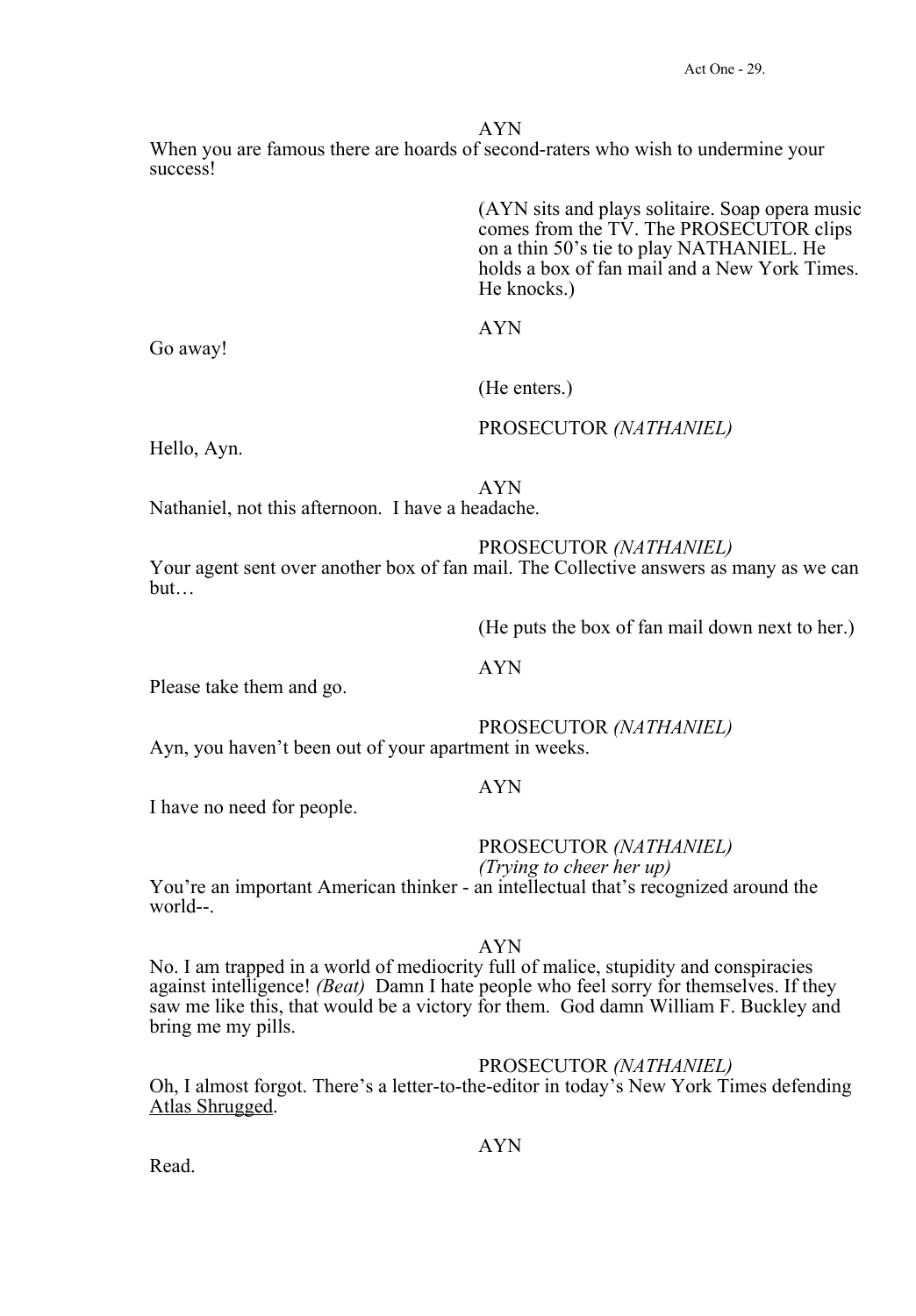#### PROSECUTOR *(NATHANIEL) (Reading the New York Times)*

"Atlas Shrugged is a celebration of life and happiness. Its justice is unrelenting. Creative individuals and undeviating purpose and rationality achieve joy and fulfillment. Parasites who persistently avoid either purpose or reason perish as they should." Signed, Alan Greenspan.

| An intelligent man.                  | <b>AYN</b>                   |
|--------------------------------------|------------------------------|
| You're just going to play solitaire? | PROSECUTOR (NATHANIEL)       |
| Cancel the Collective tonight.       | <b>AYN</b>                   |
| Would sex help?                      | PROSECUTOR (NATHANIEL)       |
| Not today.                           | <b>AYN</b>                   |
|                                      | (NATHANIEL starts to leave.) |

AYN

I cannot help but think… John Galt would never feel this way.

### PROSECUTOR *(NATHANIEL)*

You're not one of your supermen, devoid of inner conflicts.

### AYN

Yes I am! I am the arch-priestess of self-interest. I am immune to self-doubt. *(To herself)* At times like this I cannot help but think of my mother back in Russia. Always floating around in a communist daze, wanting, yearning, unsatisfied - and always - always – disappointed – disappointed in her ugly duckling daughter - The one that never managed to quite turn into a swan – like my sister. *(Beat.)* I wonder where they are today? Probably dead… Killed by some Nazi bomb…

# PROSECUTOR *(NATHANIEL)*

Oh, that's right. Mixed in with the fan mail is a letter from Frank's niece – She'd like to have twenty-five dollars to buy a dress for her graduation prom.

AYN

*Have*? Did she write, "have?"

Yes, "have."

PROSECUTOR *(NATHANIEL)*

AYN

Give.

(NATHANIEL hands the letter to AYN – she scans it.)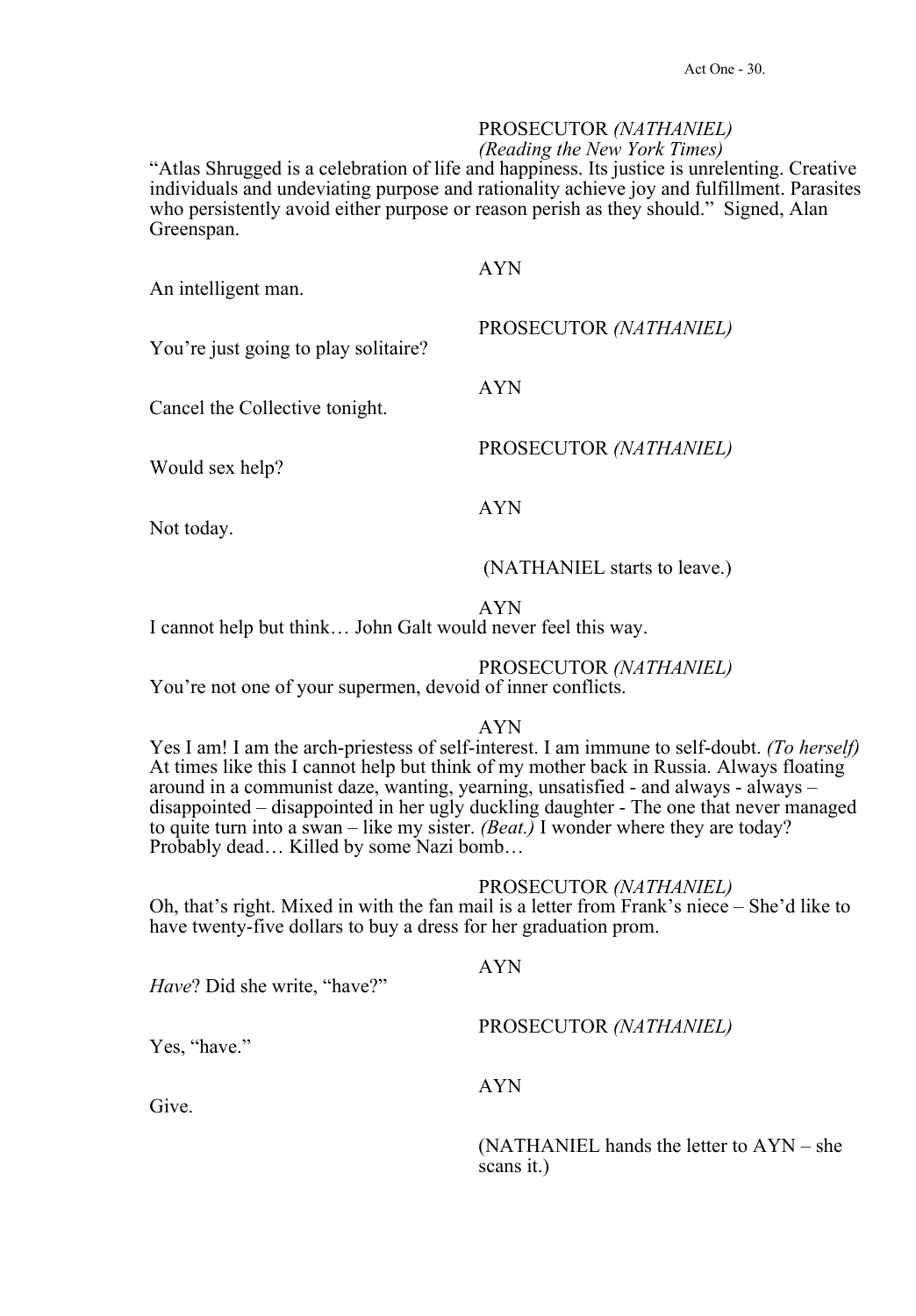Take a memo.

(NATHANIEL pulls out a note pad and takes dictation.)

# AYN

*(Dictating)* Dear Connie, do you realize the grave seriousness of your request? Anyone who asks for money rather than earning it is a parasite and looter!

She's pretty young, Ayn.

# PROSECUTOR *(NATHANIEL)*

AYN

*(Gaining energy)* Take it down word for word. You must learn, *even at your tender age*, that no self- respecting, responsible person can *have* anything. Are getting it?

# PROSECUTOR *(NATHANIEL)*

Yes.

# AYN

Nor as your aunt am I obliged to *give* you anything. You need a dress for graduation. Who cares? You do. That's right. If you need it, then you must selfishly set out to do what's best for you; get a job, sell your talents, be creative, and *earn* the money!

# PROSECUTOR *(NATHANIEL)*

PROSECUTOR *(NATHANIEL)*

PROSECUTOR *(NATHANIEL)*

Sincerely, your Aunt, Ayn Rand?

#### AYN

New paragraph. You do this by using your reasoning power. Your instincts can help you find a cave and huddle in it for warmth, but to do anything else mankind must use his power of reason. In order to create the wheel, perform a tonsillectomy, or procure a new dress you must use your mind! Everything must be earned! Everything!

Sincerely, your Aunt, Ayn Rand?

#### AYN

New paragraph. Those in our society who are mooching off the government, or their friends, or relatives are scum that must be defeated! This includes the college students who beg professors for a higher grade than want they earned, the elderly who want someone else to pay for their pills, the poor who have populated their ghettos with children they cannot afford to provide for! And high school seniors who want their aunt to pay for prom dress rather than earning it for themselves. Selfishness is the greatest notion humans have ever devised! It's time you become selfish! Sincerely, your Aunt, Ayn Rand.

Ayn, this might be a little too much--.

(She reconsiders.)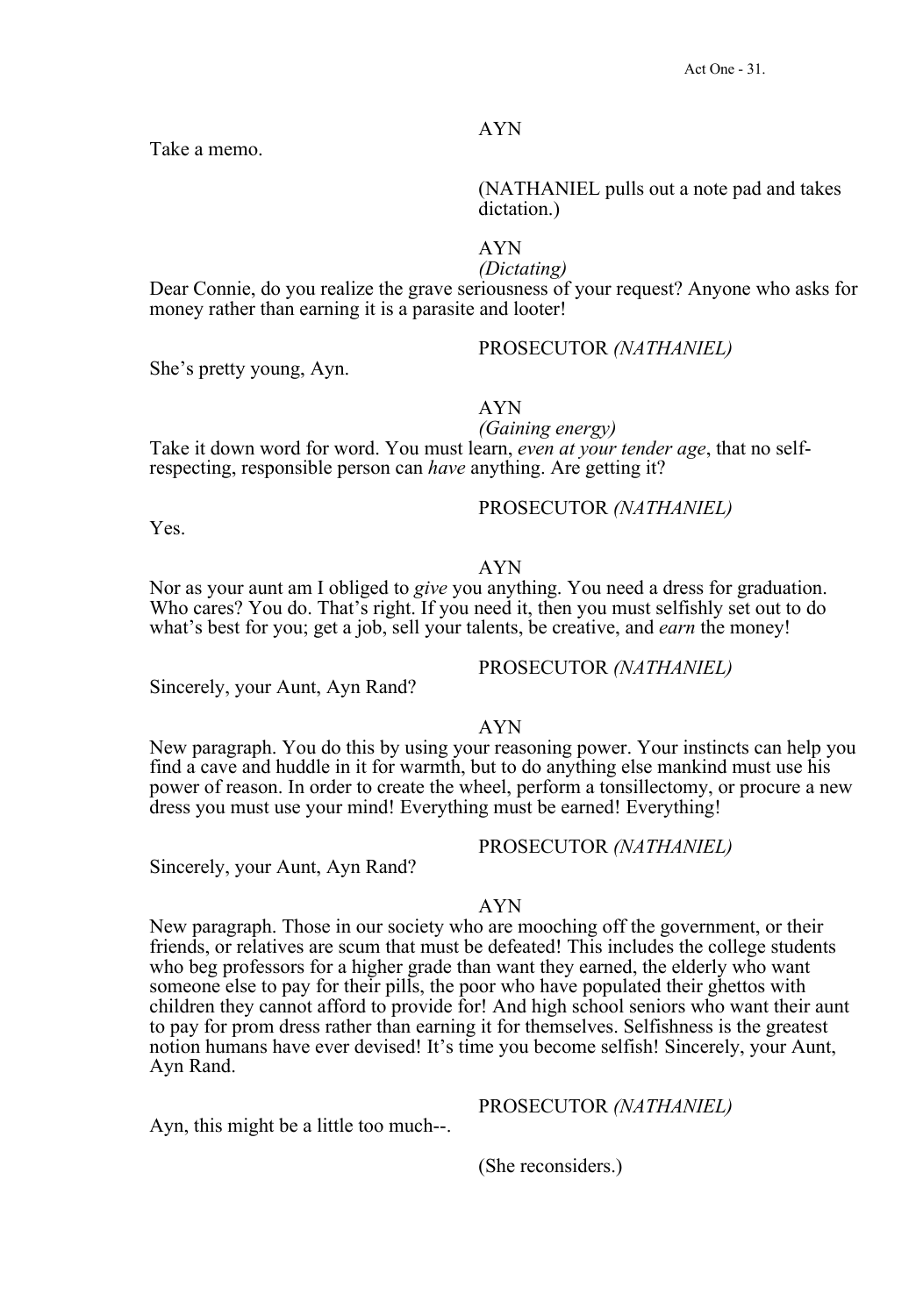P.S. Having said this I will endeavor to send you a check for twenty-five dollars. This is not welfare – it's a loan! And you will make monthly payments until it is repaid. *(Beat)* P.P.S. I hope this is the beginning of a meaningful friendship between us.

# PROSECUTOR *(NATHANIEL)*

We're feeling better.

AYN

My husband is out for the day. Which would you prefer the bedroom or the desk?

(THE PROSECUTOR takes off his thin 1950's tie. The scene ends.)

# PROSECUTOR

Ayn…

AYN

Oh god, not you again.

I want to take you to another scene.

AYN

What great humiliation do you have planned for me?

### PROSECUTOR

PROSECUTOR

I'd like to take you to the present. I want you to join me in Cleveland, Ohio.

#### AYN

In an unemployment line? With people asking for welfare! You want me to stand in line with a bunch of lazy-ass, parasitic looters like yourself! Never!

#### **PROSECUTOR**

I am hardly a looter. I was the American capitalist dream. I was the guy with the toothbrush and spare shirt in my desk ready to spend the night if necessary. I was the guy who sat next to you on the plane reading Who Moved My Cheese! To my family I was the father they never saw but still a hero because there was a flat screen T.V. in every room and a chocolate fountain at every catered birthday party. And I was laid off even though my greedy company was making a profit. I'm hardly a looter!

#### AYN

The last person to know that they're a looter, is a looter.

#### PROSECUTOR

#### *(Stung)*

Audience, Ms. Rand has forced me to introduce into evidence Ms. Rand's most ardent disciple - a member of her Collective's inner circle… a man who wrote, "It is precisely the 'greed' of the businessman… which is the unexcelled protector of the consumer…" A man who was the Chairman of the Federal Reserve during our great downfall – Mr. Alan Greenspan.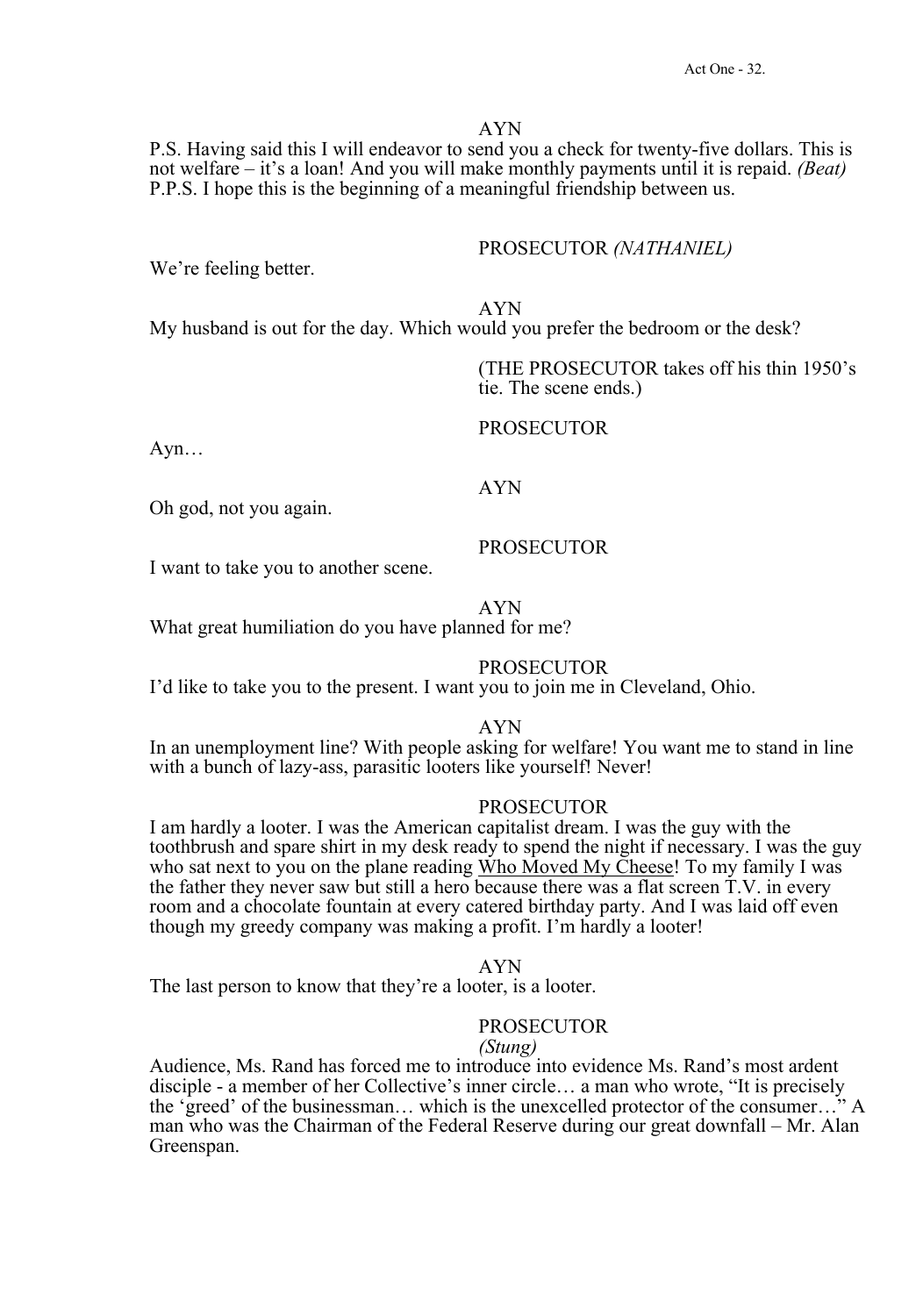Give it your best shot.

AYN

PROSECUTOR<br>(To the audience)

*(To the audience)* I will - After this brief ten-minute intermission.

(The dollar sign fades.)

*End of Act One*

(Please note with cutting of a few lines this play can also be staged without an intermission.)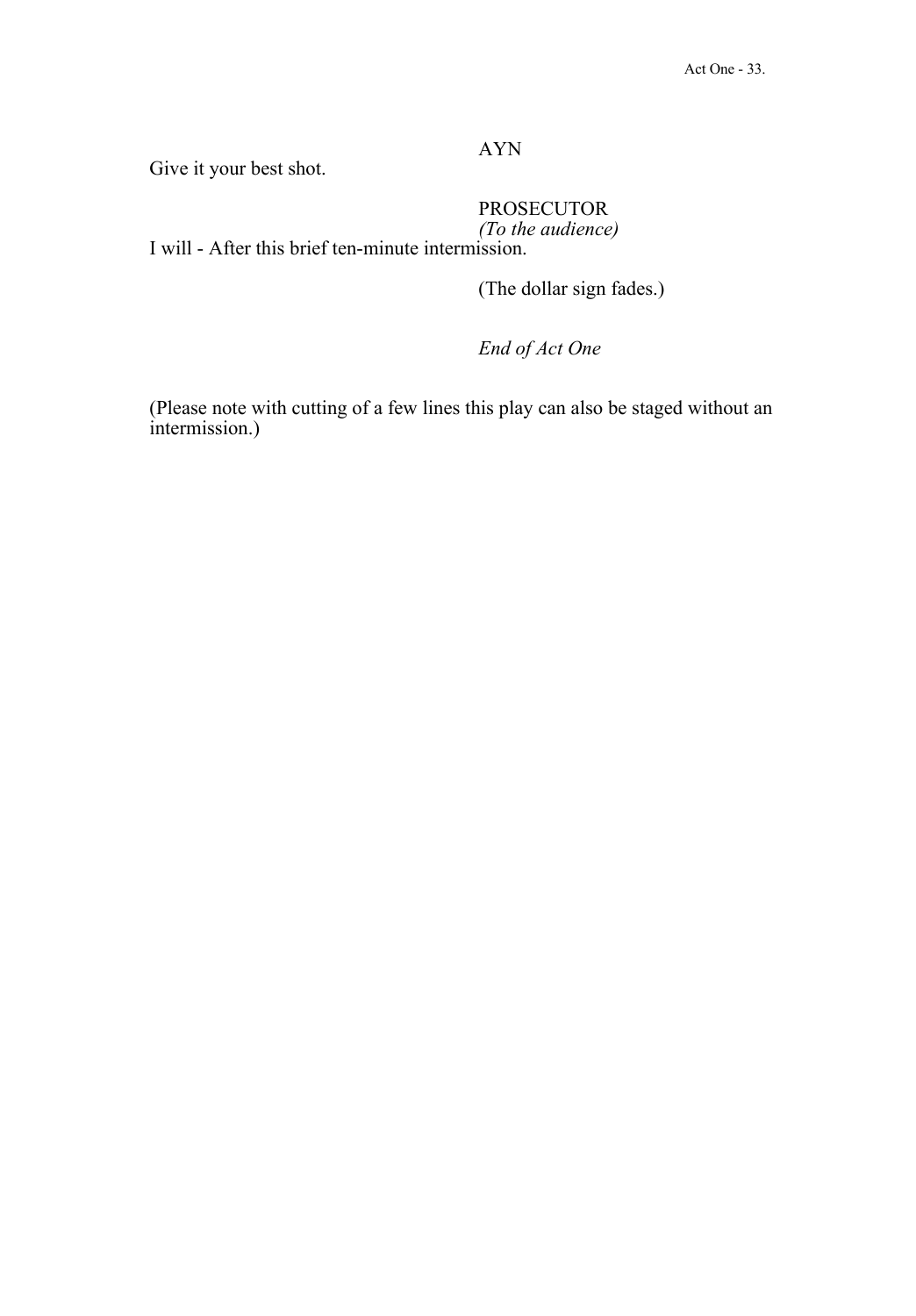# THE TRIAL OF AYN RAND

*(Act Two)*

(The dollar sign lights up like it's on the Las Vegas strip – Upbeat game show music blares. Applause.)

# RECORDED ANNOUNCEMENT

It's time to play "The All-New You Bet Your Life, with Alan Greenspan." And now here is the star of the show, Alan Greenspannnnnn!

> (THE PROSECUTOR enters wearing a bow tie and glasses and plays an older Alan Greenspan. He speaks into a hand held microphone.)

# PROSECUTOR *(GREENSPAN)*

*(To the audience)* 

Welcome everybody! Thank you for your irrational exuberance! It's time to play "You Bet Your Life With..." with me Alan Greenspan.

(Recorded applause.)

# PROSECUTOR *(GREENSPAN)*

Here's how your game works. I will read one of my now famous economic predictions and then you must guess whether I was right or wrong. Each contestant will have five points added to their credit score for every correct answer. May I have our first contestant from the audience? Please anyone *(adlibs to get someone to stand)* Do you understand how the game works?

# AUDIENCE MEMBER

(Sure.)

#### PROSECUTOR *(GREENSPAN)*

Here goes. This first quote comes from 1973. I was referring to the future of the stock market when I said *(reading off a 3x5 card),* "It's very rare that you can be as unqualified bullish as you can be right now." A prediction of a rising market in 1973 - Was I right or wrong?

# AUDIENCE MEMBER

(Right.) (Wrong.)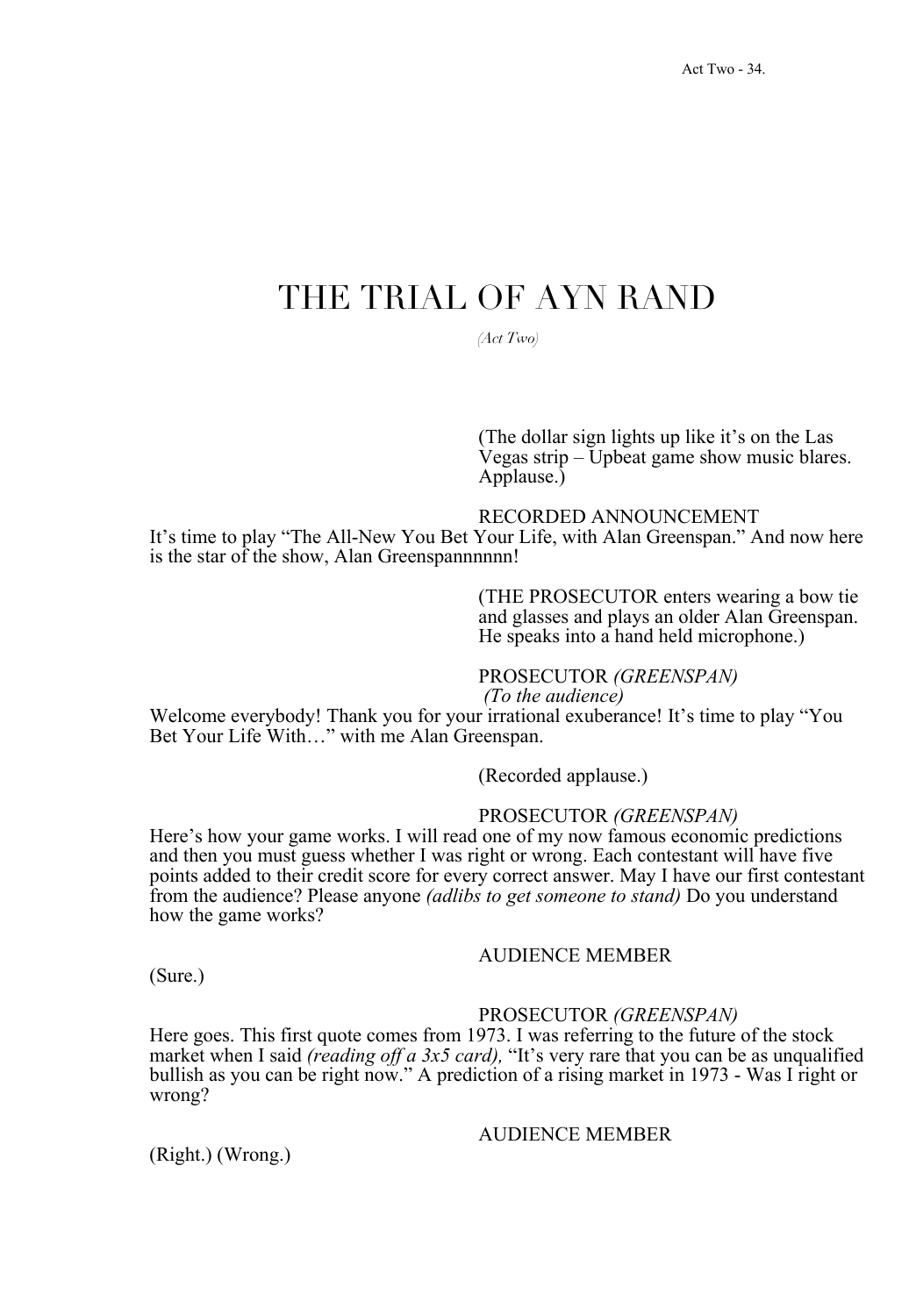(Ding ding ding – game show bells ring. The dollar sign lights up.)

# PROSECUTOR *(GREENSPAN)*

That is correct, I was wrong! (That is incorrect, I was wrong!) In the next two years the stock market plunged over forty percent. Next question. In 1975 I said *(reading off a 3x5 card),* "The recession is not over – the worst is yet to come." Was I right or wrong?

# AUDIENCE MEMBER

(Right.) (Wrong.)

# (Ding ding ding.)

# PROSECUTOR *(GREENSPAN)*

That is correct, I was wrong! (That is incorrect, I was wrong!) Following my remarks the economy quickly recovered. Here is an easy one, in the mid-nineteen nineties, I said *(reading off a 3x5 card),* "Lincoln Savings and Loan has developed a series of carefully planned, highly promising and widely diversified projects. At present there is no foreseeable risk." Was I right or wrong?

# AUDIENCE MEMBER

(Right.) (Wrong.)

# (Ding ding ding.)

# PROSECUTOR *(GREENSPAN)*

That is correct, I was wrong! (That is incorrect, I was wrong!) Lincoln Savings and Loan went belly up just a few months later costing American taxpayers billions. Let skip forward to the dot-com bubble of the late nineties. I said *(reading off a 3x5 card),* "There is no bubble under way because technology stock prices aren't nearly as high as they seemed." Right or wrong?

(Right.) (Wrong.)

# AUDIENCE MEMBER

(AYN appears in the background and watches.)

(Ding ding ding.)

### PROSECUTOR *(GREENSPAN)*

That is correct, I was wrong! (That is incorrect, I was wrong!) A few months later the bubble burst and the tech heavy NASDAQ lost billions. How about this one in 2004 - I confidently announced that *(reading off a 3x5 card),* "Many homeowners might save tens of thousands of dollars had they held adjustable-rate mortgages." Hundreds of thousands of homeowners took my advice. Was I right or wrong?

# AUDIENCE MEMBER

(Right.) (Wrong.)

(Ding ding ding.)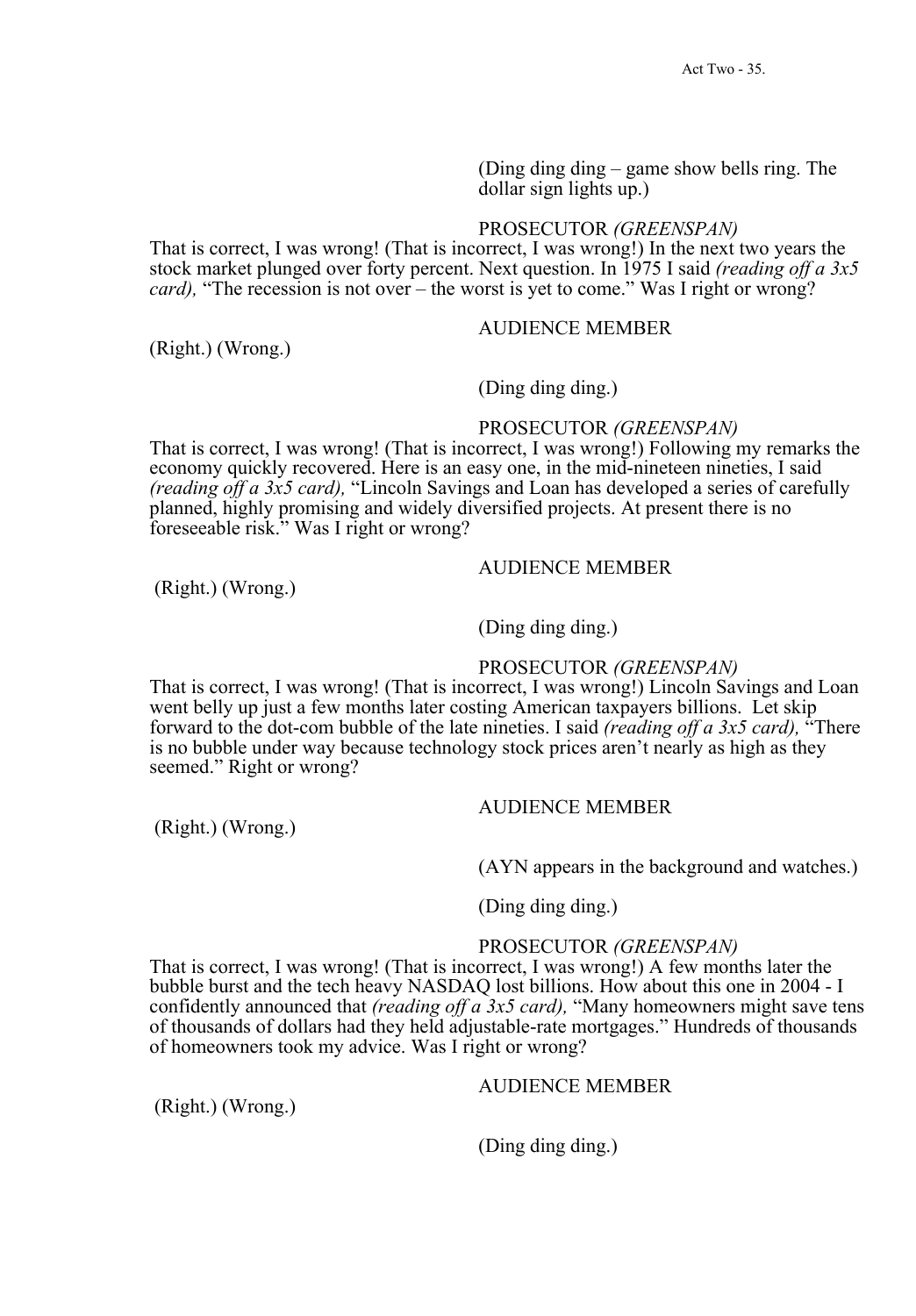# PROSECUTOR *(GREENSPAN)*

I'm seeing a pattern here. Yes, once again I blew it. As a matter of fact a few months later I began raising interest rates. I put forward seventeen interest rate hikes in the next two years, which ended up screwing everyone who had adjustable-rate mortgages.

# (Bong Bong Bong! The sign lights up.)

# PROSECUTOR *(GREENSPAN)*

That signal tells us that it's time for double or nothing. Here goes, in 2008 I told Congress that the risks involved in the derivative market were *(reading off a 3x5 card),* "Negligible." Think carefully. Was I right or wrong?

AUDIENCE MEMBER

(Right.) (Wrong.)

# (Ding ding ding.)

# PROSECUTOR *(GREENSPAN)*

That's right I was totally wrong! Congress took my advice and kept the derivative market unregulated (as it is today), which helped to cause one of the biggest economic down turns in US history. You're all winners! What has our audience won?

# RECORDED ANNOUNCEMENT

Everyone wins a free Alan Greenspan app on their I-phone, courtesy of AT&T, Goldman Saks, AIG, Enron, BP, Texaco and our long-term favorite sponsor – the Federal Reserve.

# PROSECUTOR *(GREENSPAN)*

Thank you for your irrational exuberance. Give yourselves a round of applause!

(Applause.)

(The show music winds down like a broken record. The lights on the dollar sign burnout.)

AYN

Are we having fun?

PROSECUTOR *(Removing his Greenspan bow tie, and glasses)* 

You okay?

AYN

No. I'm not.

# PROSECUTOR

Something wrong?

AYN

During the intermission I was again backstage in your green room watching TV--.

PROSECUTOR

I'm not sure that's a good idea.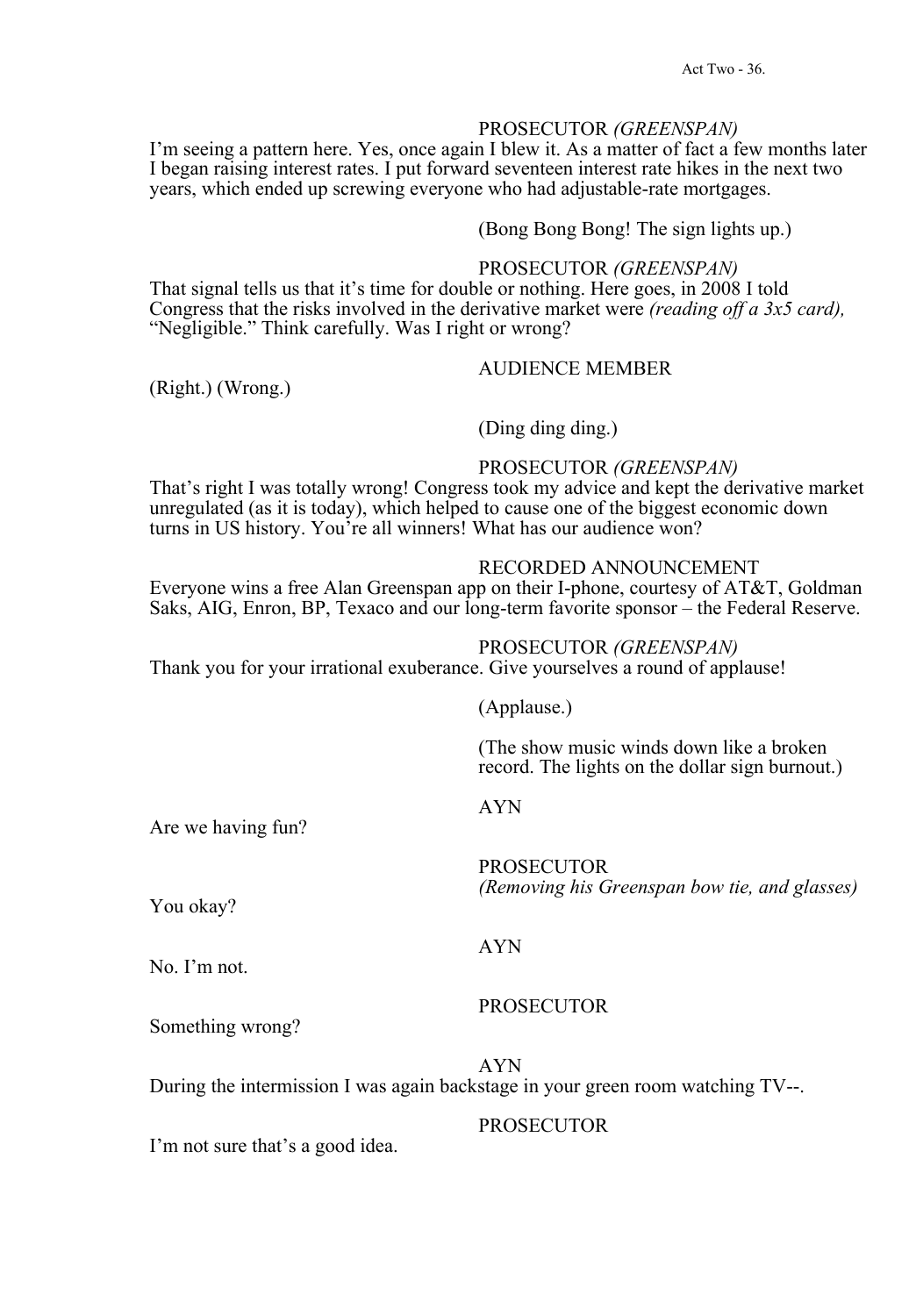# What is American Idol?

It's a popular TV show.

PROSECUTOR

AYN

These slack jawed, untalented shrieking contestants… I think they thought they had talent.

# PROSECUTOR

Some do.

#### AYN

Not the ones I saw. *(To the audience)* What the hell is wrong with you Americans today? Are you advocating personal equality to such a level that the losers in the talent wars are not shown the door but allowed to make fools of themselves on national television?

# **PROSECUTOR**

It's just light entertainment.

#### AYN

No, I think it is a sign of rising American mediocrity.

(The PROSECUTOR steps over to his lectern.)

# PROSECUTOR

If I may remind the audience there are three charges against Ms. Rand. One: that her thoughts on laissez-faire capitalism contributed to our current economic situation. Two: that her philosophical ideas about selfishness have lead to social Darwinism. And finally that she is a hypocrite because she demanded that we live up to her ideals, but failed to do so in her own life. If the audience finds her guilty on two or more charges, I win. If she's found not guilty on two or more charges, Ms. Rand wins. Shall we continue? Our subject is Mr. Greenspan.

AYN

He was just a social climber. He liked to be around famous people - He dated Barbara Walters for god sake!

#### PROSECUTOR

He certainly borrowed your fame and economic opinions. And through him, many of your philosophies have become the unquestioned law of the land - affecting everything from the world wide economic downturn to the obesity epidemic.

#### AYN

Obesity?

#### PROSECUTOR

One dollar's worth of carrots contain 250 kilocalories of energy - Enough to bike roughly 5 miles.

> AYN *(To the audience )*

What the hell is he talking about?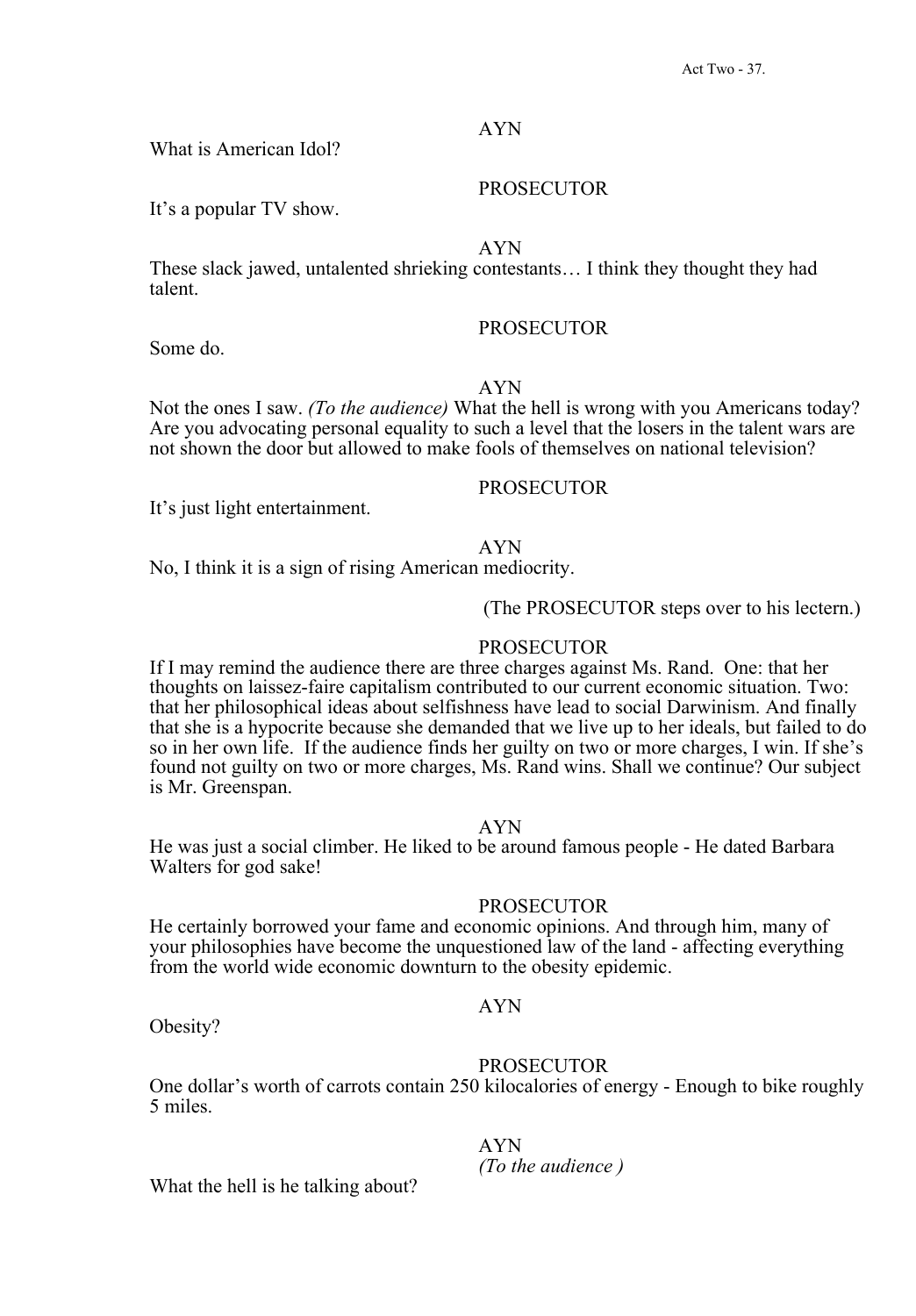For those with money its not an issue but if you're on a budget, that same dollar, if spent on cookies instead of carrots, would give you 1200 kilocalories of energy, enough to bike nearly twenty miles.

# AYN

Fat people would not be fat if they biked twenty miles!

#### **PROSECUTOR**

The point is that poor Americans can only afford junk food – food that's in abundant supply thanks to unregulated capitalism.

#### AYN

Ladies and gentlemen, do you want your government regulating your daily cookie intake! A show of hands please!

# PROSECUTOR

*(To the audience)* Hold on! Shouldn't the government be interested in the health of its citizens? Just because you're born into a low-income family why should you be damned to a life of ill health? Ayn, without some form of regulation there can only be a limited number of winners. What do we do with the losers?

#### AYN

They can choke on their goddamn cookies as far as I'm concerned. They've sinned because they have not selfishly thought of their own wellbeing.

### PROSECUTOR

#### *(To the audience)*

Ladies and Gentlemen it isn't just obesity that's a problem. It's also our mental health. In the United States, since Atlas Shrugged was published, the rates of depression have risen sharply – much faster than in less capitalistic societies.

# AYN

# *(To the audience)*

The source of your distress is not Alan Greenspan, or Capitalism, or me, it's that you've allowed yourselves to become obese slaves, fulfilling someone else's dreams, not your own. Change your life!

#### PROSECUTOR

Most of us would like to be in charge of our lives. Most of us save for retirement and then the stock market crashes or our pension is stolen. We have the brains and talent to go to college but student loans sink us before we even start our productive lives. Unregulated capitalism is taking our power, not empowering us! And survival of the fittest guarantees that some will not survive and that greed shall inherit the earth!

| What are you now, a socialist? | <b>AYN</b>        |
|--------------------------------|-------------------|
|                                | <b>PROSECUTOR</b> |

I am not a socialist.

# AYN

You are a cookie socialist!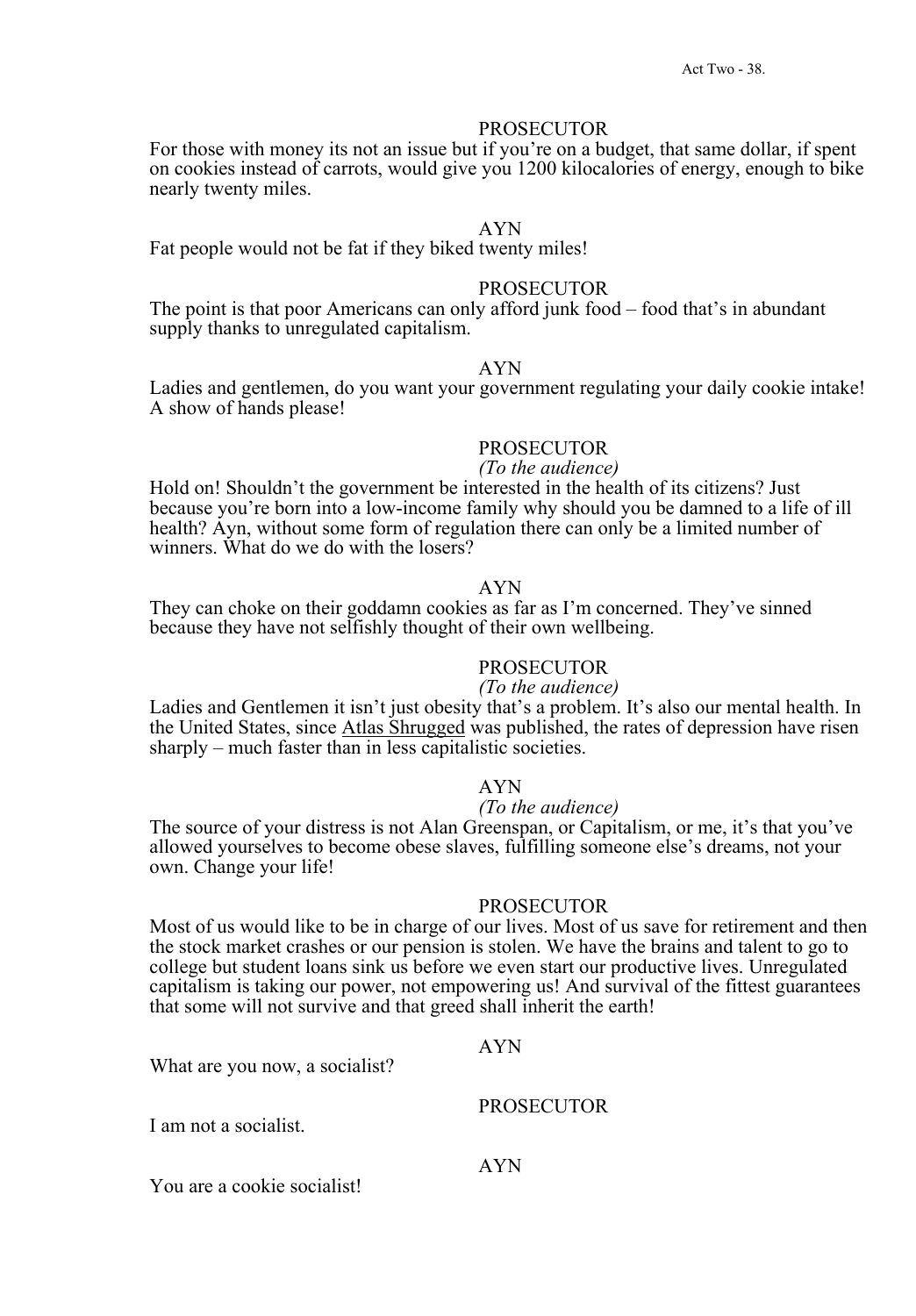I just think that without a tad of regulation the twisted greed of Wall Street and banks will make our lives nasty, brutish, and fat!

AYN Show of hands – How many think my opponent is a socialist? Hands please.

(She counts.)

AYN *(If the count is that he is a socialist)*  Comrade Prosecutor, once again you are losing your case.

AYN

*(If the count is that he is not socialist)*  Quite sad. Socialism is only a dream. Sooner or later you will have to wake up to reality.

(The theme music from Johnny Carson blares. We are backstage at the *Tonight Show*. Ayn sits in front of a mirror.)

ED MCMAHON *(V.O.)* 

Live from New York, it's the Tonight Show with Johnny Carson. Tonight Johnny's guests are Ella Fitzgerald and Ayn Rand. And now, Heeeeerrrre's Johnny!"

> (During the following the muffled sounds of Carson doing his opening monologue is piped into the dressing room.)

> (THE PROSECUTOR clips on his thin tie and becomes Nathaniel. A knock.)

| Enter.                      | <b>AYN</b>             |
|-----------------------------|------------------------|
|                             | (Nathaniel enters.)    |
| Ayn.                        | PROSECUTOR (NATHANIEL) |
| I hate this.                | <b>AYN</b>             |
| What?                       | PROSECUTOR (NATHANIEL) |
| Having to make an entrance. | <b>AYN</b>             |
| They're going to love you.  | PROSECUTOR (NATHANIEL) |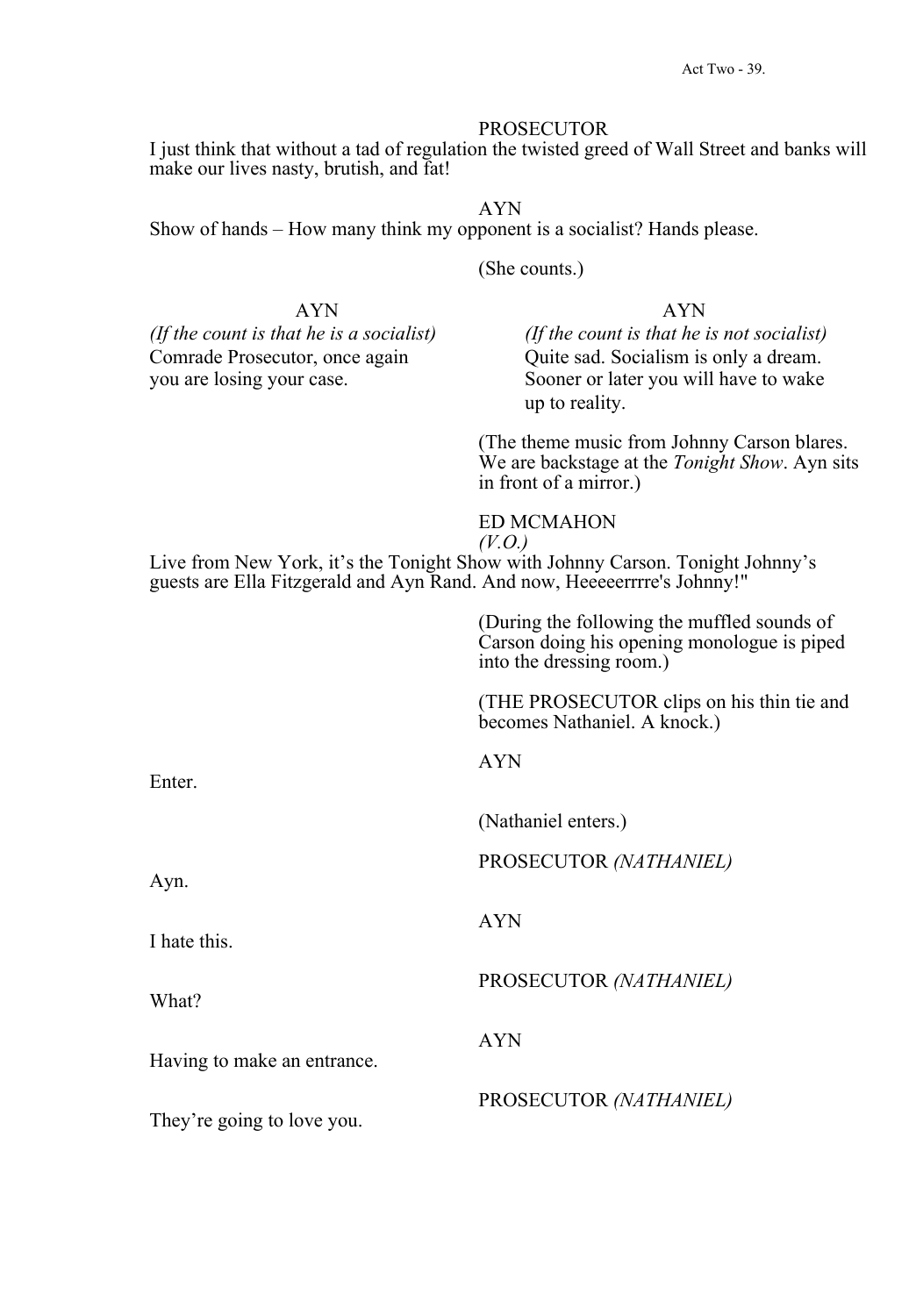No, they won't. I heard a recording of my voice the other day. I have a pronounced Russian accent. Why didn't you tell me I had an accent? I hate people with accents.

(She tries to comb her hair.)

PROSECUTOR *(NATHANIEL)*

(He gently adjusts her hair. Beat.)

AYN

AYN

…I'm sorry about your divorce.

Me too.

Here, let me.

She was having an affair?

PROSECUTOR *(NATHANIEL)*

PROSECUTOR *(NATHANIEL)*

I gave her permission. It was totally logical.

AYN

Would you like to come over tonight? Mr. Ayn Rand is now working at a little flower shop round the corner. *(To herself)* I'm going to be seen by fifty million people tonight and his only ambition is to arrange flowers...

PROSECUTOR *(NATHANIEL)*

Ayn… I've got something tonight.

AYN

What?

PROSECUTOR *(NATHANIEL)*

Something's come up.

AYN

No no no, I need you tonight. I have some new thoughts on communist propaganda. It's even coming now from Kennedy, "Ask not what your country can do for you--ask what you can do for your country." Joseph Stalin couldn't have penned a better catchphrase! *(Beat)* Then I thought we could screw.

PROSECUTOR *(NATHANIEL)*

Ayn--.

AYN

Isn't that what the over-sexed teenagers are calling it now, "screwing." A rather industrial word for such a non-industrial action. These hippies what the same sexual freedom as dogs.

PROSECUTOR *(NATHANIEL)*

Ayn, I think I've got a problem... I'm just not much in the mood of late…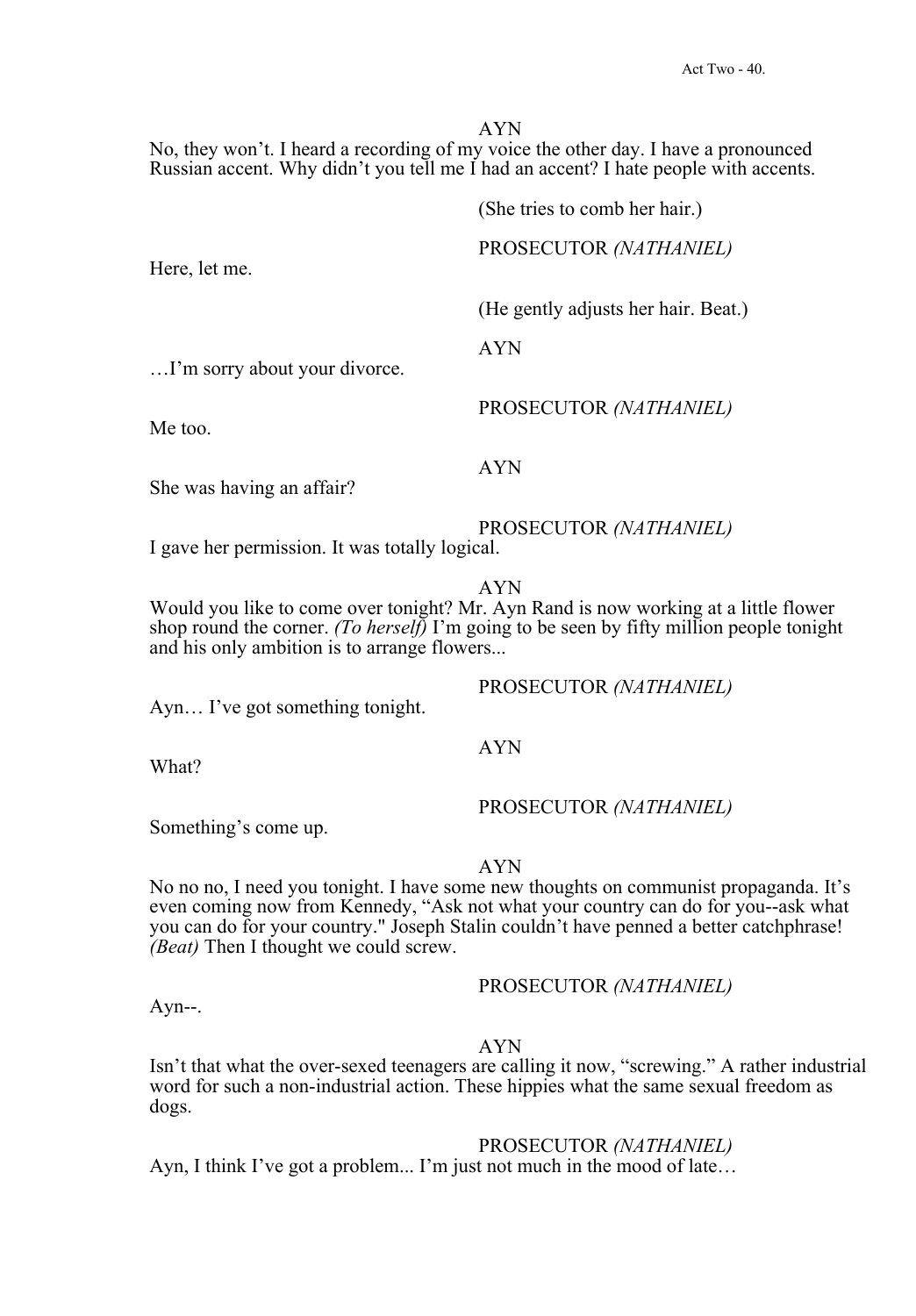…Is it my… my…

# PROSECUTOR *(NATHANIEL)*

Age? Oh god no. Not at all. You have no equal, no matter what your age, no equal.

AYN

I was going to say my hair… But since you brought it up age…

# PROSECUTOR *(NATHANIEL)*

Ayn, you know intellect is the greatest aphrodisiac.

# AYN

True.

# PROSECUTOR *(NATHANIEL)*

It's just that I think I might be having some sort of, I don't know… sexual freeze. Or sexual self-esteem problem. Or perhaps what I need is a woman my own age… just for a short time to… sort of... unfreeze me.

AYN

That makes no sense whatsoever. A woman closer to your age would naturally be intellectually mediocre compared to me and would, as a result, harm your mind. No, that wouldn't work at all. Am I right?

PROSECUTOR *(NATHANIEL)*

#### (AYN goes back to the mirror and lipsticks.)

AYN Your friend, the part-time actress, did my makeup. What's her name?

PROSECUTOR *(NATHANIEL)*

She's a member of the Junior Collective - You know her name, Ayn.

Can't quite place it.

…You're right.

Patrecia.

She's a young thing.

Yes.

And pretty.

Sure, I guess.

PROSECUTOR *(NATHANIEL)*

AYN

AYN

PROSECUTOR *(NATHANIEL)*

AYN

PROSECUTOR *(NATHANIEL)*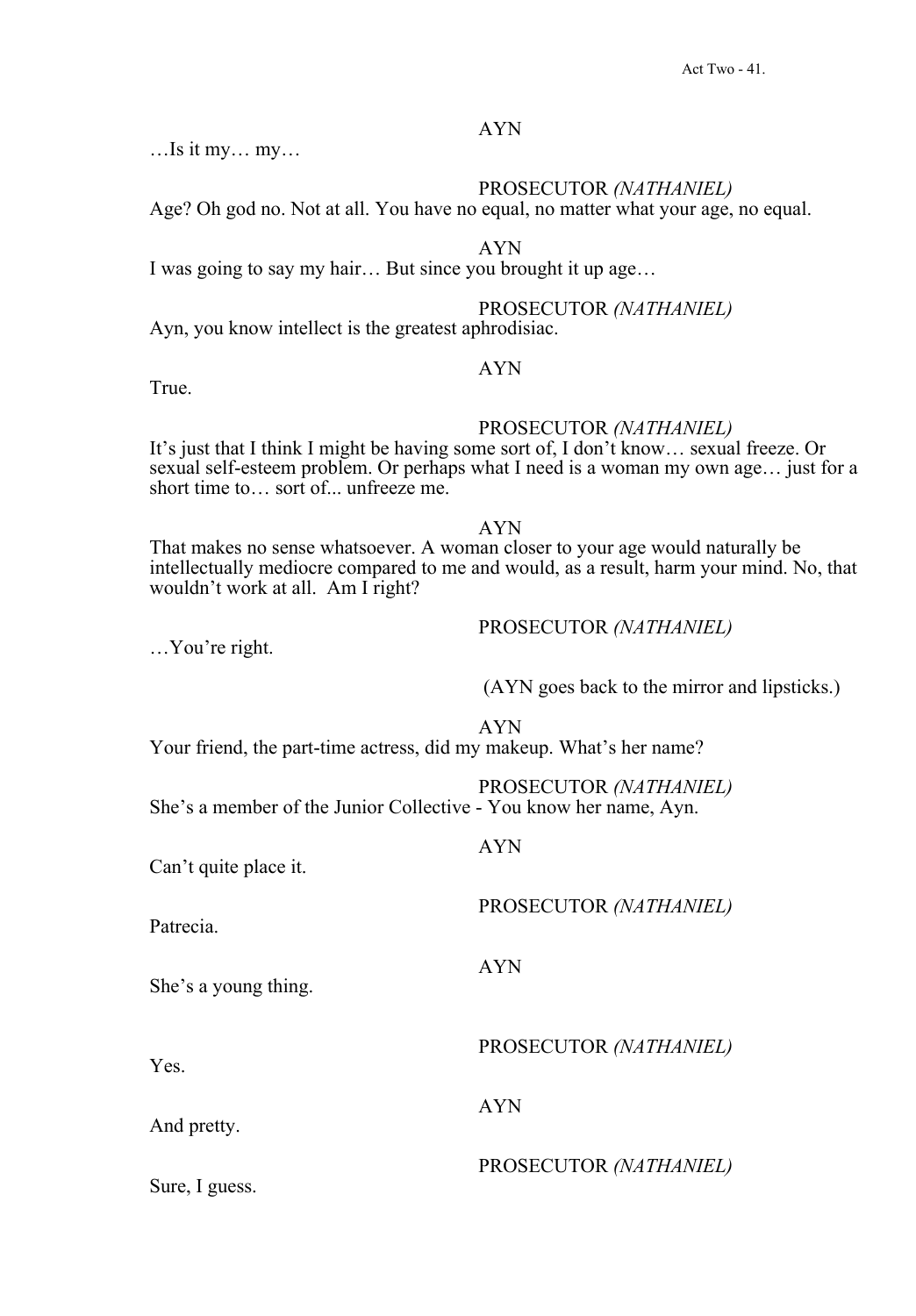AYN You could never have sex with an inferior woman, could you.

It's just a casual friendship, Ayn…

# PROSECUTOR *(NATHANIEL)*

(AYN coughs and clears her throat.)

AYN

I'm thinking about writing a movie version of Atlas Shrugged. Would you like to help?

I'd be honored.

# PROSECUTOR *(NATHANIEL)*

AYN

Let me know what the psychologist says about your "sexual freeze." And what I can do to help.

> (AYN walks into a pool of light as The Tonight Show theme blares and fades. The PROSECUTOR takes off his thin tie.)

# PROSECUTOR

The Tonight Show in those days was live from New York and ninety minutes long - That night Carson cancelled the other guests and spent a full hour talking only to you.

AYN

He had me back twice more that year.

# PROSECUTOR

Tom Snyder, Mike Wallace, and Phil Donahue also interviewed you. You also gave speeches at colleges and universities all over America – Even West Point. You were famous Ayn. A star.

# AYN

I earned it.

What type of questions did they ask?

# PROSECUTOR

(She steps up to the lectern and quickly answers his questions as if they came from a college crowd after one of her speeches.)

# AYN

I was open to all questions.

PROSECUTOR

How do you feel about the Vietnam War?

AYN It's not in line with America's rational self-interest.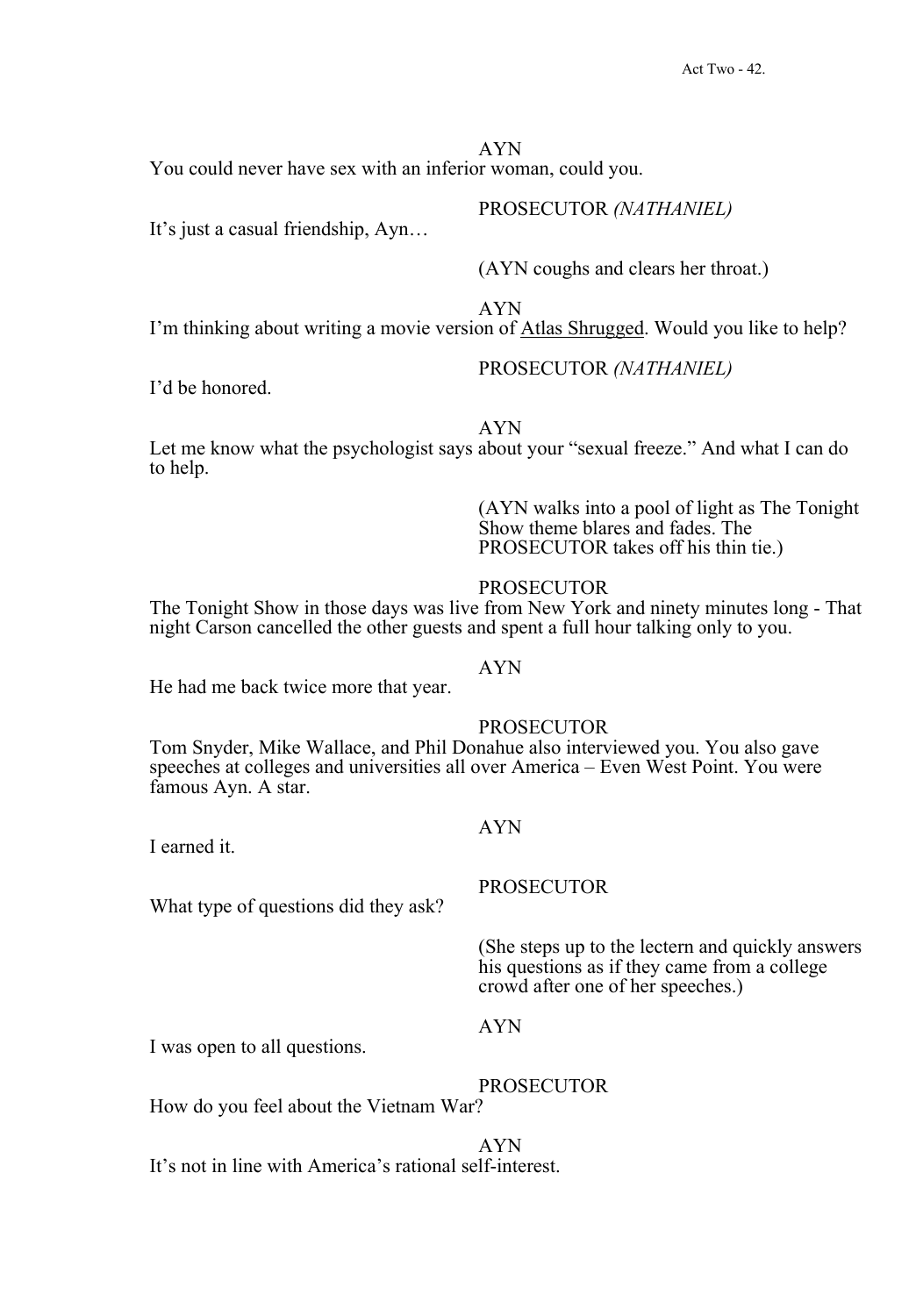| The military draft?                                     | <b>PROSECUTOR</b>                                                                                                   |
|---------------------------------------------------------|---------------------------------------------------------------------------------------------------------------------|
|                                                         |                                                                                                                     |
| It's a form of slavery.                                 | <b>AYN</b>                                                                                                          |
|                                                         | <b>PROSECUTOR</b>                                                                                                   |
| Labor unions?                                           |                                                                                                                     |
|                                                         | <b>AYN</b>                                                                                                          |
| It's criminal for anyone to be forced to join a group.  |                                                                                                                     |
|                                                         | <b>PROSECUTOR</b>                                                                                                   |
| Homosexuality?                                          |                                                                                                                     |
| Homosexuals are not rational, nor moral.                | <b>AYN</b>                                                                                                          |
|                                                         |                                                                                                                     |
| Abortion?                                               | <b>PROSECUTOR</b>                                                                                                   |
|                                                         | <b>AYN</b>                                                                                                          |
| Potential life has no right over actual life.           |                                                                                                                     |
|                                                         | (During the following the PROSECUTOR<br>places a letter on a stool in front of AYN - she<br>slowly walks up to it.) |
|                                                         | <b>PROSECUTOR</b>                                                                                                   |
| Taxes?                                                  |                                                                                                                     |
| No one should be forced to pay taxes. No one! Not ever! | <b>AYN</b>                                                                                                          |
|                                                         | <b>PROSECUTOR</b>                                                                                                   |
| God?                                                    |                                                                                                                     |
|                                                         | <b>AYN</b>                                                                                                          |
| Was created by humans, not the other way around.        |                                                                                                                     |

(AYN opens the letter and reads. Beat. It's a devastating letter.)

# AYN<br>(Beat)

...Get him down here. Get his ass down here or I will drag him down the stairs myself!

(The PROSECUTOR puts on his thin tie and enters as Nathaniel. Beat.)

AYN

I have read your goddamn letter!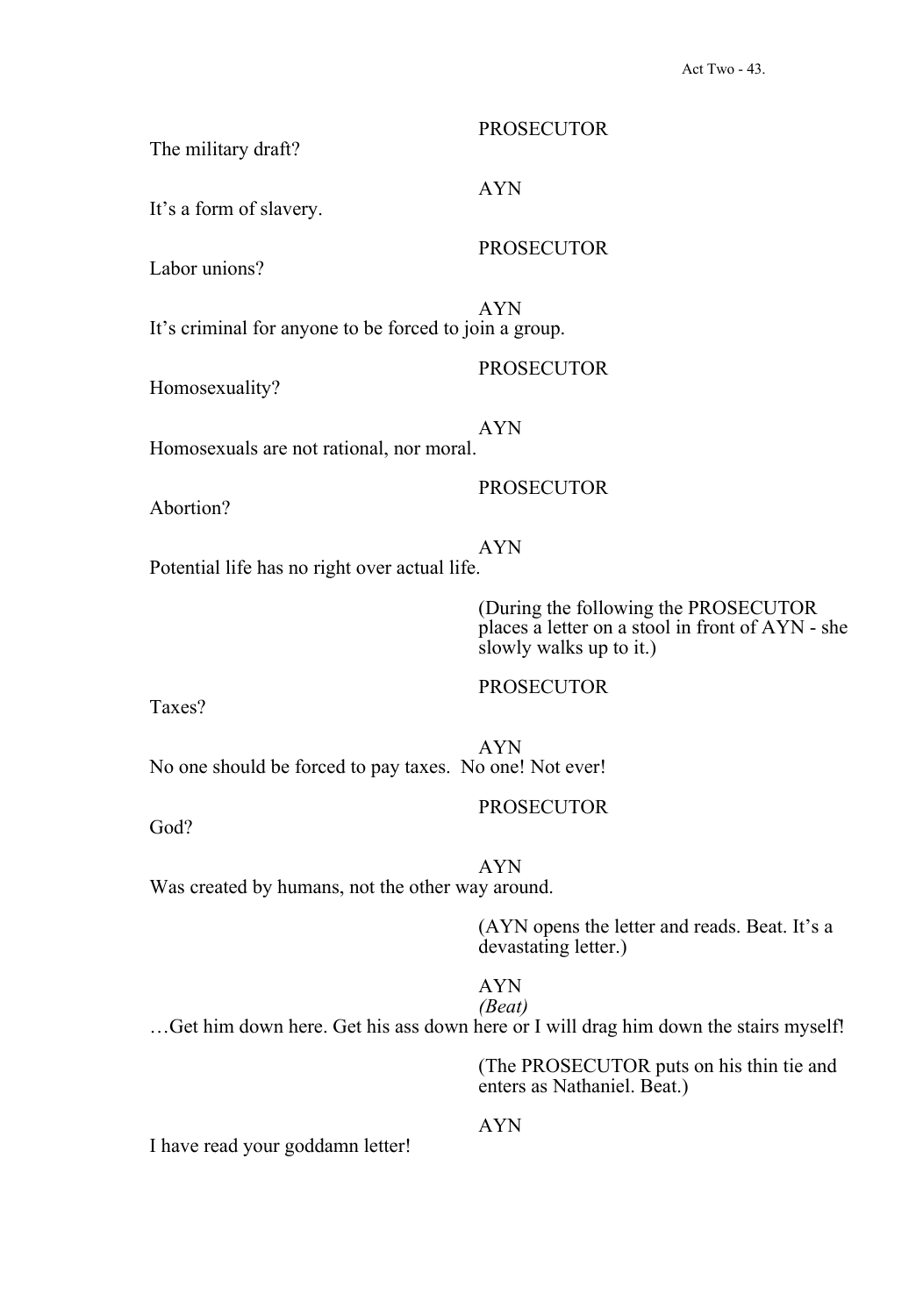## PROSECUTOR *(NATHANIEL)*

I'm sorry, Ayn.

#### AYN

You are a filthy vagabond who has forsaken my values for those of a chorus girl!

#### (She slaps him.)

#### PROSECUTOR *(NATHANIEL)*

Ayn.

(Slaps him twice more.)

AYN

You're a liar! Everything you have told me is a lie! You're a bastard low life and thief! A looter! *(Reading the letter)* Four and a half years! You have been sleeping with that floozy for four and a half years! *(Holding back tears)* I am the woman of your dreams! The fact that I am sixty-three years old has nothing to do with this! Sexually frozen! *(Stopping)* Oh god, oh my god - I dedicated *Atlas Shrugged* to you - A million copies with your name in it. I will ruin you. What's that book--? That book you're writing!

PROSECUTOR *(NATHANIEL)*

*(Sans self-esteem)* The Psychology of Self-Esteem--.

#### AYN

It was *my* recommendation that got you the publisher! You will call them first thing in the morning and tell them that you are a low life thief and cancel the contract. And if you don't I'll call them in the afternoon and tell them that you're a drug addict, a child molester, and a plagiarist. You'll become nothing more than a footnote in my life! Do you understand me, a fucking footnote! *(Beat)* Oh my god--. William F. Buckley is going to have a field day... Frank! Frank...

> (THE PROSECUTOR removes the thin black tie.)

You okay? Need a moment?

PROSECUTOR

AYN *(Calming)* 

Just keep still.

PROSECUTOR

Ayn, it's only logical that he would fall for and marry a beautiful actress like Patrecia.

He's dead to me.

AYN

You never spoke to Nathaniel again?

PROSECUTOR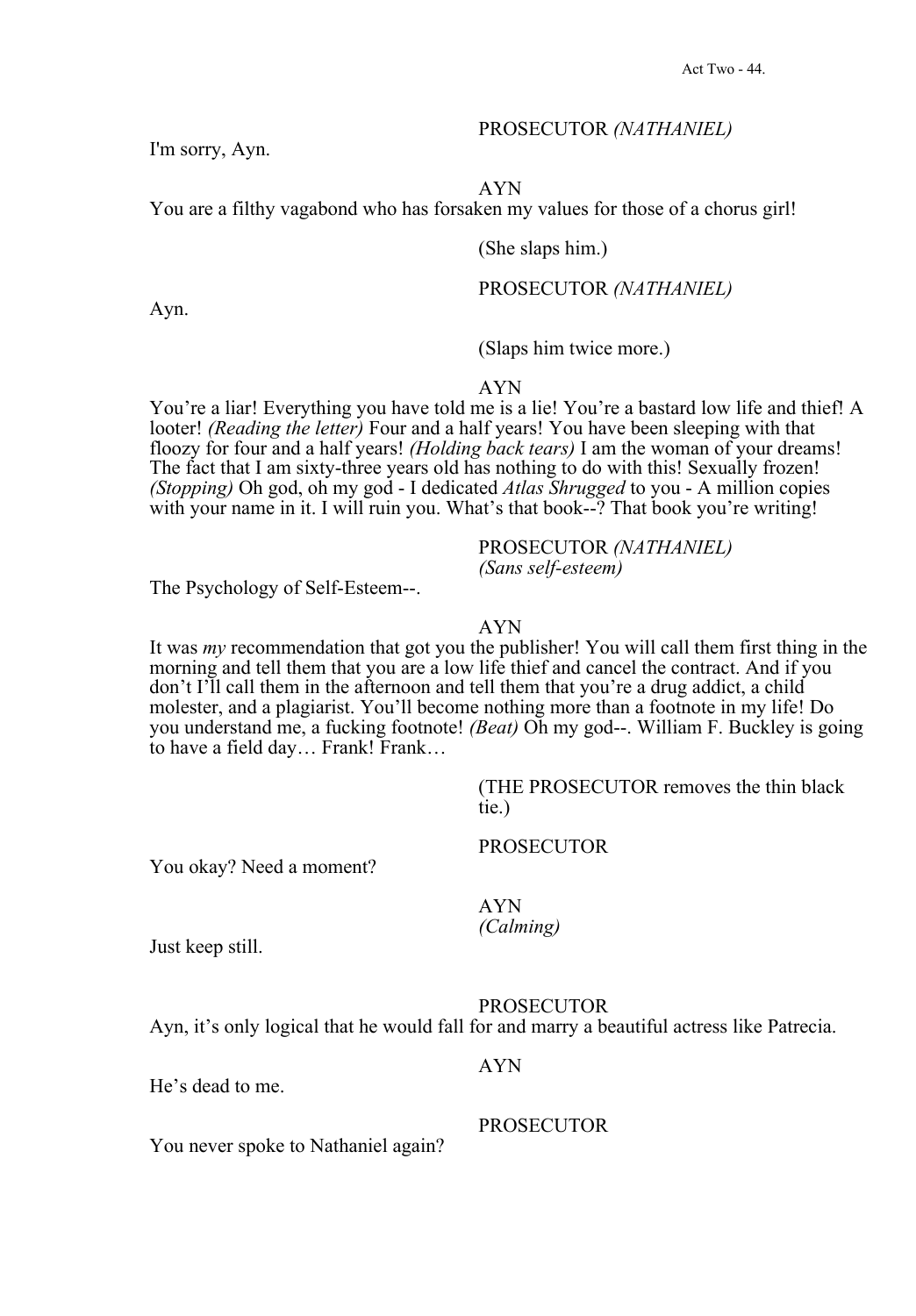PROSECUTOR

Are you sure?

AYN

Never!

Never.

# (AYN sits alone.)

# PROSECUTOR

You began requiring members of your Collective to sign loyalty oaths. If they didn't spout accolades to your all-encompassing greatness they were charged with heresy and excommunicated. If they dated the wrong person they were forced to attend a kangaroo court in your living room. You even held psychotherapy sessions for those who were losing faith in your logic--.

#### AYN

If my followers were going to be illogical they could not stay in a group that was dedicated to logic, that's only logical.

# PROSECUTOR

Admit it, Ayn, you demanded blind devotion. No one was allowed to think for themselves.

> (During the following the PROSECUTOR puts on Frank's apron and bells.)

#### AYN

There is only one loyalty oath people should take and that's to John Galt. Everyday, in every situation you ask yourself, "What would John Galt do?"

> (The PROSECUTOR enters as Frank. He is an older, drained man. He wears a little bell on his wrist.)

More fan mail.

# PROSECUTOR *(FRANK)*

(He places a box of mail beside her.)

AYN

Will you be painting today?

PROSECUTOR *(FRANK)*

My hands hurt too much. Coffee? Or pills?

AYN

Both.

(FRANK starts to leave.)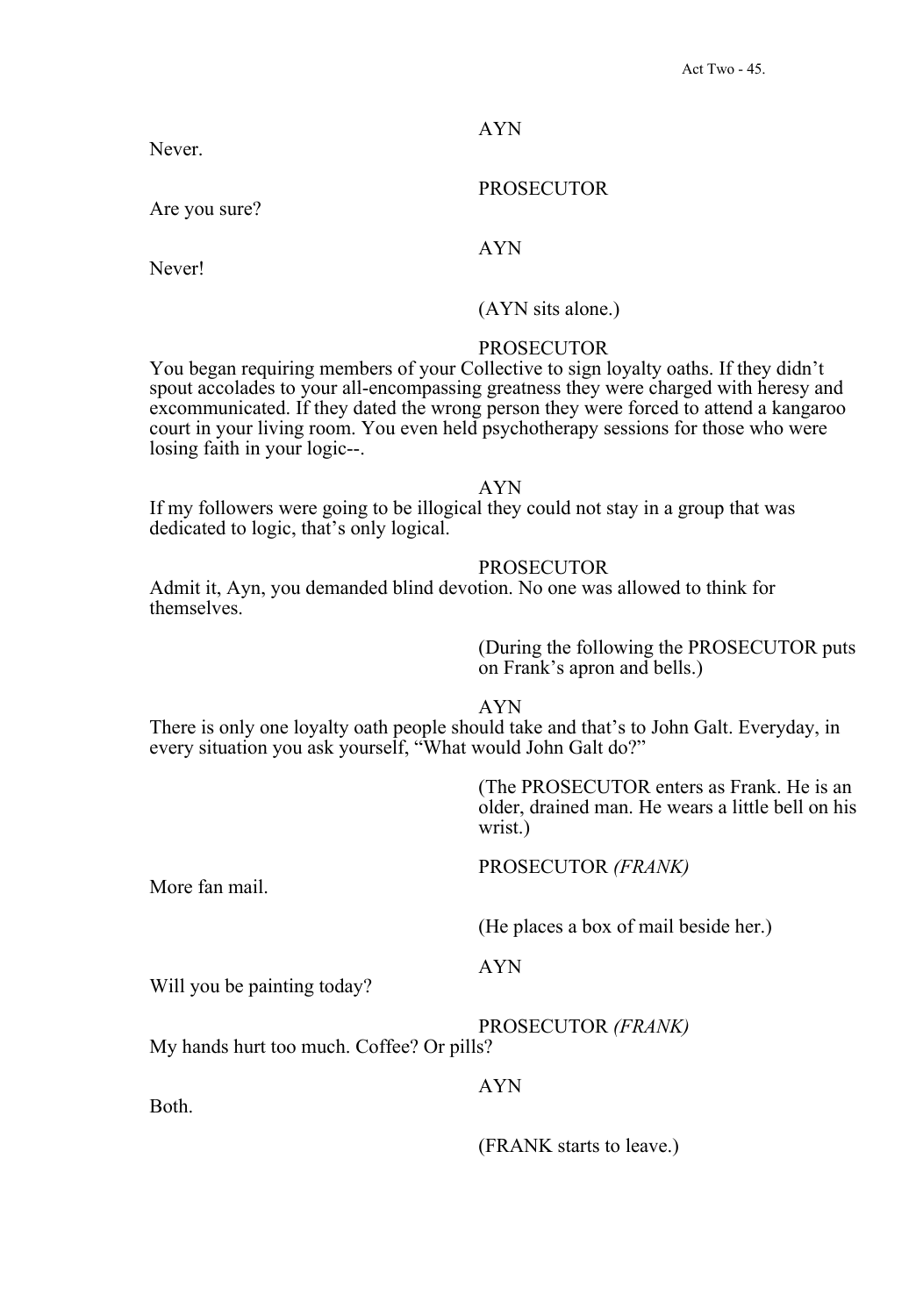#### PROSECUTOR *(FRANK)*

Yes, Kittenfluff.

AYN

I just want you to know that… You're my rock… You've always been there for me… And I appreciate it.

I know.

# PROSECUTOR *(FRANK)*

AYN What I'm trying to say is... I know I've disappointed you... on rare occasion...

> (But that's all she can say. She kisses his hands. FRANK gives a faded smile and starts to leave.)

PROSECUTOR *(FRANK) (Looking around for the cat)* Here, kitty, kitty.

AYN

I thought you were going to make me coffee.

Oh, right.

PROSECUTOR *(FRANK)*

The kitchen is the other way.

PROSECUTOR *(FRANK)* I was just… *(Confused.)* I was… Wait, you got this too.

Not another letter from Nathanial.

No, it's from your sister.

AYN

AYN

PROSECUTOR *(FRANK)*

(Stunned, AYN grabs the letter and reads. FRANK exits, the PROSECUTOR takes off the apron and bells.)

# AYN

*(Speed reading the letter)* She's alive! I thought for sure she hadn't survived the war – She was in Leningrad for god sake! I hadn't heard from her in almost 30 years… And she has received permission to come out from behind the iron curtain to visit America. Can you believe it!

#### PROSECUTOR

But the moment she stepped off the boat you knew something was wrong.

# Frank…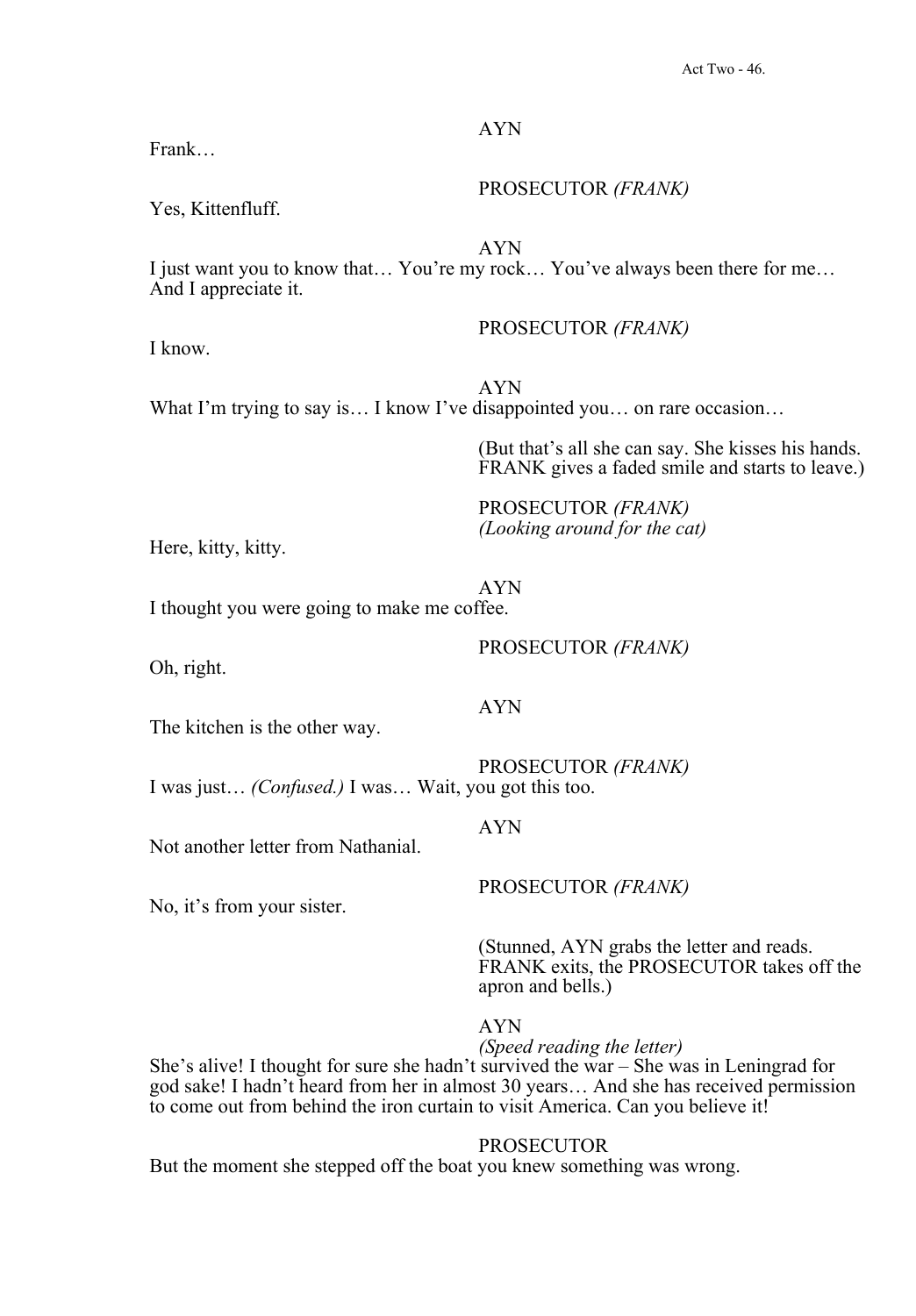### AYN *(Lying)*

No. Everything was fine.

She defined communism?

# PROSECUTOR

You tried to impress her by taking her to The Statue of Liberty, and the Empire State Building.

# AYN

*(Breaking in to honesty)* I even took her to the Russian Tea Room… Did I really think 53 different flavors of vodka was going to change her mind about capitalism. She had that look, the same disdainful look of my mother had when she saw something too grand…. Now it was on my poor little sister's face… And then she committed the greatest sin of all.

# PROSECUTOR

# AYN

She criticized my books. We quarreled. On the last day, before sailing back to Russia, I helped her pack her tattered suitcase. I could see, in one corner, beneath her drab communist dress, she tried to hide it, but I saw, she had lifted a packet of Frank's Tootsie Pop Drops and a jar of my Maxwell House coffee… And then she went back to her dreary homeland. *(Beat)* I will never stop wondering why people are so willing to escape from freedom.

> (Lost in her world she pops a cigarette into her long holder and flips her zippo lighter. She watches the flame for a moment.)

### PROSECUTOR

Ayn…

# AYN

*(Pissed)* 

Give me one rational reason why I shouldn't smoke!

# PROSECUTOR

A week after your sister sailed… Doctors told you that had a lesion on your lung.

### AYN

There's no proof that lung cancer is caused by smoking.

# PROSECUTOR

They're going to remove one of your lungs, Ayn. And I think the audience needs to know that, in order to help pay for the operation - Ayn Rand accepted Medicare.

# AYN

How dare you! Get out!

### PROSECUTOR

Ayn--.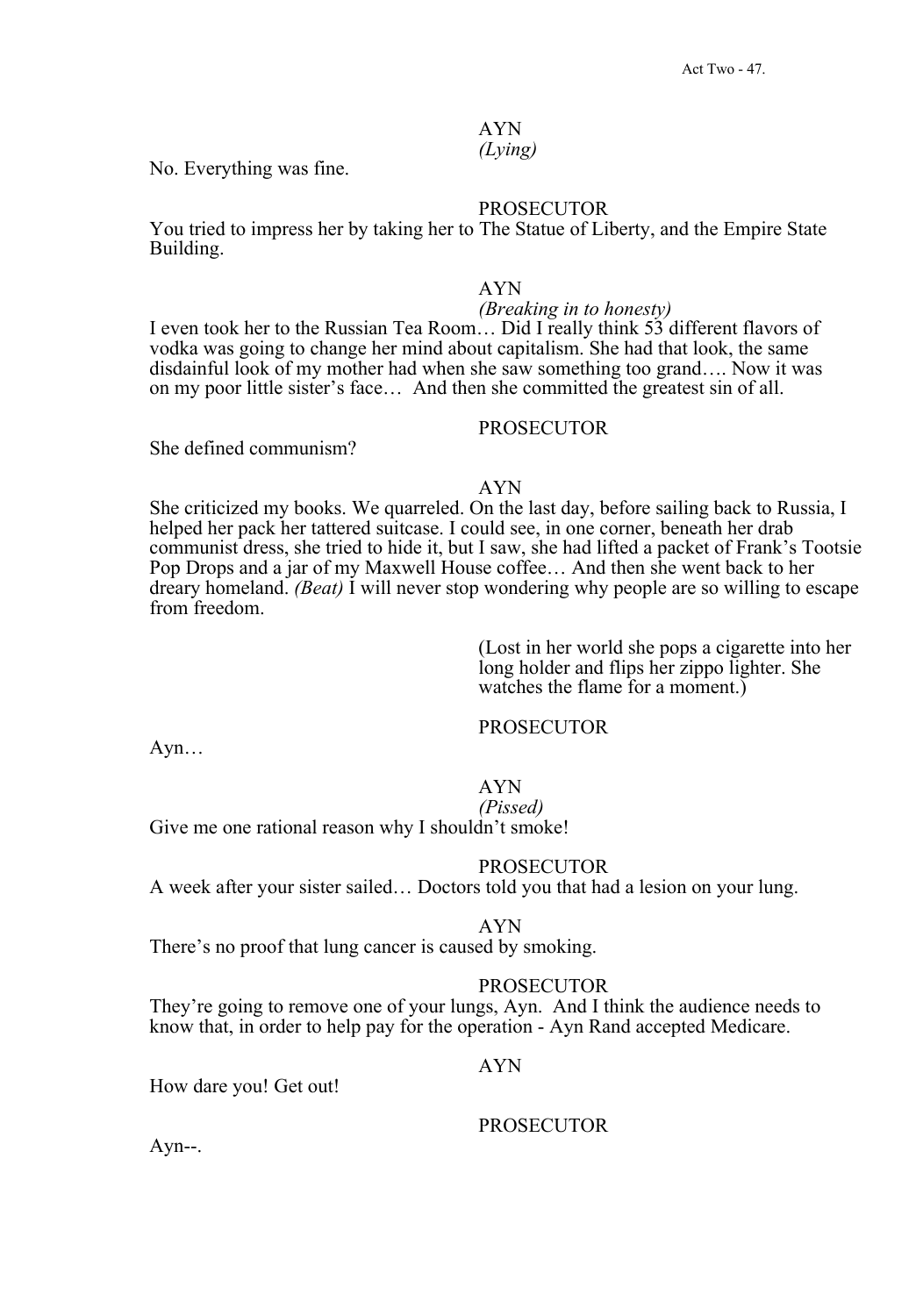# *(Pissed)*

You are just like the other men in my life! Do you realize what hell it is to be in a world where so few can match you intellectually! From Mr. Greenspan who took my ideas, to my husband who is no smarter than his award winning vegetables, to my lover who had no morals. And now you who have brought me here *not* for a fair trial, but to assassinate my character!

#### PROSECUTOR

Ayn, it's time you know the truth about me.

# AYN

An assassin and looter!

#### PROSECUTOR

Ayn… For much of my life… I was your biggest fan.

# AYN

What is this, a joke?

# PROSECUTOR

When I was nineteen, I read The Fountainhead. Read it three times. I could quote it chapter and verse. You got me through college.

#### AYN

As if I haven't heard that from college students ten thousand times before.

#### PROSECUTOR

Then I read Atlas Shrugged in one week. One thousand-one-hundred-and-sixty-eight pages in seven days. I sat so long my mother worried that I'd develop blood clots.

(AYN coughs.)

# PROSECUTOR

You okay?

Don't worry about me.

AYN

(For the rest of the play AYN has a little trouble breathing and occasionally coughs.)

# PROSECUTOR

Within a week of finishing, I said to my high school sweetheart, her religious upbringing was simply out of line with my new found logic.

# AYN

Good for you.

# PROSECUTOR

I founded an Ayn Rand club at my university.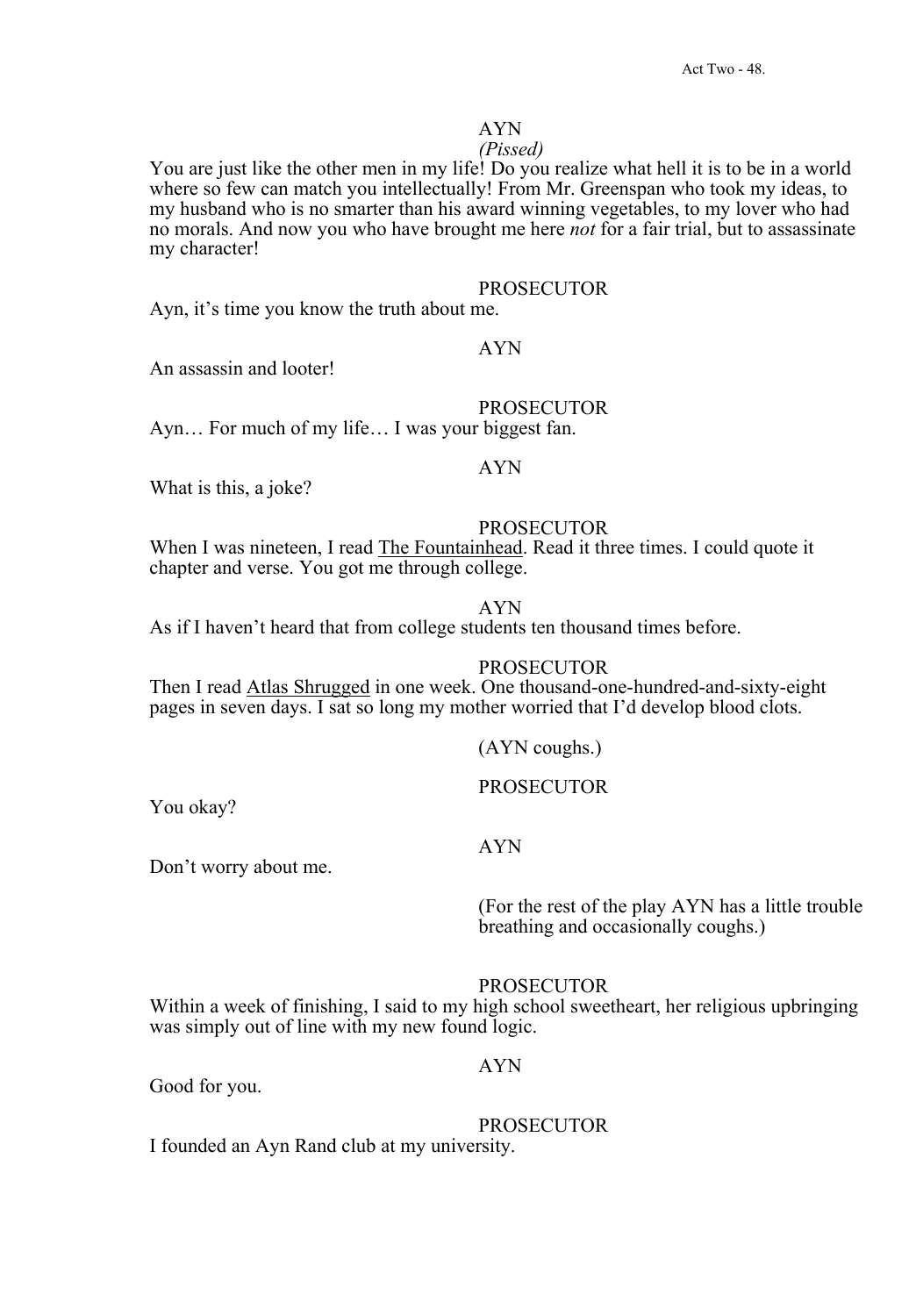Better.

I idolized you.

#### AYN

# Idolize yourself!

#### PROSECUTOR

PROSECUTOR

And then one afternoon I was taking the bus home. A bag lady wandered in - her eyes yellow with jaundice. She asked if I could spare a dollar - but I detected in her the sense that she thought she deserved a free lunch. I found myself calling her a "looter." I raised my voice at a frightened old lady, looking for nothing more than a bit of bread.

# AYN

And your rudeness is somehow my fault?

#### PROSECUTOR

After graduation I was exactly what the business world was looking for: I was punctual, I was disciplined, I was not a human being but the job description. With every breath I lived the ideas you put forth in Virtue of Selfishness. Then, this current economic downturn hit and I found my job gone, my health insurance cancelled, my 401K depleted and my house underwater. And now here I stand in this unemployment line thinking of my family. And of you… Ayn, unrestricted, unregulated, laissez-faire Capitalism doesn't work.

#### AYN

Why not?

#### PROSECUTOR

Because the rational self-interest of one man is the greedy, brutish egotism of another! The heart of the word "morality" is the idea that you might act against your own selfinterests!

AYN

Then it isn't moral!

#### PROSECUTOR

Racism, imperialism, fascism, Nazism all began with the seemingly benign seed of "rational self interest."

#### AYN

Who are the real greedy in our society? The person who earns his way – the person through hard work and reliance on their intellect makes a living for himself and family, or the person who says I need so you must give of yourself. I was too shortsighted to save for my own retirement, so your grandchildren must pay my bills. I need to save my corporation so you must give me bailouts. Aren't these *needy* ones the true *greedy* ones?

#### PROSECUTOR

What about the people who say, I need you not to rip me off. I need you not to con me out of my retirement. I need you not to jack up prices through artificial speculation? I want the rewards of capitalism to be distributed justly and not rigged so it benefits a select few!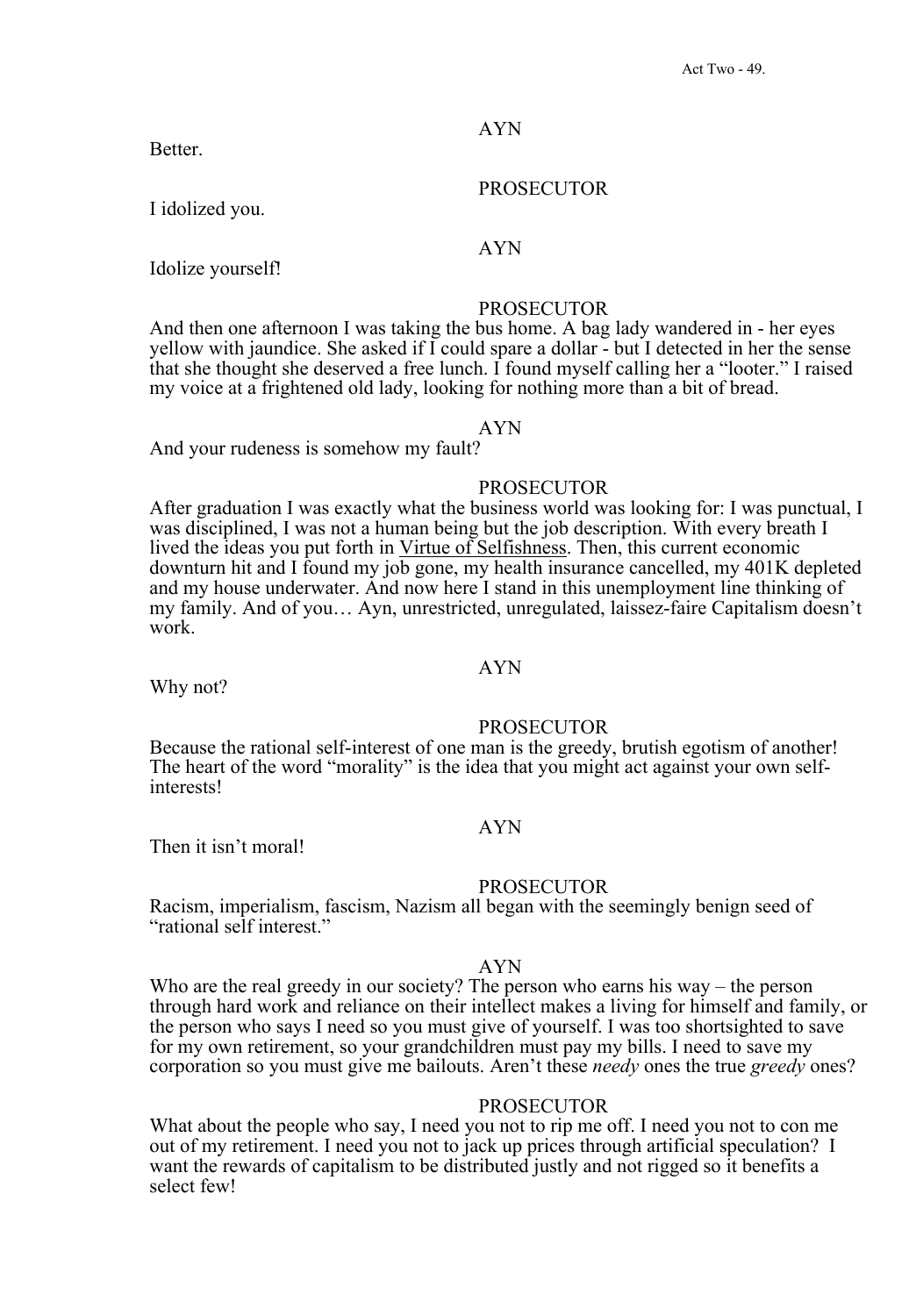That's why we must have morals! Not the morals of the church that tell us we are evil. Nor the morals of the con men that tell us to resign to the status quo. Not those of the looters and moochers.

#### PROSECUTOR

And what happens if the looters and moochers control the government?

AYN Then let the people know so they can throw the bums out!

# PROSECUTOR

And what if the looters and moochers control the media?

# AYN

Stop watching!

PROSECUTOR And what if the looters and moochers control the Wall Street?

AYN

My god, aren't you listening? I've already answered this!

# **PROSECUTOR**

Remind me, I forgot!

# AYN

Go on strike!

### (Beat.)

PROSECUTOR

But if we require everyone to give just a little time and money--.

AYN In other words everyone must make a sacrifice.

PROSECUTOR I was thinking more along the lines of pooling our resources--.

# AYN

Everyone!

# PROSECUTOR

Yes, if we *all* put in a little time at a soup kitchen the problem will be solved.

# AYN

# *(Angered)*

Do you really think that type of mind that can create Wall Street, the type of man who has the brains to become a astronaut would find satisfaction handing out bread in a soup kitchen and teaching ABCs to the mentally retarded?!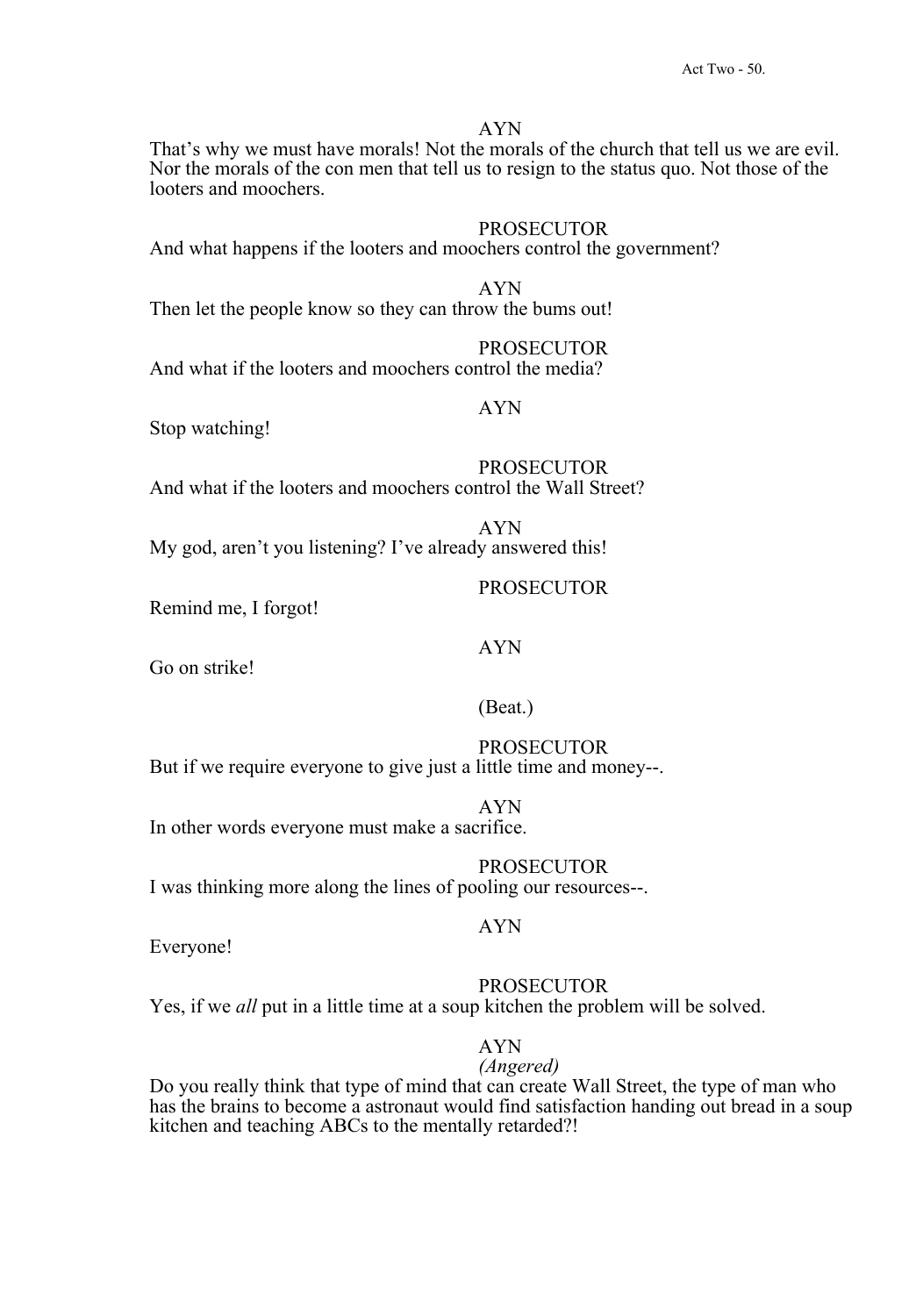Ms. Rand, before this moment I don't think I fully understood the depth of your callousness. *(To the audience)* Audience, I'm willing to concede that Ms. Rand's philosophies might, and I repeat *might*, work in a perfect utopian world - In one of her imaginary thousand-page-epics. But in the real world, the world that Ms. Rand says we all must occupy, looters and moochers are using Ms. Rand's words to justify a level of selfishness that has never been known.

(AYN has a little coughing fit.)

# PROSECUTOR

Perhaps you should write sequels to your novels in which your Randian super heroes must deal with the realities of the world. None of your heroes know the crippling pain of unemployment; none of them know how hard it is to live with cancer. None of them know the slow terror of losing a loved one to Alzheimer's! Frank has Alzheimer's--.

#### AYN

No! The doctors told me it something called Dupuytren's Syndrome--!

#### PROSECUTOR

Which is associated with alcoholism and cirrhosis of the liver!

#### AYN

He's simply suffering from Psycho-epistemological episodes!

#### PROSECUTOR

He's wearing diapers, you're taking antidepressants, and you're sleeping on rubber sheets because he can no longer control his bladder! That's reality, Ayn! Reality is reality!

#### AYN

*(Beat, sadly to herself)*

Frank is my rock… My whole reason for…

(She sits. Beat. She clicks the channel changer. The theme music from the 1968 television show *Rat Patrol* plays. THE PROSECUTOR puts on his bow tie and glasses to play an older Greenspan. A knock.)

AYN

Go away!

(He enters.)

# PROSECUTOR *(GREENSPAN)*

Ayn.

What're you…?

(She is mesmerized by the television.)

AYN Oh. Mr. Greenspan, come in. How's my little undertaker?

PROSECUTOR *(GREENSPAN)*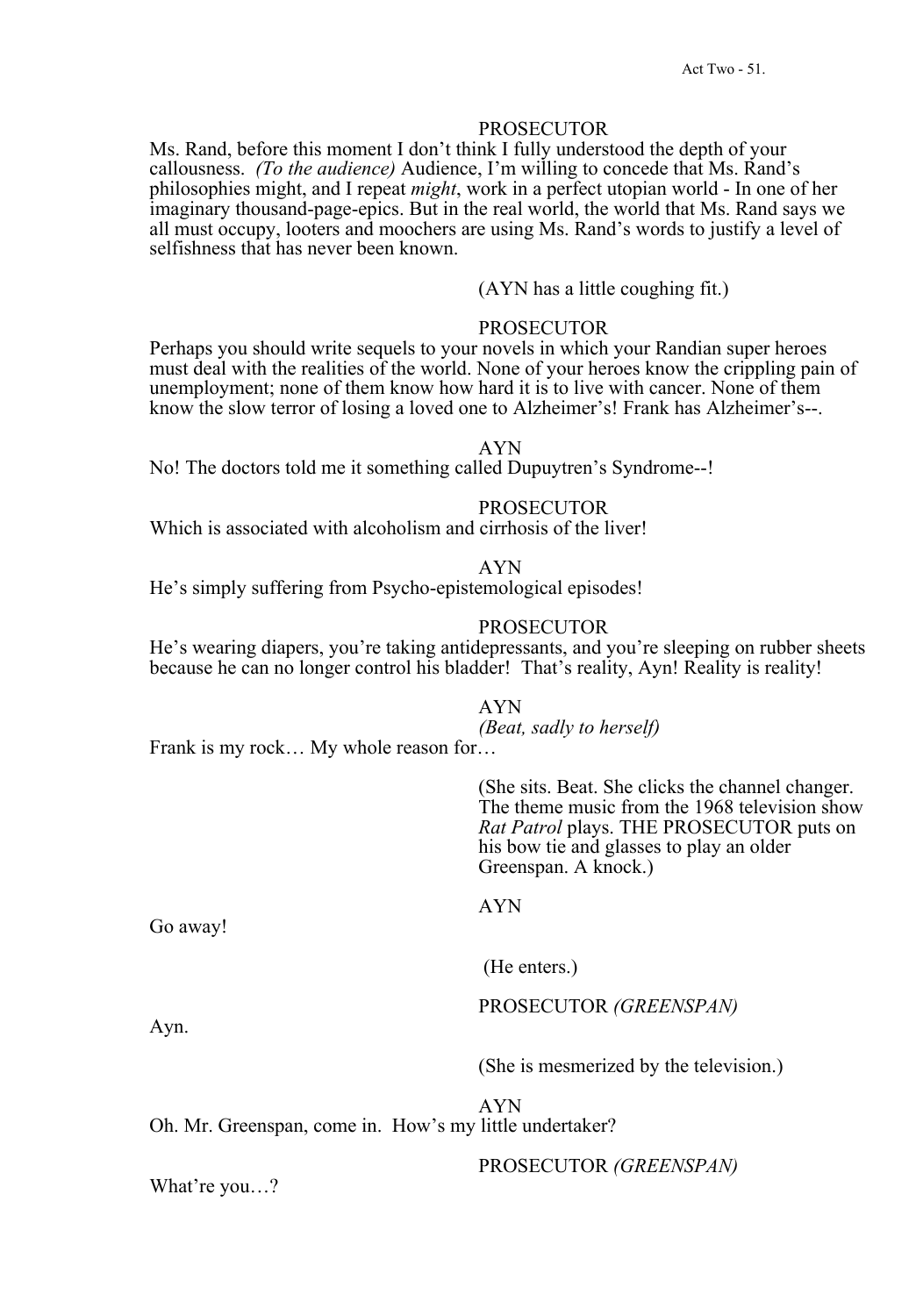PROSECUTOR *(GREENSPAN) (Off the screen)* 

Rat Patrol?

AYN

It's about allied soldiers on desert patrol in North Africa during World War Two. I like the actor Hans Gudesgast--. *(Off the screen)* There he is. Handsome man, no? But I've heard he's grown a moustache of late. I abhor men with facial hair almost as much as I hate people with accents.

Ayn, I thought we should talk.

AYN

*Charlie's Angels* is on next. Care to join me?

PROSECUTOR *(GREENSPAN)*

PROSECUTOR *(GREENSPAN)*

PROSECUTOR *(GREENSPAN)*

Ayn, now that Frank is… no longer with us.

# AYN

I… I miss him… I so miss him.

Ayn…

# AYN

*(Pulling her self together)* 

I've been working on a movie version of Atlas Shrugged... I think Farrah Fawcett would be perfect as Dagny Taggart.

# PROSECUTOR *(GREENSPAN)*

I've been going over your monetary situation.

AYN

And I want Clint Eastwood to play Hank Reardon. But will Hollywood listen? You know they tried to make me edit Howard Roark's final speech in the movie version of The Fountainhead*.* Only in Hollywood would they compromise a speech about not compromising.

PROSECUTOR *(GREENSPAN)*

Ayn, we should talk money.

# AYN

That's all you ever talk.

# PROSECUTOR *(GREENSPAN)*

What I'm trying to say is that prices have increased slowly over the last six months and although this could mean a weakened competitive position it could also feasibly indicate an increasingly intricate financial linkage in which debt leverage and a liquid market of broad-based inflation might ease deflationary pressures and gain us flexibility.

Rerun.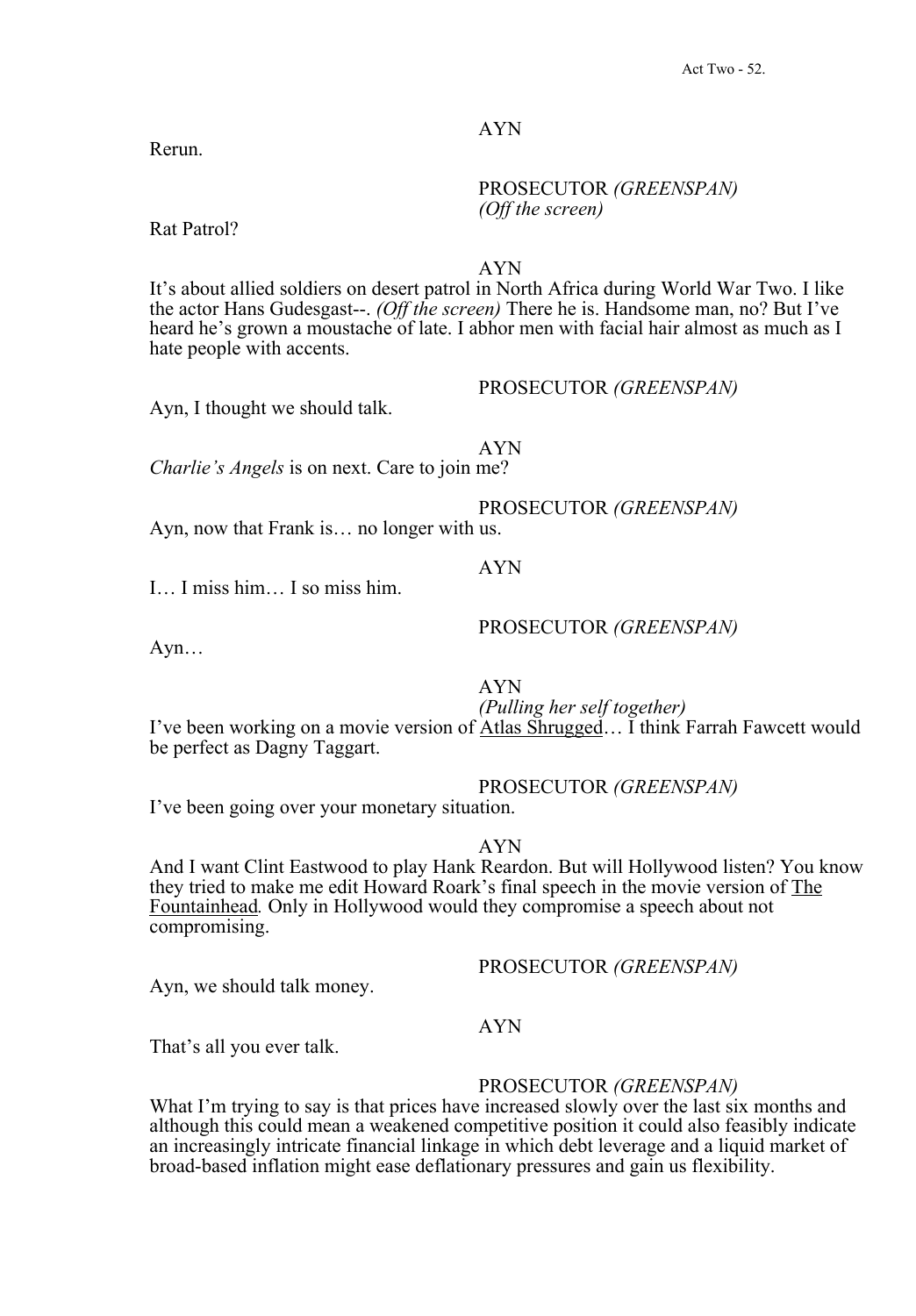# AYN *(Beat)*

*…*What the hell are you talking about?

Your money…

# PROSECUTOR *(GREENSPAN)*

#### AYN

Yes, I have lots.

# PROSECUTOR *(GREENSPAN)*

It's just languishing in low yield accounts. There are opportunities: hedge funds, even macroeconomic variables that could--.

AYN

Why do I have this feeling that if I, for once, truly understood what you were talking about it probably means that I've misunderstood you.

You should invest. I can help.

My money, it's safe is it not?

Yes but, Ayn--.

AYN

You never got it did you Alan. It was never about money. Money is simply a means to an end. Money itself is unimportant.

> (She clicks the channel changer. The theme from *Charlie's Angels* comes from the television.)

AYN

Is it true? Is Ronald Reagan president now?

# PROSECUTOR *(GREENSPAN)*

Yes. He won last night.

AYN

Reagan is the beginning of the end for conservatives. He calls for less government but wants more government intervention when it comes to abortion. He promotes self- determination but muddles it with the self-denial of religion. He jumbles the logical ideas of capitalism with the irrational demands of altruism. He's a massive contradiction.

# PROSECUTOR *(GREENSPAN)*

…I'm going to work for him tomorrow.

AYN

You poor thing, Allen… Poor thing… *(She trails off and becomes engrossed in Charlie's Angels)* 

# AYN

PROSECUTOR *(GREENSPAN)*

PROSECUTOR *(GREENSPAN)*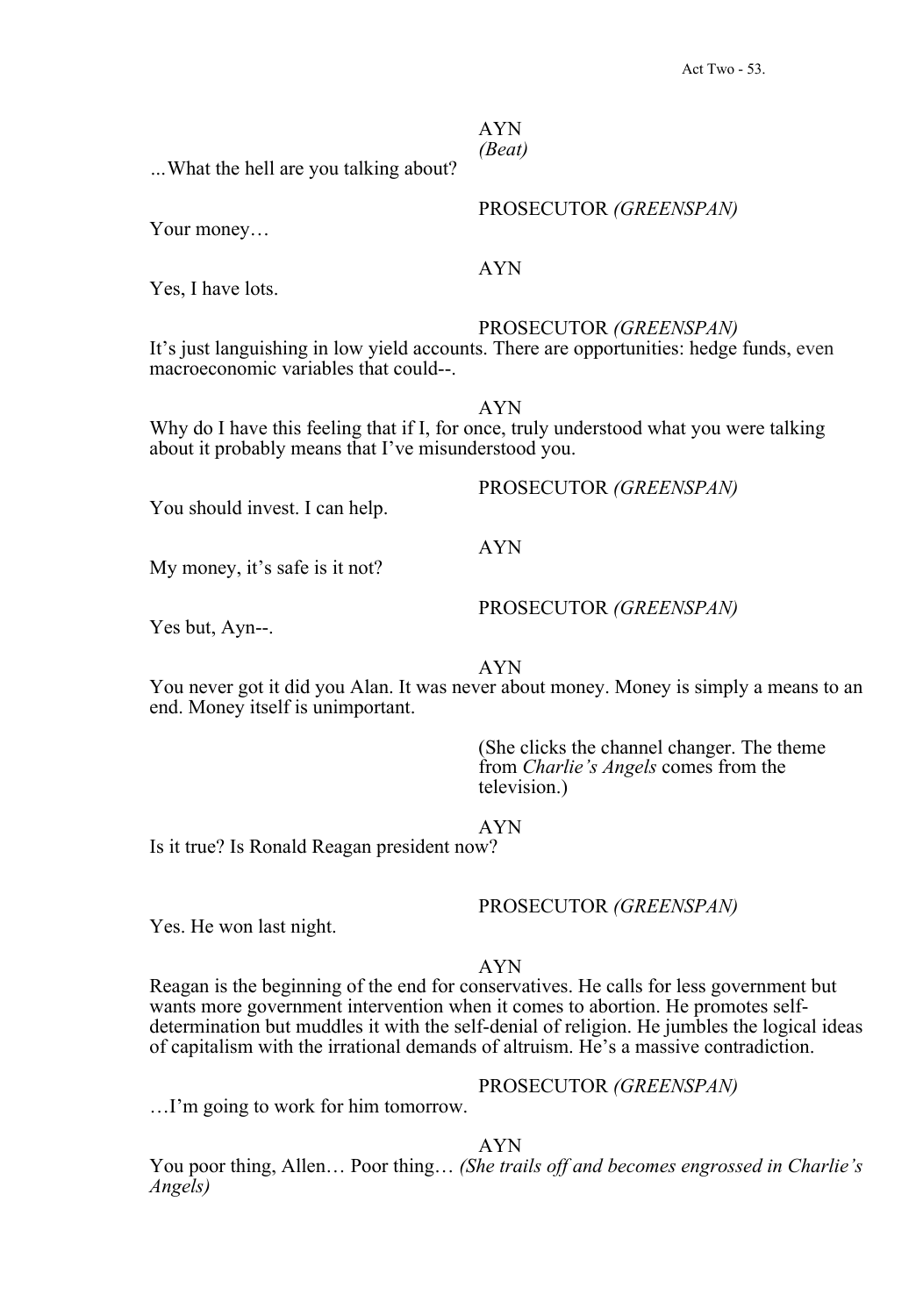(The PROSECUTOR takes off his bow tie. AYN raps a blanket around herself. Beat.)

Do you fear death, Ayn?

# PROSECUTOR

(She turns off the television but is still in her own world.)

AYN When I die the world will no longer exist. It concerns me not.

# **PROSECUTOR**

But what if there is something?

AYN If there were… I'd kill myself tomorrow just to be with my husband.

PROSECUTOR You went out in the rain without a coat or umbrella. Why? You knew you weren't well.

I needed his picture enlarged.

Frank's?

No.

Nathaniel's?

AYN

PROSECUTOR

AYN

AYN

PROSECUTOR

No. Hans Gudesgast. Rat Patrol.

You mean Eric Braeden?

PROSECUTOR

AYN

Yes, he changed his name - Too German. Got rid of his accent also.

# PROSECUTOR

*(To the audience)*<br>Ayn is referring to the actor who later played the role of John Astor in the movie *Titanic*. Ayn is referring to the actor who later played the role of John Astor in the movie *Titanic*. Today, you might also know him as Victor Newman on the soap opera *The Young and The Restless*.He got his start on *Rat Patrol*.

AYN

Found a photo of him without a moustache… I went out to make copies.

# **PROSECUTOR**

And caught a cold.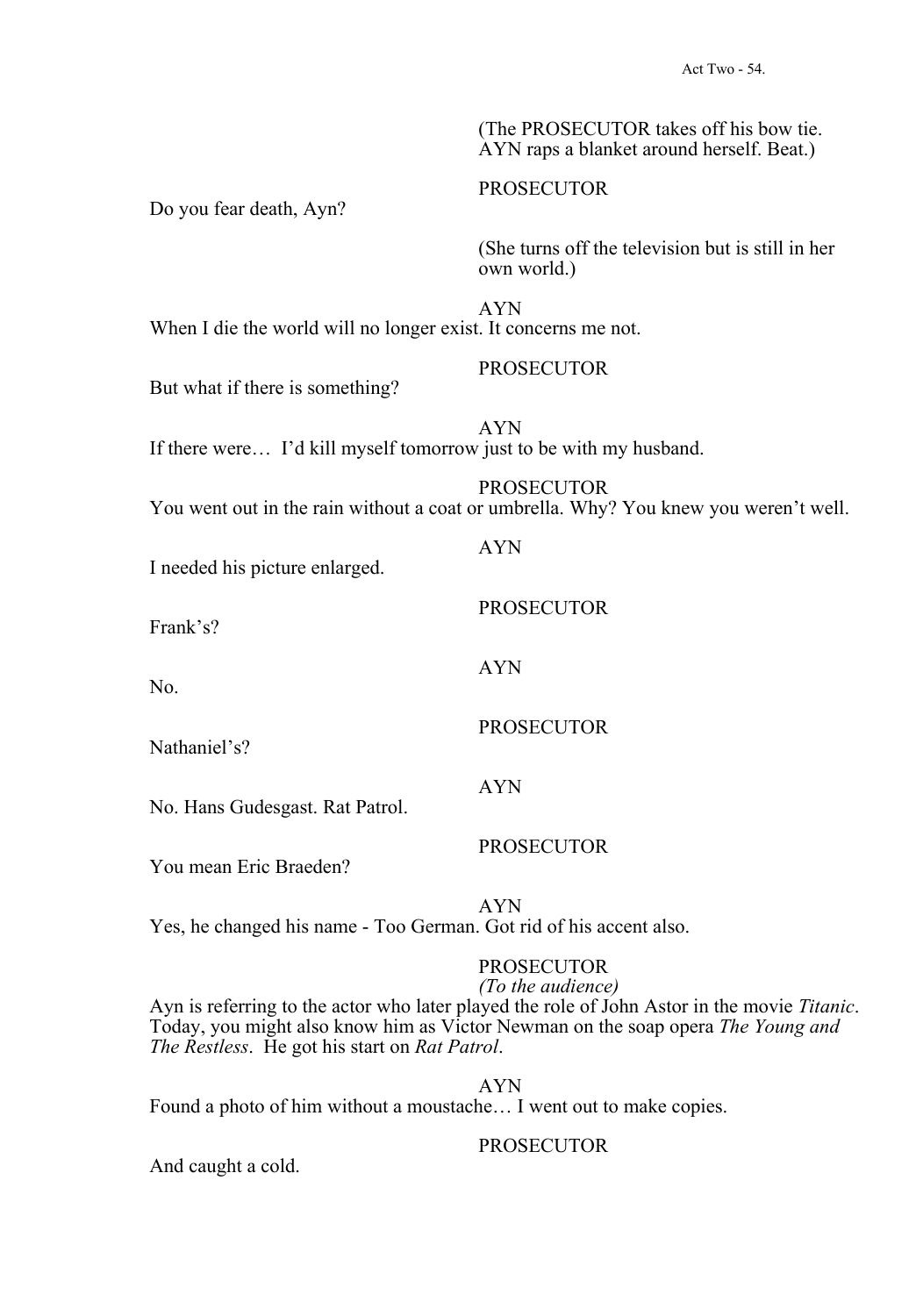Yes.

**PROSECUTOR** 

It's not easy to survive pneumonia with only one lung.

AYN

I've always been in search of handsome heroes…

(The lights begin to fade to a pool around Ayn.)

PROSECUTOR

Not many of them out there are there.

I've met a few. A few…

PROSECUTOR

Ayn… I'm sorry I didn't live up to your standards. But… No one can. And that's reality.

AYN

AYN

Leave me alone.

**PROSECUTOR** 

Ever since I first read you, I've always asked myself, "What would Ayn Rand do? Not until today did I ask – Was Ayn Rand right?

AYN You're just one of the many millions who has failed me.

PROSECUTOR

Did you ever talk to Nathaniel Brandon again?

AYN *(Alone)* 

Never…

(AYN sits, off in her own little world. The PROSECUTOR steps away. He clicks on Nathaniel's thin tie. He steps up to a pay phone and dials. AYN'S phone rings. The sounds of New York City.)

PROSECUTOR *(NATHANIEL)*

*(To himself while he waits)* 

Hello. Ayn. It's Nathaniel. Please don't hang up. No… *(He tries again)* Hello. This is Nathaniel. I'm sorry… I'm sorry I fell in love with Patrecia... I'm human… No. *(He tries again)* Ayn, please don't hang up…

(AYN picks up and hears Nathaniel.)

AYN

Who is this?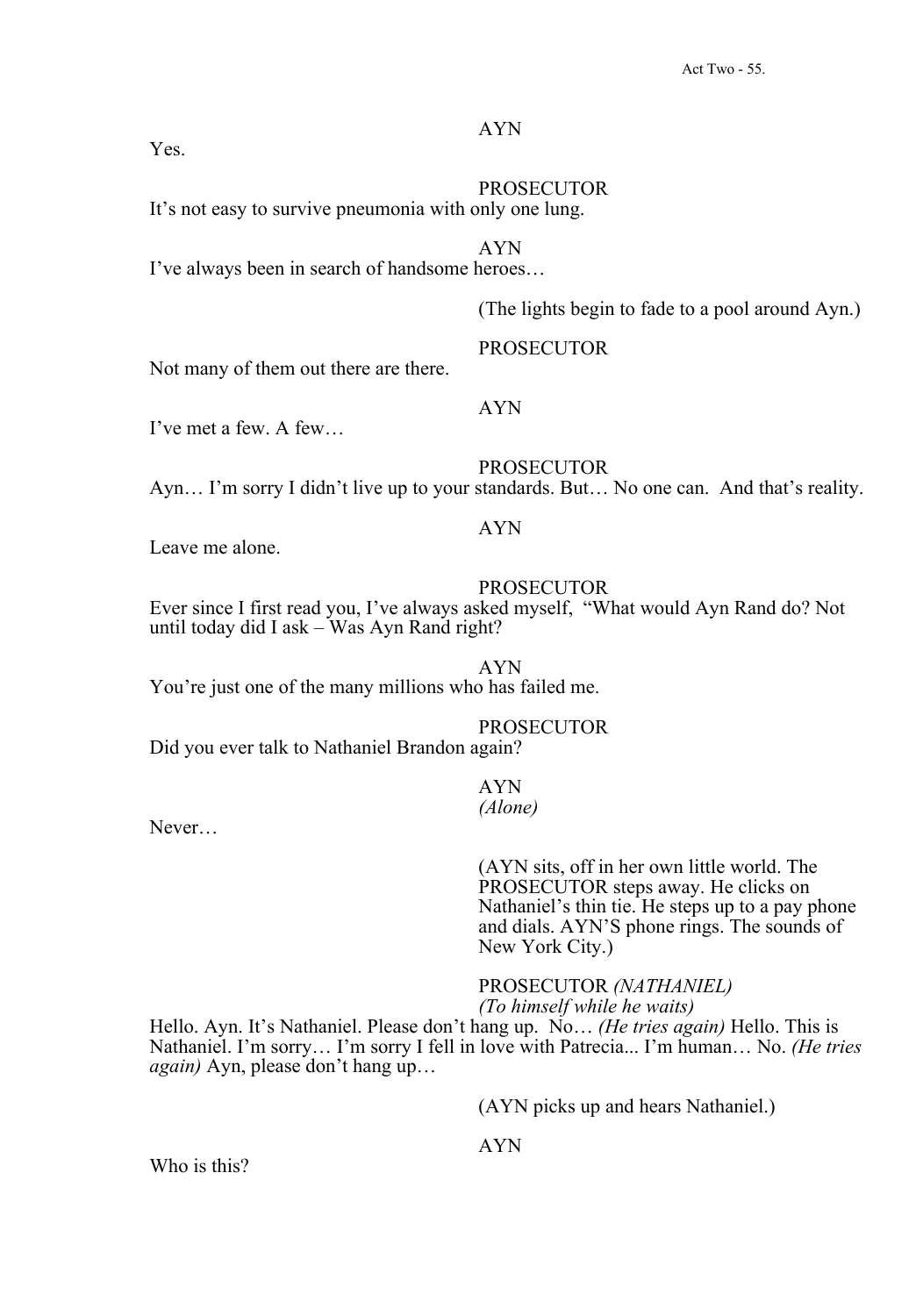…Ayn.

Who is this?!

PROSECUTOR *(NATHANIEL)*

AYN

(Beat.)

PROSECUTOR *(NATHANIEL)*

*(Tentative)* It's Nathan Blumenth--.

Who?

# AYN

# PROSECUTOR *(NATHANIEL)*

I mean Nathaniel Brandon. I live in L.A. now… Please don't hang up… *(Beat - tears)*  Patrecia… Patrecia's dead... She died in a swimming pool accident--. Ayn… Please don't hang up… *(Beat)* I'm human… Ayn… I'm human…

(Beat. AYN slowly hangs up. A dial tone.)

(The lights on her fade.)

(THE PROSECUTOR takes off his tie and addresses the audience.)

# PROSECUTOR

### *(To the audience)*

Ladies and gentlemen, closing arguments. *(He steps up to the lectern)* One of the charges that I leveled against Ms. Rand is that she failed to live up to her own philosophical standards. All writers blur the lines between fact and fiction, but Ms. Rand stands apart because she, unlike other novelists, stipulated that her readers use her romantic heroes as templates and condemned as looters those who did not. When Dagny Taggart leaves Hank Reardon for John Galt in *Atlas Shrugged*. Reardon understands that he must step aside because Galt is the ideal man. But that's not how things are in real life. In reality, a husband whose wife betrays him doesn't step aside; he just gets drunk, and in the case of Ayn's husband Frank, stays drunk.

The second charge is that Ayn's thoughts on selfishness have led us to Social Darwinism. People who are driven by greed are not hard to find - Nor do they need encouragement. I know Ayn speaks of *rational* self-interest and many philosophers agree with her - that true happiness comes when you can benefit yourself without hurting others - but this part of her message was thin, and poorly written.

These first two charges would've been of little consequence if it were not for the most important charge; that her thoughts on laissez-faire capitalism have contributed to our current economic crisis. The result is that the United States no longer exists. We have instead the Corporate States of America, an exclusive cult of multinational tycoons that've wrestled power from the people and abridged our constitution. These tycoons are the living embodiment of John Galt today.

Fed by Ms. Rand's ideas, unfettered greed has turned the rivers of Nigeria into oily cesspools; it has made the once pristine Shenzhen valley in China into one of the most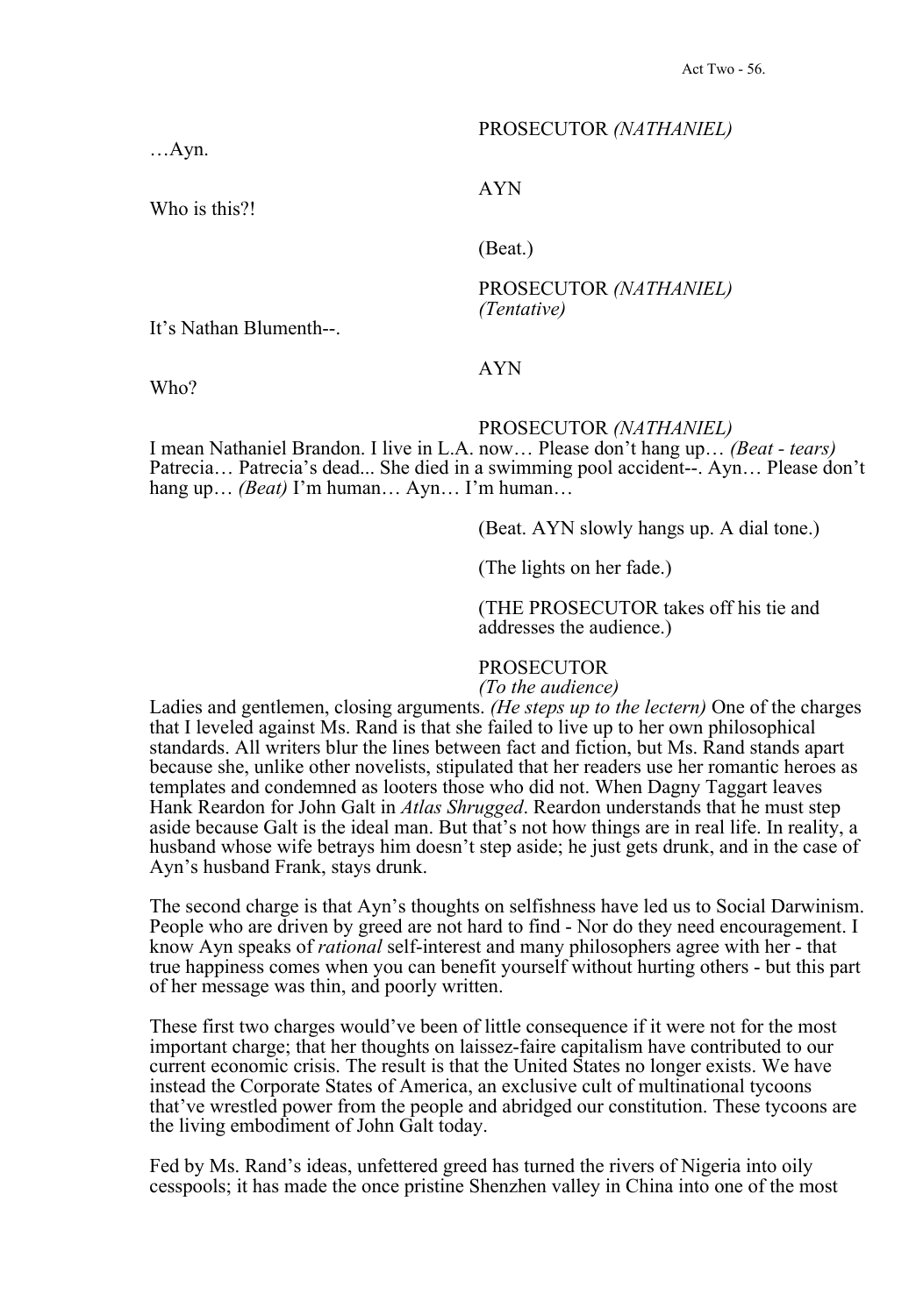polluted places on earth. It has turned our universities in to trade schools where students can think of little more than getting the right answer so they can earn enough money to pay back their massive student loans. It has made art into little more than an agreeable leisurely activity full of mindless musicals, and pleasurable plays that marginalize serious political statements. While our television, which I might add is controlled by corporations, has left us with the delusion that we might someday become billionaire bosses ourselves, so we spend our lives parroting their myths about the advantages of unregulated capitalism – all the while they take home obscene bonuses while our co- payments skyrocket.

Karl Marx famously predicted that capitalism would destroy it self - he was wrong. It is *unregulated* capitalism, the type hyped by Ayn Rand and student Allen Greenspan, that will destroy itself, but not before it feeds on everything in its path, including unions, Social Security, public health, collective bargaining, free speech, and our environment.

In *Atlas Shrugged*, Ayn has the creative and talented people of the world go on strike against what she called the looters. Today, perhaps it is the free thinkers who are on strike. Tired of fighting against the John Galts of the world, they have withdrawn into their own valley waiting for Wall Street to implode. When it does, the free thinkers will come out of hiding and create a world where it is not evil, or unpatriotic, to think of humankind as a whole - Where it will be in our own *rational self-interest*, as a society, to show compassion to those in need.

If you agree with me - That everything does not have a price, that the selfish of the world need little encouragement, and the free market is not the best arbiter of the human heart – then you must vote guilty on at least two of the three charges. Thank you.

(AYN steps up to her lectern.)

### AYN

Let me make this clear: You have no right to a job or a welfare check, you have no right to adequate food, no right to medical care or good health, no right to a roof over your head, no right to be heard, no right to a fair wage or a fair price, no right to a good education… And no right to love or happiness. But to this we must add, your business has no right to be bailed out! Your farm has no right to be subsidized! Your war no right to an army!

You do have the right to *selfishly* and *rationally* pursue a job, food, a home, health, education and happiness. Your goal is to achieve happiness. But you cannot achieve it if you sacrifice yourself to others or expect others to sacrifice themselves to you. Stealing a dime from a poor man is wrong. Passing a law that requires that a wealthy man give a poor man a dime is equally wrong.

I endorse no one. Liberals have no right to claim me for they talk about general prosperity and brotherhood, but in fact see society as half sacrificial animals and half victims. Conservatives have no right to me for they have committed some of the greatest crimes this country has ever known - they preach individual responsibility and keeping government out of our lives, when in fact they have placed tradition, faith, authority, god and country over individual rights. As for libertarians, they're just nuts.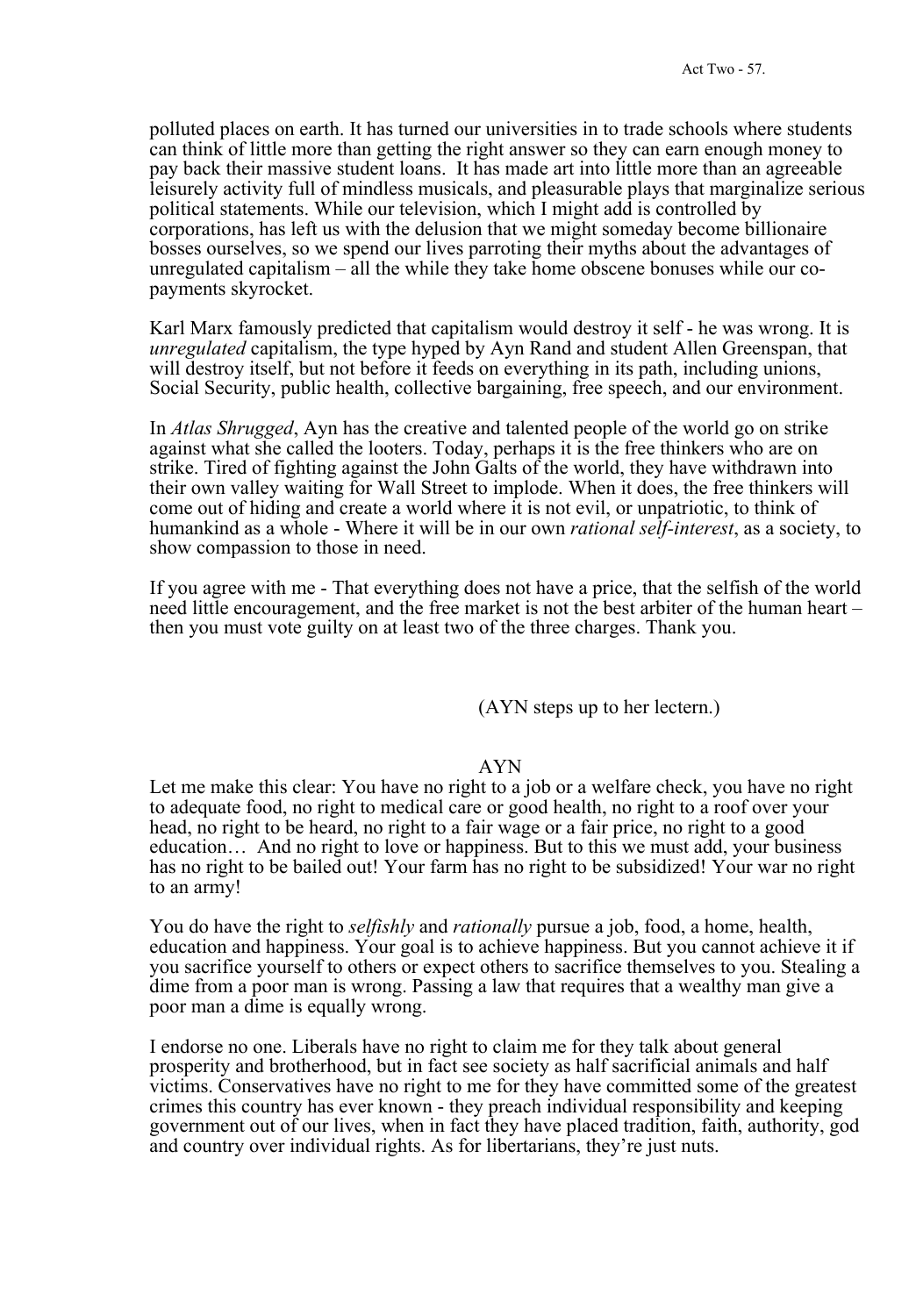Many years ago, I was invited to attend the launch of Apollo 11, the moon mission. As I watched the massive rocket roar up in to the sky I was overwhelmed by the strength of the human mind. We are the only animal on earth that has the power to destroy ourselves. And yet we are only animal with reason enough to build a new life for ourselves. But we cannot do it if we sacrifice ourselves.

It is time to look up. Not to god. But to that rocket. The rocket of human ability, reason and achievement. *(Beat)* As I stood there, on that clear sunny day in Florida - for a moment, I saw the future of humankind. It was only the ocean, and the sky, and a world where each unique individual sets out to pursue self-ownership; a free, rational, productive life, and the self-esteem, self-confidence and pride that results.

(She holds up a dollar bill.)

If you agree with me, that capitalism is the only way to save ourselves from ourselves then you must vote not guilty on at least two of the three charges. Thank you.

#### PROSECUTOR

The jury (audience) will now vote. Guilty or not guilty: It was Ayn Rand's thoughts on laissez-faire capitalism that contributed to our current economic situation - Please take a moment to vote.

(Pause.)

# PROSECUTOR

Two. Guilty or not guilty: It was Ayn Rand's philosophies on selfishness that have lead to social Darwinism in the United States and much of the industrialized world today. Please vote.

# (Pause.)

#### PROSECUTOR

Three. Guilty or not guilty: Ayn Rand is a hypocrite. She demanded that we live up to her high ideals, but failed to live up to them in her own life. We will take a brief pause to calculate the data.

> (A brief musical interlude. Please, whatever you do, don't use the music from Jeopardy.)

#### PROSECUTOR

The jury (audience) has come to a decision. To the first charge: It was Ayn Rand's thoughts on laissez-faire capitalism that were the fountainhead, which led us to our current economic situation. The jury has found Ayn Rand (Guilty) (Not-Guilty). To the second charge that Ayn Rand's ideas on selfishness have lead to social Darwinism. The jury has found Ayn Rand (Guilty) (Not-Guilty). And to the last charge, that Ayn Rand is a hypocrite. The jury has found Ayn Rand (Guilty) (Not-Guilty).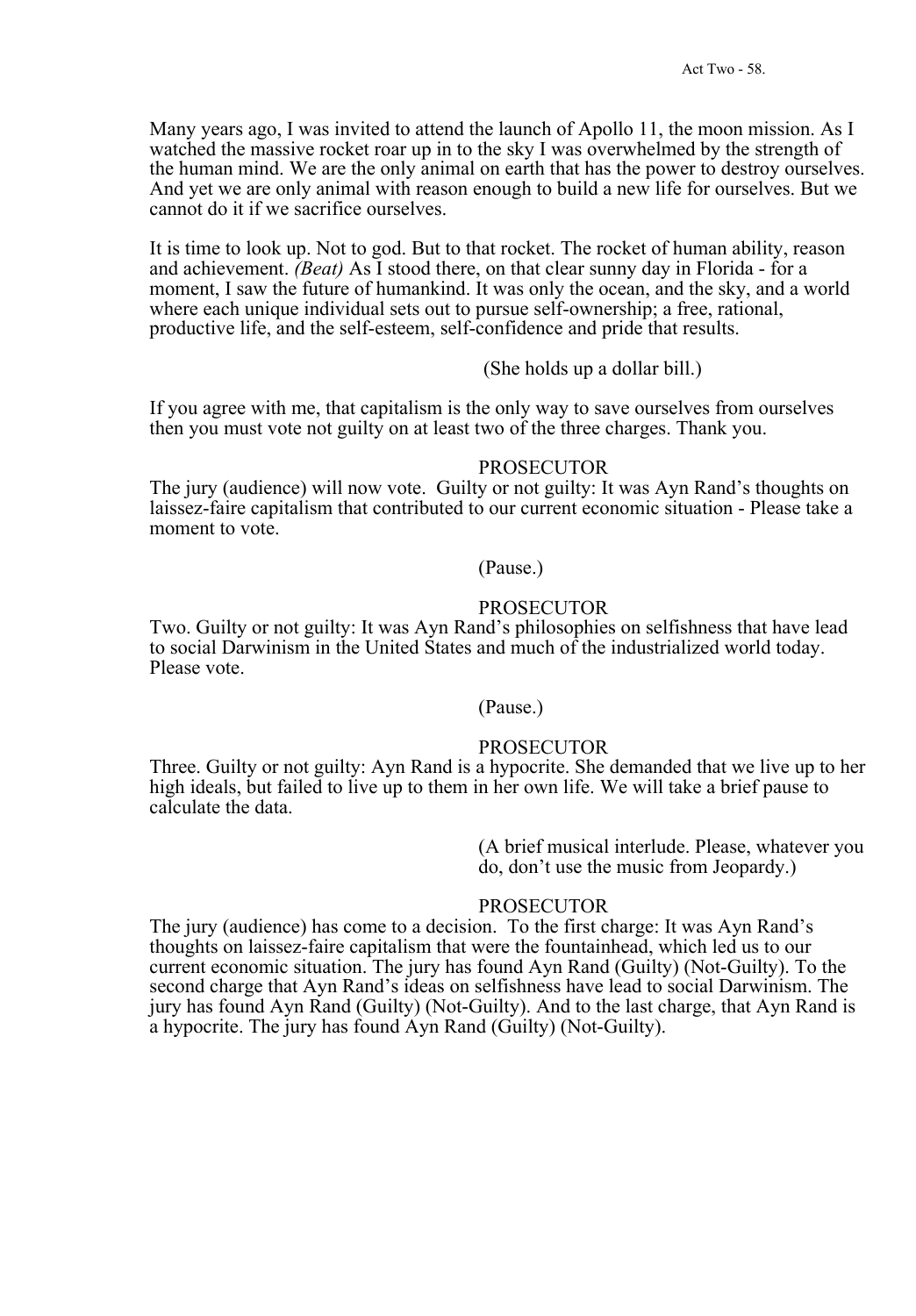### **ENDING ONE** (If the vote is against Ms. Rand)

# PROSECUTOR

Ayn Rand, the jury has found you guilty (Two out of three charges.) (On all three charges.) It was a good debate, but I will remain in this unemployment line and collect the money. I invite the audience to stay after to discuss the issues put forth in the play. But for now we must say goodnight.

(The lights fade.)

**ENDING TWO**

(If the vote is for Ms. Rand)

#### PROSECUTOR

Ayn Rand, the jury has found you not guilty. (Two out of three charges.) (On all three charges.) It was a good debate, I will now step out of this unemployment line and you… You may smoke. I invite the audience to stay after to discuss the issues put forth in the play. But for now we must say goodnight.

> (Ayn steps forward, and as she lights up - Black out.)

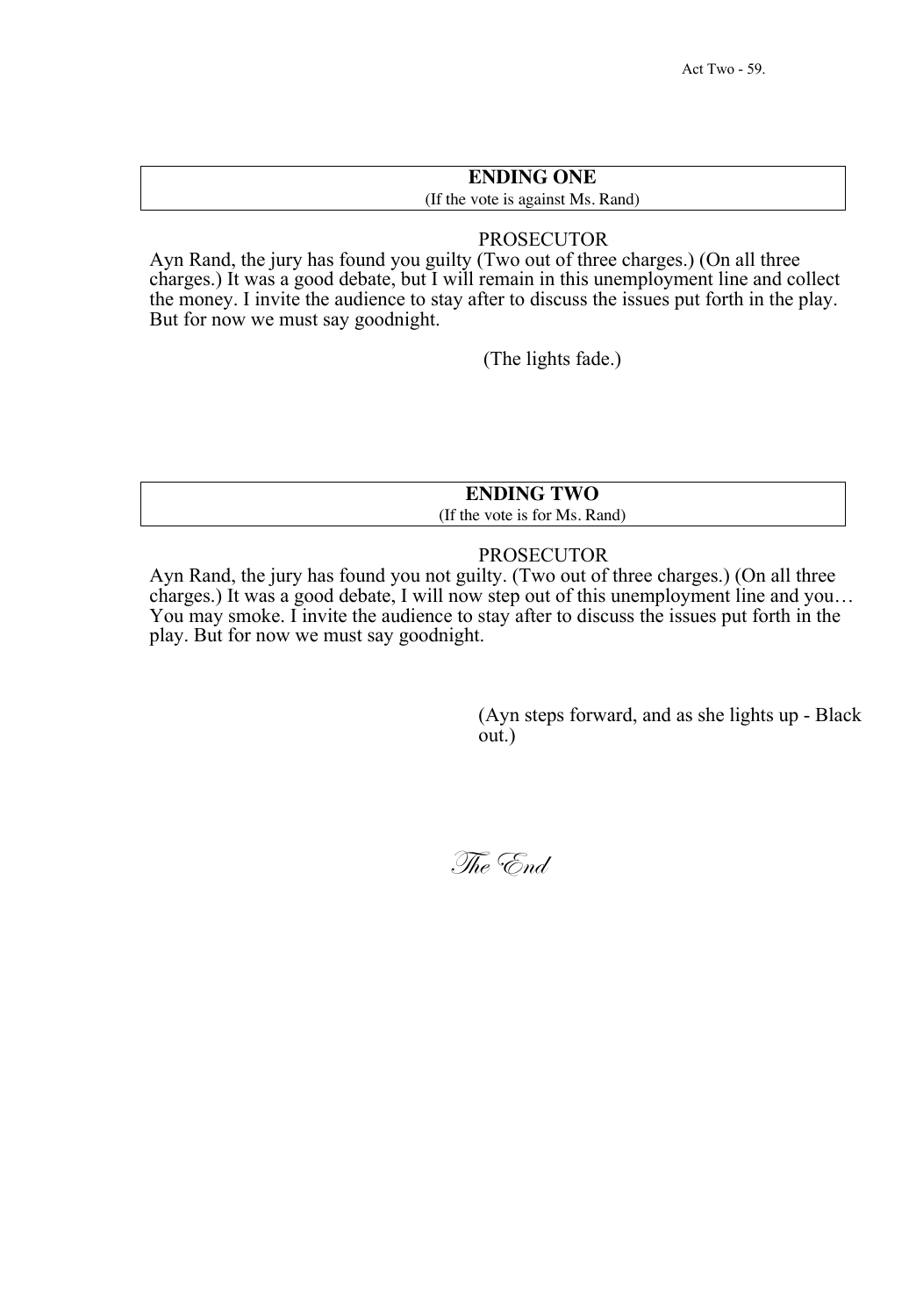"Let us consider the way in which we spend our lives. This world is a place of business. What an infinite bustle! I am awaked almost every night by the panting of the locomotive. It interrupts my dreams. There is no Sabbath. It would be glorious to see mankind at leisure for once. It is nothing but work, work, work. I cannot easily buy a blankbook to write thoughts in; they are commonly ruled for dollars and cents. An Irishman, seeing me making a minute in the field, took it for granted that I was calculating my wages… I think that there is nothing, not even crime, more opposed to poetry, to philosophy, ay, to life itself, than this incessant business…" *- Thoreau "Life without Principle"* 

The economic value of a man's work is determined, on a free market, by a single principle: by the voluntary consent of those who are willing to trade him their work or products in return. This is the moral meaning of the law of supply and demand; . . . It represents the recognition of the fact that man is not the property nor the servant of the tribe, that *a man works in order to support his own life*—as, by his nature, he must that he has to be guided by his own rational selfinterest, and if he wants to trade with others, he cannot expect sacrificial victims, *i.e.*, he cannot expect to receive values without trading commensurate values in return. The sole criterion of what is commensurate, in this context, is the free, voluntary, uncoerced judgment of the traders.

- *Rand "Capitalism: The Unknown Idea"*